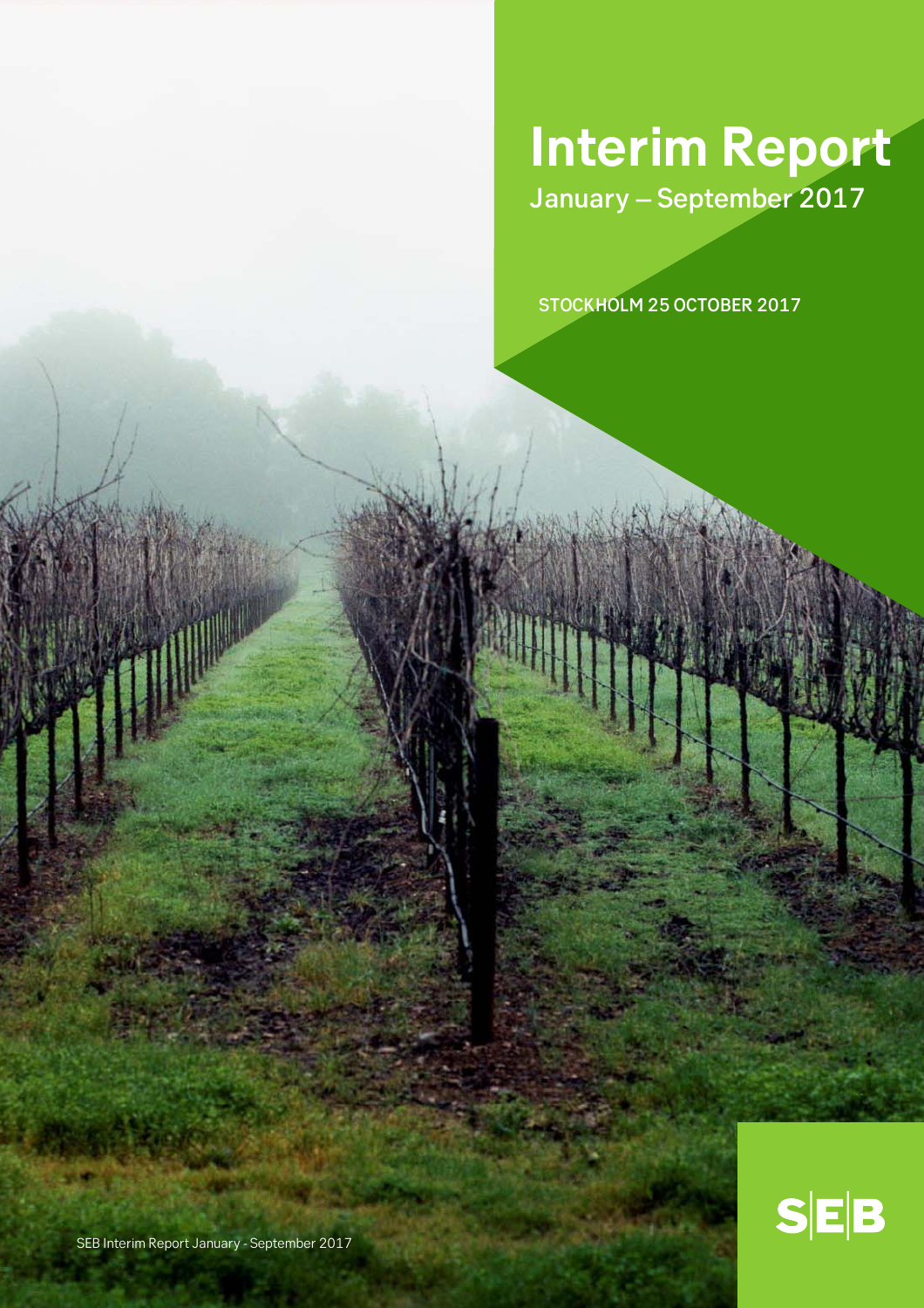## **Interim report – the first nine months 2017**

## **First nine months 2017**

*(Compared with the first nine months 2016)* 

- Operating income SEK 33.8bn (32.2\*), operating expenses SEK 16.3bn (22.1\*), operating profit SEK 16.6bn (9.3\*) and net profit SEK 13.1bn (6.4\*).
- Net credit losses SEK 703m (709) with a credit loss level of 0.06 per cent (0.07).
- Return on equity 12.5 per cent (6.3\*), return on equity excluding items affecting comparability\* 12.4 per cent (11.2) and earnings per share SEK 6.02 (2.92\*).

\* See page 5 for information on items affecting comparability.

## **Third quarter 2017**

*(Compared with the second quarter 2017)* 

- Operating income SEK 11.1bn (11.4), operating expenses SEK 5.4bn (5.5), operating profit SEK 5.4bn (5.7) and net profit SEK 4.2bn (4.5).
- Net credit losses SEK 284m (214) with a credit loss level of 0.07 per cent (0.06).
- Return on equity 12.1 per cent (13.2\*), return on equity excluding items affecting comparability\* 12.1 per cent (12.7) and earnings per share SEK 1.96 (2.09).

\* See page 5 for information on items affecting comparability.

## **Volumes and key ratios**





**Liquidity coverage & Leverage ratios** Per cent

135

 $4.4$ 





18,6 18,8 19,2  $11.2$   $11.3$   $12.4$ 



SEB Interim Report January - September 2017 2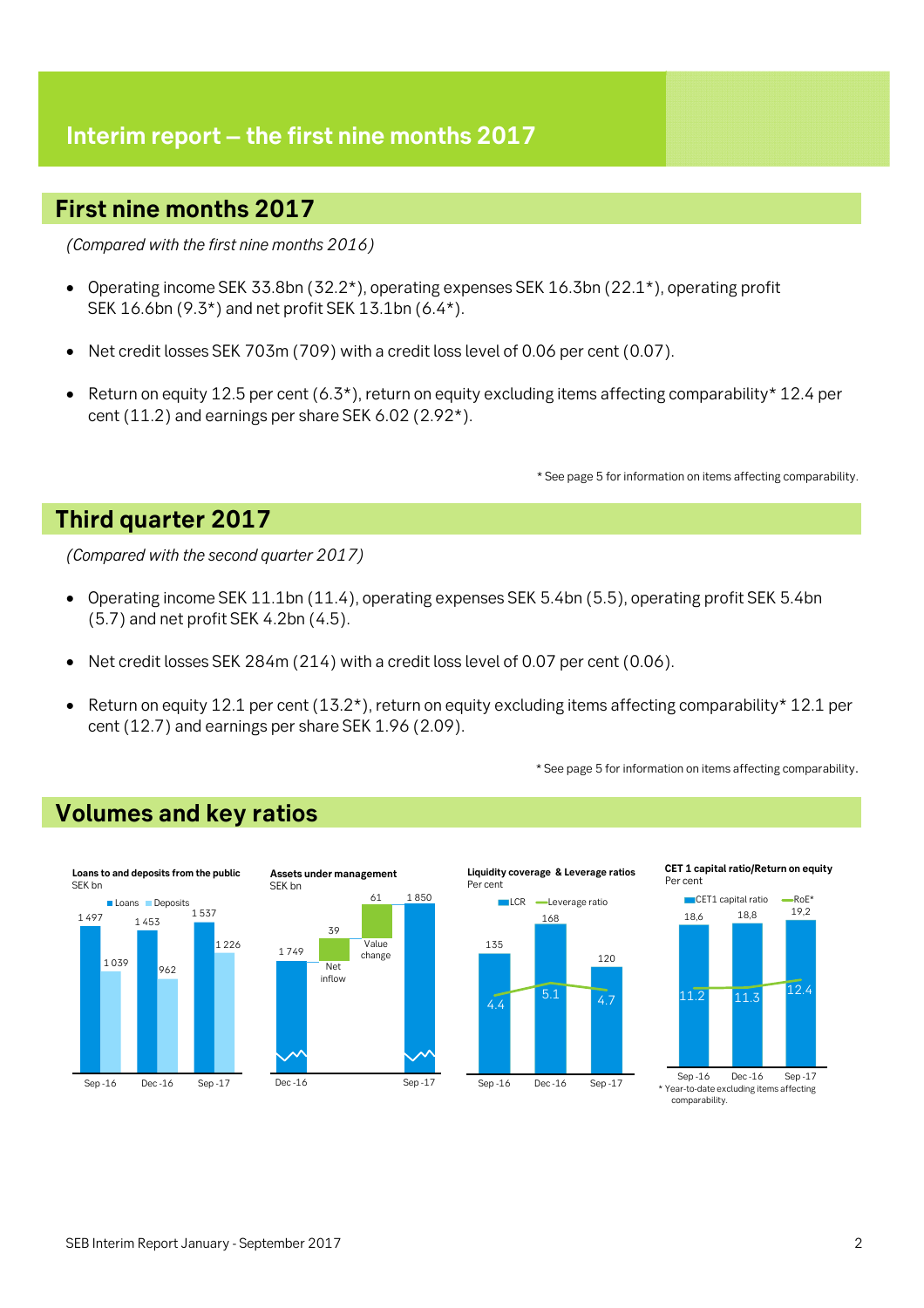## **President's comment**

The world economy is on a positive trajectory. Strong sentiment indicators have increasingly been confirmed by actual facts, especially in the eurozone, China and Japan, but also in the US following labour market improvements. At the same time, strong corporate balance sheets, less dependence of inventory cycles and increased financial sector regulation have dampened business cycle volatility. Higher global growth fuels more jobs, higher asset prices, higher consumption and increases trade. Capital market volatility is, in the prevailing low interest rate environment, at very low levels despite heightened geopolitical uncertainty. The world economy is still supported by extreme monetary stimulus. The USD 15,000bn in global central bank liquidity is expected to increase further to reach USD 16,000bn next year. There are large long-term imbalances such as the record-high indebtedness that need to be addressed.

## **Solid result in an uneventful quarter**

In the prevailing market environment, large corporate customers also this quarter took advantage of the attractive capital markets for refinancing. Financial institutions continued their search for higher yield. Operating profit between the third and second quarter fell by 5 per cent as a result of low financial market volatility and thus lower customer activity. Compared to last year operating profit increased by 3 per cent.

In the first nine months of the year, all income lines improved compared to last year. In the Baltic countries, both corporate and household lending was higher. In Sweden, SME and private customer interaction was high in all channels – in our branches, in our 24/7 contact centre and in our digital channels and we continued to attract new customers. Over the past months, the Swedish housing market has seen some healthy signs of stabilisation. SEB has grown its mortgage portfolio by 4.1 per cent vs 7.2 per cent market growth per annum. Nordic and German large corporate demand for traditional bank lending, as well as Swedish SMEs' loan demand, remained subdued, while equity capital market and IPO activity was strong. The lower market volatility reduced customers' demand for risk management services.

Operating expenses amounted to SEK 16.3bn. For eight years in a row, SEB has reported stable or lower costs. We remain committed to our annual cost cap of below SEK 22bn through 2018. In SEB we know our customers well and asset quality remained high with a credit loss level of 0.06 per cent. Operating profit for the first nine months increased by 13 per cent, excluding items affecting comparability, to SEK 16.6bn. This means that with the Common Equity Tier 1 capital ratio at 19.2 per cent, return on equity reached 12.4 per cent.

## **Accelerated transformation agenda**

We remain determined to deliver on our three-year business plan aiming for world-class service to our customers. The plan focuses on growth in areas of strength as well as on a major transformation agenda. Our ambition is to capture the full potential that digitalisation and usage of data provide, both in terms of added customer value, as well as increased internal efficiency. At the same time, we are adapting to a number of major regulations aiming at increased customer transparency and protection that will come into effect during the course of 2018, for example MiFiD2, GDPR and PSD2. We support the intention behind these regulations. They have a major impact on banks' and institutions' adaption of internal systems and processes. Even so, we are continuing to launch new and enhanced services to our customers, in some cases together with partners. Some recent examples include an initiative together with Nasdaq to develop a new fund trading platform based on blockchain technology and our partnership with the fintech company Capcito to facilitate SME financing. Banking is all about taking a longterm perspective without ever losing the ability to be agile and adapt to changing customer behaviours. Therefore, we again were proud to be included in the Dow Jones Sustainability Index as the only Nordic bank.

Finally, for avoidance of doubt; SEB is a Nordic bank and will remain domiciled in Sweden. The importance of a level playing field between banks in different countries must again be stressed.

John

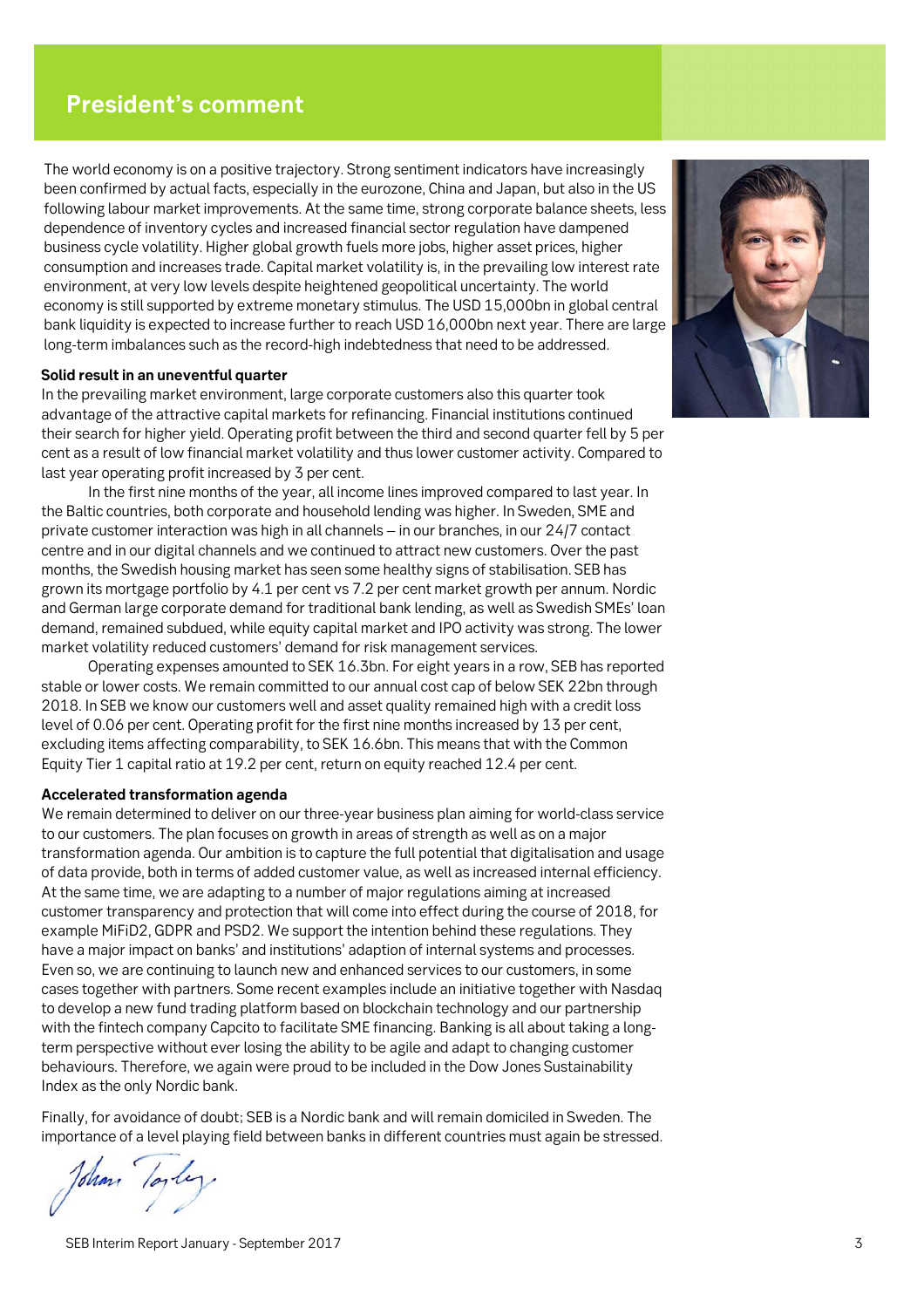## **The first nine months 2017**

*Operating profit* increased by 78 per cent to SEK 16,590m (9,309). Excluding items affecting comparability in 2016 (see page 5), *operating profit* increased by 13 per cent from SEK 14,738m. *Net profit (after tax)* amounted to SEK 13,061m (6,374).

## **Operating income**

*Total operating income* increased by 5 per cent to SEK 33,750m (32,153). Excluding items affecting comparability in 2016 (see page 5), *total operating income* increased by 7 per cent from SEK 31,633m.

*Net interest income* amounted to SEK 14,709m representing an increase of 6 per cent year-on-year (13,940). Both the Swedish repo rate and the ECB euro refinancing interest rate remained unchanged, at -0.5 and zero per cent, respectively.

|                           |          | Jan-Sep |    |  |
|---------------------------|----------|---------|----|--|
| SEK <sub>m</sub>          | 2017     | 2016    | %  |  |
| Customer-driven NII       | 16307    | 15040   |    |  |
| NII from other activities | $-1.598$ | $-1100$ | 45 |  |
| Total                     | 14709    | 13940   |    |  |

 Year-on-year customer-driven net interest income increased by SEK 1,267m. Lending volumes and lending margins contributed positively in roughly equal parts. Deposit margins were down, however, due to effects from the negative interest rates that were not reflected in customer pricing. The deposit volume effect was negligible.

Net interest income from other activities decreased by SEK 498m year-on-year. Regulatory fees, including resolution fund and deposit guarantee fees, increased by SEK 377m to SEK 1,408m (1,031). Total regulatory fees are expected to amount to around SEK 1.9bn in total in 2017, versus SEK 1.4bn in 2016. In 2016, a resolution fund fee of 4.5 basis points applied to the adjusted balance sheet volumes was charged, versus 9 basis points for the year 2017. The future appropriate level of the resolution fund fee is being considered by the Swedish authorities. See page 8 for a summary.

*Net fee and commission income* increased by 8 per cent to SEK 12,985m (12,019). Corporate customers were active in the capital markets taking advantage of the low interest rate levels. The related fees from the issue of securities and advisory fees increased by SEK 281m year-on-year. Corporate demand for traditional lending was limited, especially among large

*Business volumes are compared to year-end 2016, unless otherwise stated.* 

corporations, and lending fees were down by 8 per cent compared to the first nine months 2016. The stock market values improved during the first nine months. Both the market values and new business volumes increased fee income from assets under management and custody – by SEK 516m to SEK 5,830m. Of this total, performance and transaction fees amounted to SEK 132m (63). Net payments and card fees increased by 5 per cent year-on-year and net life insurance commissions relating to the unit-linked insurance business increased to SEK 812m (763).

*Net financial income* increased by 5 per cent to SEK 5,249m (5,018). The high volatility and market activity from the beginning of the year subsided, especially during the seasonally slower summer months. These market conditions affected credit spreads which in turn led to a positive change in the fair value credit adjustment<sup>1).</sup> For the first nine months 2017, the fair value credit adjustment changed by SEK 590m to SEK 149m (-442).

*Net other income* decreased by 31 per cent to SEK 807m (1,176). Adjusted for a 2016 item affecting comparability (see page 5), net other income increased by SEK 151m year-on-year. Realised capital gains as well as unrealised valuation and hedge accounting effects were included in this line item.

## **Operating expenses**

*Total operating expenses* decreased by 26 per cent to SEK 16,331m (22,052). The decrease is explained by items affecting comparability (see page 5). Excluding these items, operating expenses were up by 1 per cent. The average number of full time equivalents decreased by 370 compared to the first nine months 2016, to 14,957. In the same time period, staff costs decreased by 3 per cent. The cost cap for the full years 2017 and 2018 remain unchanged at SEK 22bn.

#### **Credit losses and provisions**

*Net credit losses* were stable at SEK 703m (709). The credit loss level was 6 basis points (7).

#### **Income tax expense**

 $\overline{a}$ 

*Income tax expense* increased by 20 per cent to SEK 3,530m (2,935). In 2016, there were tax effects from the items affecting comparability (see page 5). The effective tax rate for the first nine months was 21 per cent.

In 2017, new legislation was introduced in Sweden, which discontinued the tax deductibility of interest

*Comparative numbers (in parenthesis):* 

*The result for the first nine months is compared to the first nine months 2016. The quarterly result is compared to the second quarter 2017.* 

*<sup>1)</sup> Valuation of counterparty risk (CVA) and own credit risk in derivatives (DVA) as well as own credit risk for issued bonds at fair value (OCA).*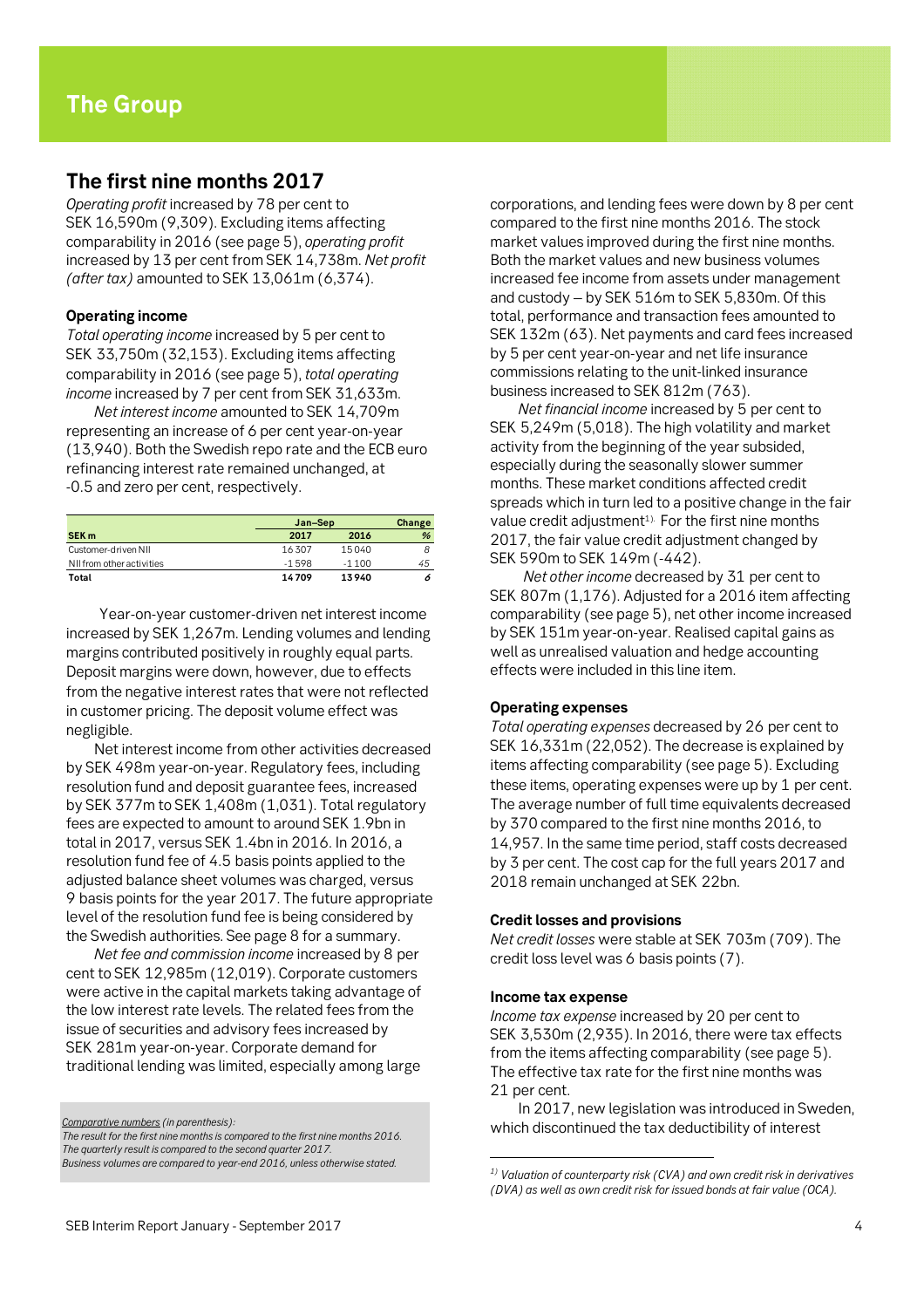expenses on subordinated debt that qualifies as Tier 1 or Tier 2 capital. This increased income tax expenses by SEK 281m. The total estimated effect in 2017 is approximately SEK 360m.

A dividend from the subsidiary in Estonia in the first quarter 2017 was taxed at the time of pay-out to the parent company. The tax amounted to SEK 72m.

## **Return on equity**

*Return on equity* for the first nine months was 12.5 per cent (6.3). Excluding items affecting comparability (see below) the *return on equity* was 12.4 per cent (11.2).

#### **Other comprehensive income**

*Other comprehensive income* amounted to SEK 652m (-2,171).

The value of the pension plan assets exceeds the defined benefit obligations. The discount rate used for the pension obligation in Sweden was 2.2 per cent (2.4 at year-end) while in Germany the discount rate was 1.9 per cent (1.7 at year-end). The net value of the defined benefit pension plan assets and liabilities increased since year-end leading to other comprehensive income of SEK 1,710m (-3,758).

The net effect from the valuation of balance sheet items that may subsequently be reclassified to the income statement, i.e. the total of cash-flow hedges, available-for-sale financial assets and translation of foreign operations, was negative in the amount of SEK -1,059m (1,587). In 2016, the holdings in Visa Sweden were reflected in the valuation of available-forsale financial assets*.* 

## **The third quarter 2017**

*Operating profit* decreased by 5 per cent compared with the second quarter to SEK 5,380m (5,681). Compared with the third quarter 2016, operating profit increased by 3 per cent. *Net profit (after tax)* decreased by 6 per cent to SEK 4,243m (4,528). Compared with the third quarter 2016, net profit increased by 2 per cent.

## **Operating income**

*Total operating income* decreased by 2 per cent to SEK 11.141m compared with the second quarter (11,405) and increased by 3 per cent from SEK 10,795m in the third quarter 2016.

*Net interest income,* which amounted to SEK 5,080m, increased by 3 per cent compared with the previous quarter (4,913) and increased by 9 per cent year-on-year. Both the Swedish repo rate and the ECB euro refinancing interest rate were unchanged at -0.5 and zero per cent, respectively.

|                           | Q <sub>3</sub> | Q <sub>2</sub> | Q3   |
|---------------------------|----------------|----------------|------|
| <b>SEK m</b>              | 2017           | 2017           | 2016 |
| Customer-driven NII       | 5481           | 5399           | 5051 |
| NII from other activities | $-401$         | -486           | -394 |
| Total                     | 5080           | 4913           | 4657 |

Customer-driven net interest income increased by SEK 82m compared with the second quarter 2017. Lending margins were positive but were offset by an effect from lower lending volumes.

Net interest income from other activities improved by SEK 85m compared to the second quarter 2017. The change is mainly due to lower funding costs. Regulatory fees, including resolution fund and deposit guarantee fees, amounted to SEK 453m (429).

*Items affecting comparability:*

- *1. In the second quarter 2016, the settlement of the transaction of SEB's Baltic holdings in Visa Europe resulted in a gain of SEK 520m, accounted for as net other income. The gain generated a tax expense of SEK 24m.*
- *2. In the first quarter 2016, SEB implemented a new customeroriented organisation. The reorganisation resulted in an impairment of goodwill in the amount of SEK 5,334m accounted for as operating expense. This expense was not tax deductible.*
- *3. In the first quarter 2016, financial effects from restructuring activities in the Baltic and German businesses and a write-down (derecognition) of intangible IT assets no longer in use were booked. In total, these items affected operating expenses by SEK 615m and there was a positive tax effect amounting to SEK 101m.*

*In the financial reporting relating to 2017, the only impact from the items affecting comparability is on the return on equity measurement. This is because the items affecting comparability are part of the opening balance of equity.* 

*The following table compares the operating profit for the first nine months 2017 with 2016 excluding the items affecting comparability:* 

|                                    |          | Jan-Sep  |    |  |
|------------------------------------|----------|----------|----|--|
| SEK <sub>m</sub>                   | 2017     | 2016     | %  |  |
| Total operating income             | 33750    | 31633    | 7  |  |
| Total operating expenses           | $-16331$ | $-16103$ |    |  |
| <b>Profit before credit losses</b> | 17419    | 15530    | 12 |  |
| Net credit losses etc              | $-828$   | $-792$   | 5  |  |
| Operating profit                   | 16590    | 14738    | 13 |  |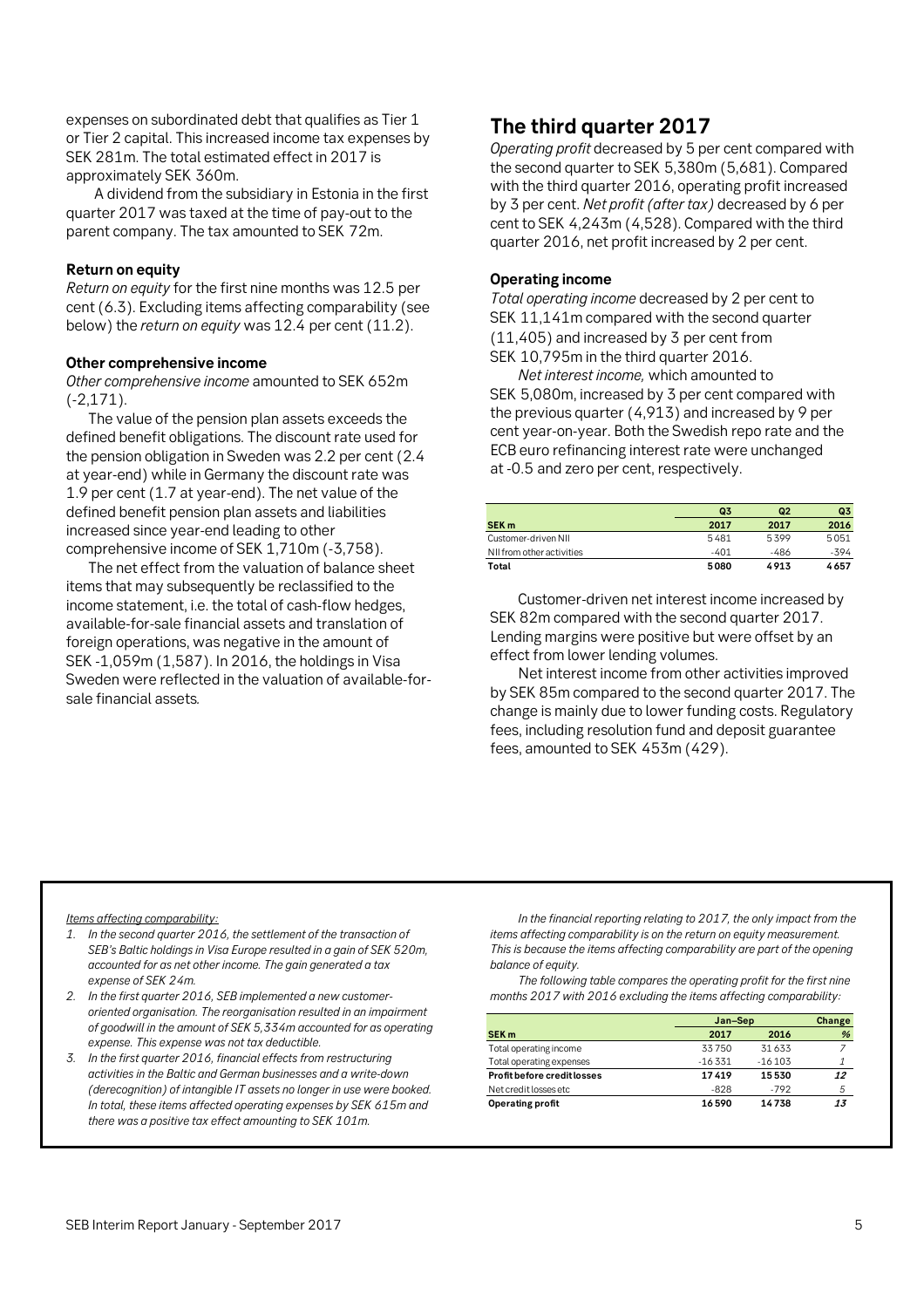*Net fee and commission income* decreased by 14 per cent to SEK 4,026m (4,691) and decreased by 1 per cent compared with the third quarter 2016.

There was a marked, partly seasonal, customer activity slowdown in the third quarter and corporate activity both in the capital markets and in traditional lending was down. Fees from the issue of securities and advisory fees decreased by SEK 293m compared to the second quarter and by SEK 71m year-on-year while lending fees were down by SEK 62m in the quarter. Average stock market values declined during the quarter and fee income from assets under management and custody at SEK 1,942m decreased by 6 per cent. Year-on-year these fees were up by 7 per cent, however, primarily due to a volume increase. Performance and transaction fees amounted to SEK 39m (55). Net payment and card fees decreased somewhat and net commissions relating to the unitlinked life insurance business were fairly flat.

*Net financial income* increased by 18 per cent to SEK 1,726m (1,461) and was down by 10 per cent compared to the third quarter 2016. There was a positive change in the fair value credit adjustment<sup>1)</sup> and it amounted to SEK 291m in the third quarter (-81). The financial markets were calm with low volatility and activity levels and institutional customers had a limited need to reallocate their portfolios or adjust their hedging solutions. The net financial income relating mainly to the traditional life insurance operations in Sweden and Denmark increased by SEK 58m to SEK 494m (436).

*Net other income* decreased by 10 per cent to SEK 308m (341) in the third quarter and increased by 76 per cent compared to the third quarter 2016. Realised capital gains and unrealised valuation and hedge accounting effects were included in this line item.

## **Operating expenses**

 $\overline{\phantom{a}}$ 

*Total operating expenses* decreased by 1 per cent to SEK 5,423m (5,473). Staff costs decreased by 4 per cent both compared to the second quarter and year-onyear.

## **Credit losses and provisions**

*Net credit losses* increased by 32 per cent to SEK 284m (214) and increased – from a low level – by 44 per cent compared to the third quarter 2016. The credit loss level was 7 basis points (6).

#### **Income tax expense**

Total *income tax expense* decreased by 1 per cent to SEK 1,138m (1,153). The effective tax rate for the third quarter was 21 per cent (20).

## **Return on equity**

*Return on equity* for the third quarter was 12.1 per cent (13.2). Excluding items affecting comparability, the *return on equity* was 12.1 per cent (12.7).

### **Other comprehensive income**

The *other comprehensive income* amounted to SEK -75m (-485).

The value of the pension plan assets exceeds the defined benefit obligations. The discount rate for the pension obligation in Sweden at 2.2 per cent was unchanged in the quarter. In Germany, the discount rate was changed to 1.9 per cent (1.85 at the end of the second quarter). The defined benefit obligation decreased while the market value of the pension assets was virtually unchanged. Thus the net effect from the net defined benefit obligation on other comprehensive income was SEK 266m (-86).

The net effect from the valuation of balance sheet items that may subsequently be reclassified to the income statement, i.e. the total of cash-flow hedges, available-for-sale financial assets and translation of foreign operations, was negative in the amount of SEK -342m (-399).

*<sup>1)</sup> Valuation of counterparty risk (CVA) and own credit risk in derivatives (DVA) as well as own credit risk for issued bonds at fair value (OCA).*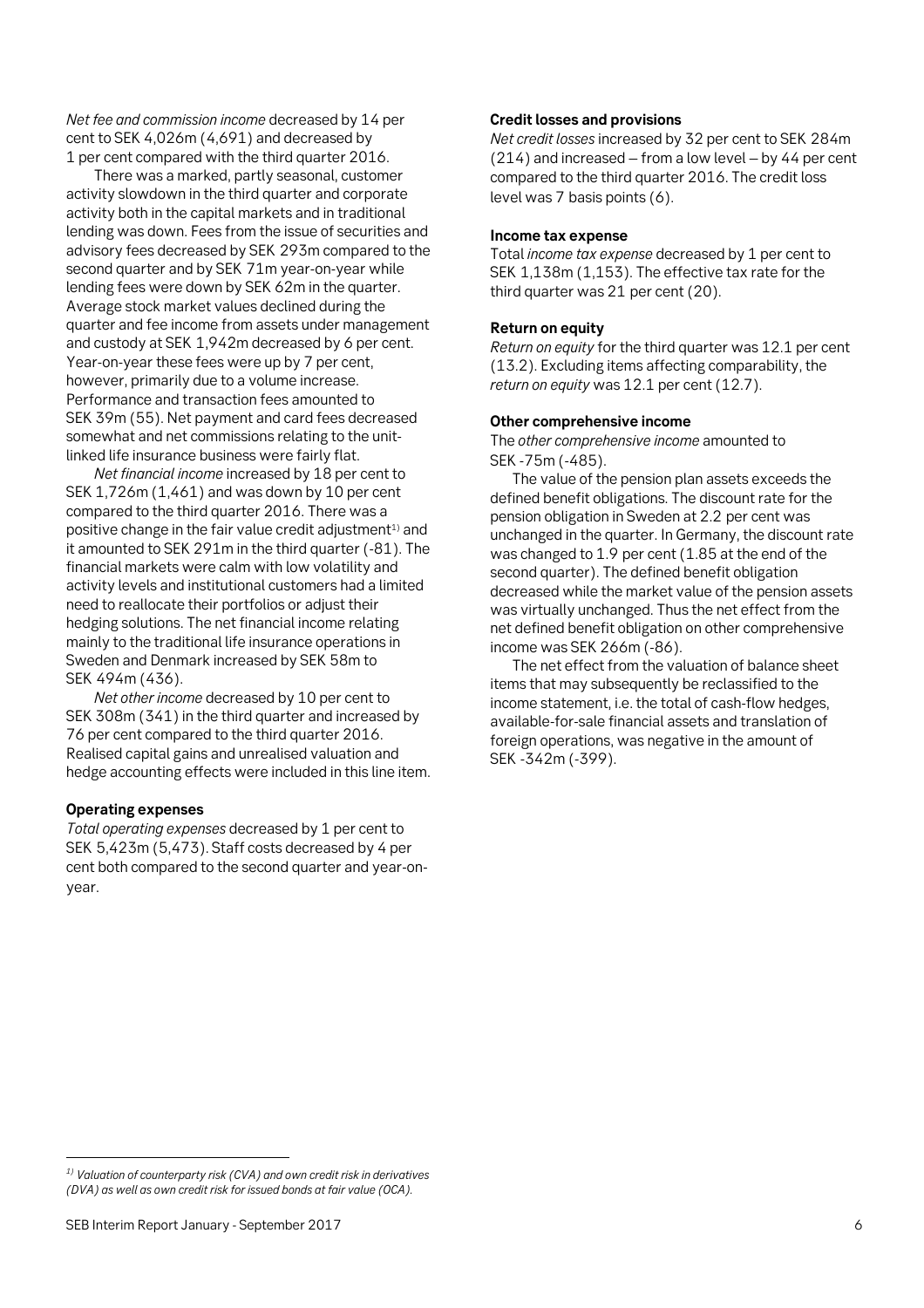## **Business volumes**

Total assets at the end of the period were SEK 2,933bn, an increase by SEK 313bn since year-end (2,621).

|                     | Sep  | <b>Dec</b> | Sep  |
|---------------------|------|------------|------|
| <b>SEK bn</b>       | 2017 | 2016       | 2016 |
| General governments | 27   | 28         | 30   |
| Households          | 569  | 549        | 545  |
| Corporates          | 800  | 786        | 776  |
| Repos               | 107  | 63         | 112  |
| Debt securities     | 14   | 15         | 15   |
| Other               | 20   | 12         | 19   |
| Loans to the public | 1537 | 1453       | 1497 |

Loans to the public amounted to SEK 1,537bn, an increase of SEK 84bn since year-end. Excluding repos, the main changes were increases in mortgage lending and financing to housing co-operative associations in Sweden as well as growth in both private and corporate lending in the Baltic region.

SEB's total credit portfolio (in which both on- and offbalance sheet volumes are included) amounted to SEK 2,153bn (2,143). During the first nine months total household loans and commitments increased by SEK 28bn. The combined corporate and real estate management loans and commitments decreased by SEK 20bn in the same time period, primarily due to foreign currency effects.

|                                         | Sep  | <b>Dec</b> | <b>Sep</b> |
|-----------------------------------------|------|------------|------------|
| <b>SEK bn</b>                           | 2017 | 2016       | 2016       |
| General governments                     | 67   | 35         | 54         |
| Households                              | 292  | 277        | 275        |
| Corporates                              | 792  | 605        | 647        |
| Repos                                   | 36   |            | 18         |
| Other                                   | 40   | 44         | 45         |
| Deposits and borrowings from the public | 1226 | 962        | 1039       |

Deposits from the public amounted to SEK 1,226bn. Corporate deposits increased by SEK 187bn since yearend. The increase was primarily short-term in nature. Household deposits increased by SEK 15bn.

Total assets under management amounted to SEK 1,850bn (1,749<sup>1)</sup>). The net inflow of assets during the year was SEK 39bn and the market value increased by SEK 61bn.

Assets under custody increased partly reflecting the increased stock market values since year-end and amounted to SEK 7,801bn (6,859).

## **Risk and capital**

## **Market risk**

SEB's business model is driven by customer demand. Value-at-Risk (VaR) in the trading operations averaged SEK 92m in the first nine months of 2017 (114m first nine months 2016) and the full year 2016 average was SEK 112m. On average, the Group does not expect to lose more than this amount during a period of ten trading days, with 99 per cent probability. VaR was relatively stable during the first nine months of 2017, although a bit lower during the slower summer months.

## **Liquidity and long-term funding**

Short-term funding in the form of commercial paper and certificates of deposit decreased by SEK 3bn from yearend 2016.

SEK 69bn of long-term funding matured during the first nine months of 2017 (of which SEK 37bn covered bonds, SEK 25bn senior debt and SEK 7bn subordinated debt). During the same time, new issues amounted to SEK 64bn (of which SEK 40bn constituted covered bonds, SEK 19bn senior debt and SEK 5bn additional tier 1 subordinated debt). SEB's inaugural own green bond in the amount of EUR 500m was part of the senior funding raised.

The liquidity reserve, as defined by the Swedish Bankers' Association, amounted to SEK 655bn at the end of the quarter (427).

The Liquidity Coverage Ratio (LCR), according to the rules adapted for Sweden by the Swedish Financial Supervisory Authority (SFSA), must be at least 100 per cent in total and in EUR and USD, respectively. At the end of the period, the LCR was 120 per cent (168). The USD and EUR LCRs were 146 and 143 per cent, respectively.

The Bank is committed to a stable funding base. SEB's internal structural liquidity measure, which measures the proportion of stable funding in relation to illiquid assets, Core Gap, was 111 per cent (114).

## **Rating**

Moody's rates SEB's long-term senior unsecured debt at Aa3 with a stable outlook due to SEB's asset quality, earnings stability and diversification as well as increased efficiency.

Fitch rates SEB's long-term senior unsecured debt at AA- with a stable outlook. The outlook is based on SEB's long-term strategy, earnings stability and diversification.

S&P rates SEB's long-term senior unsecured debt at A+ with a stable outlook. The outlook is based on the bank's strong capital and well diversified earnings in terms of geography and business areas.

 $\overline{\phantom{a}}$ 

*<sup>1)</sup> Refer to page 8 for information on adjusted reporting of assets under management.*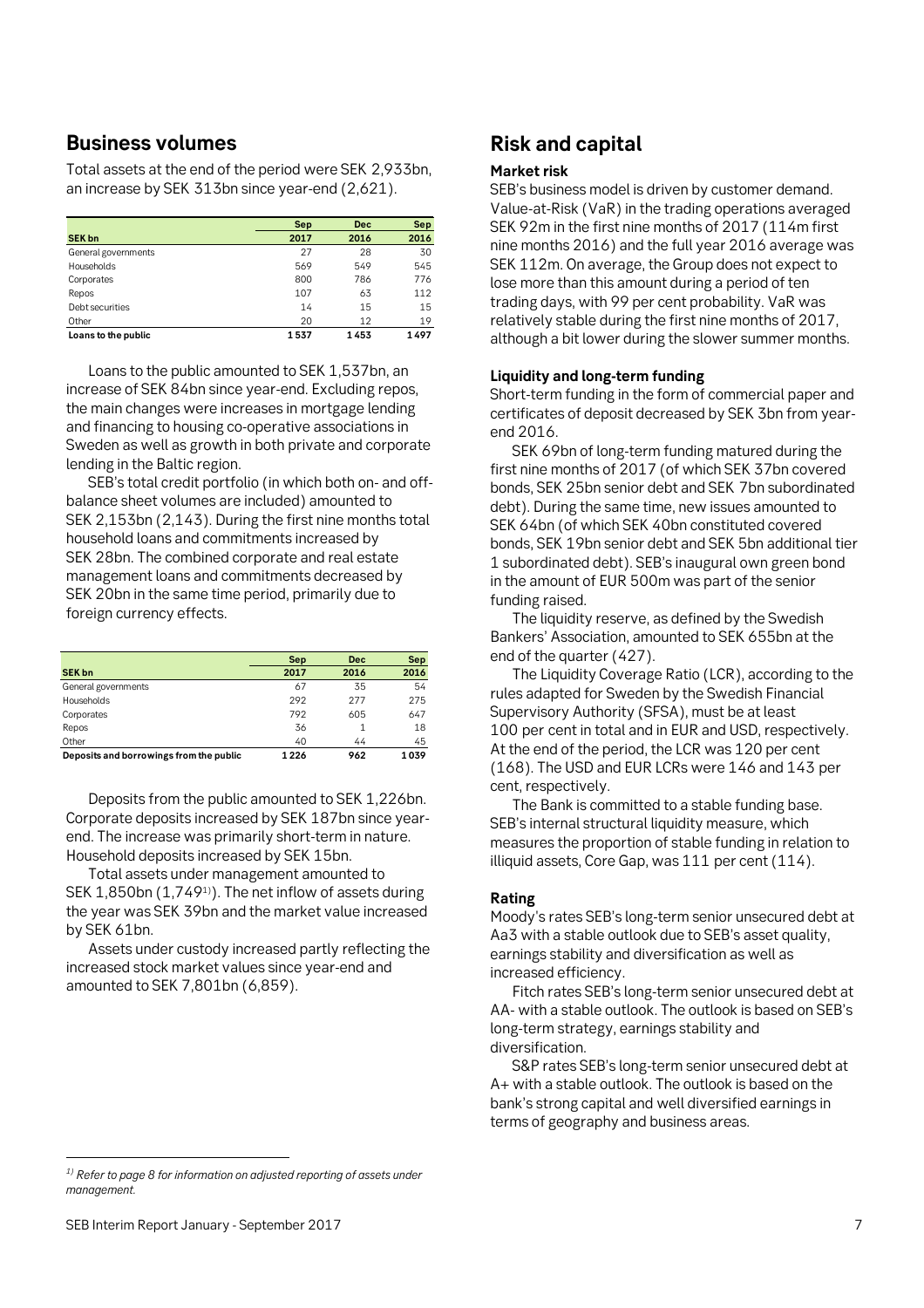## **Capital position**

SEB's Common Equity Tier 1 (CET1) capital ratio was 19.2 per cent. SEB's estimate of the full pillar 1 and 2 CET1 capital requirements – where the pillar 2 requirements were calculated according to the methods set by the SFSA – was 17.0 per cent at the end of September 2017. Per 30 September 2017, SEB received the annual SREP (Supervisory Review and Evaluation Process) assessment from the SFSA which confirmed the assessment above. In the first quarter, the SFSA increased the countercyclical buffer requirement by 0.5 percentage points to 2.0 per cent. The Bank aims to have a buffer of around 150 basis points above the capital requirement.

SEB's application to use a revised internal model for corporate exposure risk-weights is under consideration by the SFSA. If approved, the risk exposure amount (REA) is expected to increase, however the temporary pillar 2 capital buffer requirement, currently 0.5 per cent, will be discontinued.

The following table shows the REA and capital ratios according to Basel III:

|                                       | <b>Sep</b> | <b>Dec</b> | Sep  |
|---------------------------------------|------------|------------|------|
| Own funds requirement, Basel III      | 2017       | 2016       | 2016 |
| Risk exposure amount, SEK bn          | 615        | 610        | 603  |
| Common Equity Tier 1 capital ratio, % | 19.2       | 18.8       | 18.6 |
| Tier 1 capital ratio, %               | 21.5       | 21.2       | 20.9 |
| Total capital ratio, %                | 24.0       | 24.8       | 23.3 |
| Leverage ratio, %                     | 4.7        | 5.1        | 4.4  |

Total REA increased by SEK 5bn from year-end 2016. Credit volumes increased somewhat contributing to higher REA, however partly offset by foreign exchange movements and better asset quality. As from the second quarter the SFSA no longer allows riskweighting of sovereign exposures according to the standardised method. This increased REA by around SEK 9bn.

The total capital ratio decreased when issued Tier 2 subordinated debt in the amount of EUR 750m was repaid in September. Also, SEB will call certain subordinated debt in the amount of EUR 500m. Given the approval from the SFSA to call the capital, it can no longer be included in the capital base, which decreases the Tier 1, total capital and leverage ratios.

## **Other information**

## **Long-term financial targets**

SEB's long-term financial targets are:

- to pay a yearly dividend that is 40 per cent or above of the earnings per share,
- to maintain a Common Equity Tier 1 capital ratio of around 150 bps above the current requirement from the SFSA, and
- to generate a return on equity that is competitive with peers.

In the long term, SEB aspires to reach a sustainable return on equity of 15 per cent.

## **Reporting adjustments as of the beginning of 2017**  *Rounding*

In line with market practice, numbers in the tables of this report will not be rounded for the purpose of making totals agree. The change was done for practical reasons and had no material impact. Historical information was not restated.

## *Assets under management*

The definition of assets under management was refined to better define and reflect all asset classes. Certain deposits, that previously were included in the definition pending an investment decision from the customer, are now excluded. Further, certain other assets that previously were not defined as assets under management have been included in the definition. The net effect on the 2017 opening balance was a decrease of SEK 32bn. For comparison purposes, the quarterly information for 2015 and 2016 was recalculated pro forma.

## *Business equity*

The allocation of capital to the divisions, so-called business equity, was reviewed and updated in connection with the business planning process. Adjustments were made to reflect risk profile changes, regulatory updates, etc. For instance, the regulatory requirement of a charge for the maturity adjustment factor in the risk exposure amount was reflected in the business equity of the Large Corporates & Financial Institutions and Corporate & Private Customers divisions.

### **Changes in regulatory requirements**

Swedish authorities are proposing a resolution fund fee of 0.125 per cent in 2018, applied to the adjusted 2016 balance sheet volumes. The fee is proposed to be reduced to 0.09 per cent for 2019 and 0.05 per cent from 2020 until the fund target is met. The fund target level, which is proposed to be 3 per cent of guaranteed deposits, is expected to be reached by the year 2025.

Within SEB an IFRS Programme has been set up for implementation of the new accounting standards, which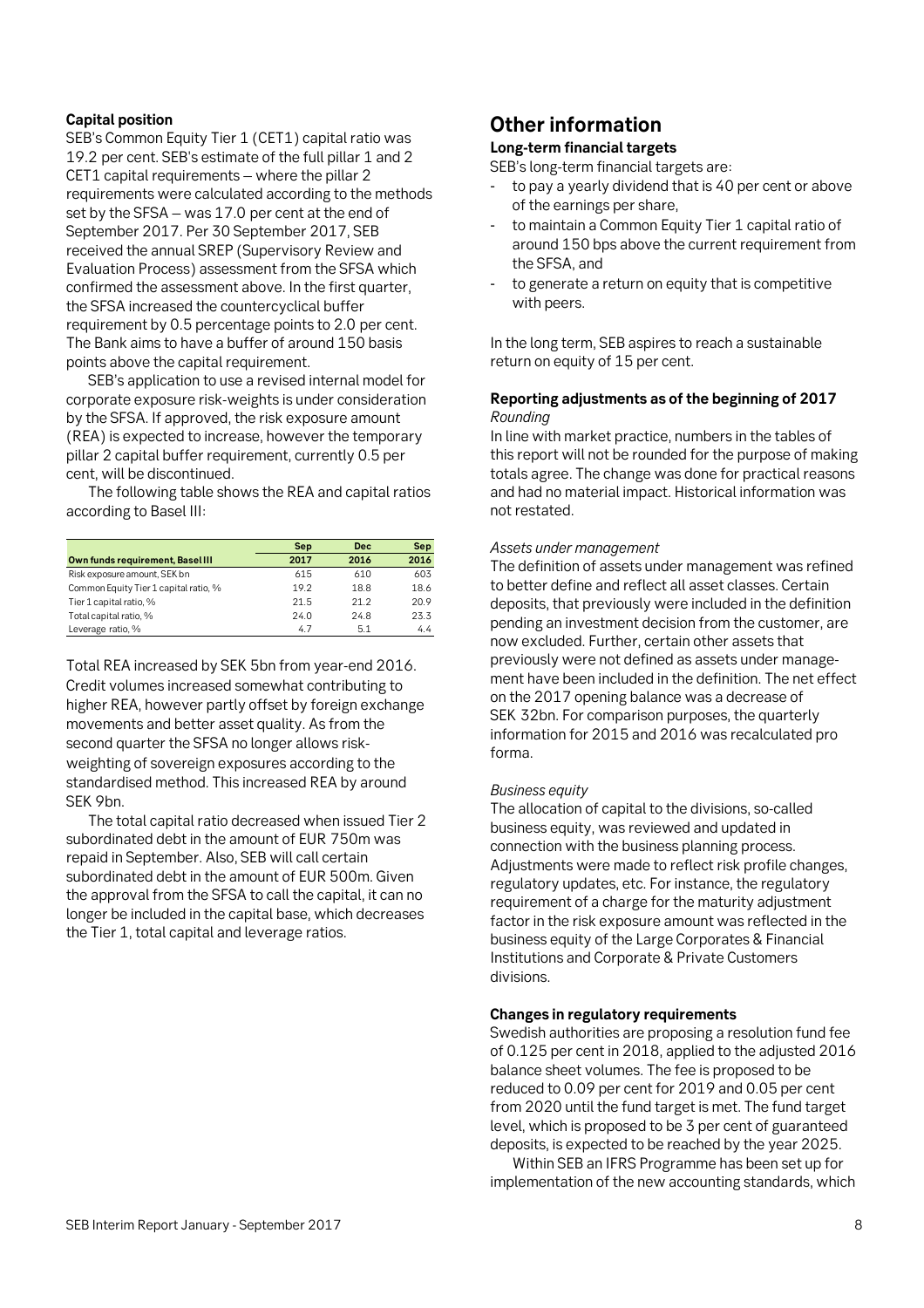was described in the Annual Report 2016. IFRS 9 Financial Instruments introduces, among other things, a new impairment model based on expected loss instead of the incurred loss model applicable today. SEB's assessment is that the expected loss model will increase loan loss provisions and decrease equity at transition and that volatility in the credit loss line item in the income statement will increase with the new rules. The European Commission has proposed that incremental provisions under IFRS 9 should be phased in to the capital base over a five year period.

As previously communicated, tentative decisions have been taken regarding IFRS 9. For classification of financial liabilities, IFRS 9 allows the possibility to early adopt the presentation of changes in fair value as a result of changes in own credit risk for financial liabilities designated to fair value through profit or loss in Other comprehensive income instead of Profit or loss. SEB does not intend to adopt this possibility early. When it comes to hedge accounting, IFRS 9 allows for an accounting policy choice and SEB plans to continue to apply the hedge accounting requirements in IAS 39. Further information regarding the impact of IFRS 9 will be communicated in the Annual Accounts 2017.

In addition to IFRS 9, there is also a transition effect from the application of IFRS 15 Revenue from Contracts with Customers as of 1 January 2018. SEB has identified that the treatment of contract costs for investment contracts within Life will change and as a result of the new more specific requirements, a smaller part of deferred acquisition costs will be recognised as an asset. The change will result in an estimated decrease of the deferred acquisition cost in the Balance sheet of SEK 2.6bn. The effect will be recognised as a reduction of Retained earnings at 1 January 2017. There will also be a restatement of the net fees and commissions in the Income statement for 2017 in the amount of SEK -0.1bn. Capital adequacy and large exposures will not be affected.

### **Risks and uncertainties**

SEB assumes credit, market, liquidity, IT and operational as well as life insurance risks. The risk composition of the Group, as well as the related risk, liquidity and capital management, are described in SEB's Annual Report for 2016 (see page 40-45 and notes 17, 19 and 20) and in the Capital Adequacy and Risk Management Report for 2016 and the quarterly additional Pillar 3 disclosures for 2017. Further information is presented in the Fact Book on a quarterly basis.

The outlook for the world economy is somewhat more positive and risks are less prominent. However, large global economic imbalances remain and the potential reduction of liquidity support to financial markets from central banks world-wide may create

direct and indirect effects that are difficult to assess. There are signs that the Swedish central bank may not further cut interest rates and may introduce a hike during spring 2018. Geopolitical uncertainty has increased. The process forward for Brexit has added to the uncertainty. Recently there have been signs of a slow-down in the residential Swedish real estate market.

The German Federal Ministry of Finance issued a circular on 17 July 2017 with administrative guidance in relation to withholding taxes on dividends in connection with certain cross-border securities lending and derivative transactions. The circular states an intention to examine transactions executed prior to the change in tax legislation that was enacted 1 January 2016. Following a review, SEB is of the opinion that the cross-border securities lending and derivative transactions of SEB up until 1 January 2016 were conducted in compliance with then prevailing rules. It can nevertheless not be ruled out that a change in policy of German authorities may have financial effects on SEB.

## **Visa transaction**

In 2015, Visa Inc. announced its planned acquisition of Visa Europe (a membership-owned organisation) with the purpose of creating a single global Visa company. The transaction was approved by the European Commission in 2016. It consisted of a combination of consideration in cash and shares. SEB is a member of Visa Europe through several direct and indirect memberships.

The closing of the transaction of SEB's Visa memberships in the Baltic countries was finalised and settled in 2016.

In Sweden, where SEB is an indirect member via Visa Sweden, SEB's holdings are classified as available-forsale financial assets. The fair value changes are booked in *other comprehensive income*. Once the distribution between the Swedish indirect members is finalised it will be reclassified to *net other income*.

## **Subsequent event**

As previously communicated, SEB is planning to move a large part of its German business to the German branch of the parent company Skandinaviska Enskilda Banken AB (publ.) from its German subsidiary, SEB AG. Once finalised, the change will simplify reporting and administration of the German operations.

On 16 October 2017, the Swedish FSA published its approval of the transaction. Approval from the German FSA is still pending.

All financial consequences of the transformation will be communicated in conjunction with the publication of the Annual Accounts 2017.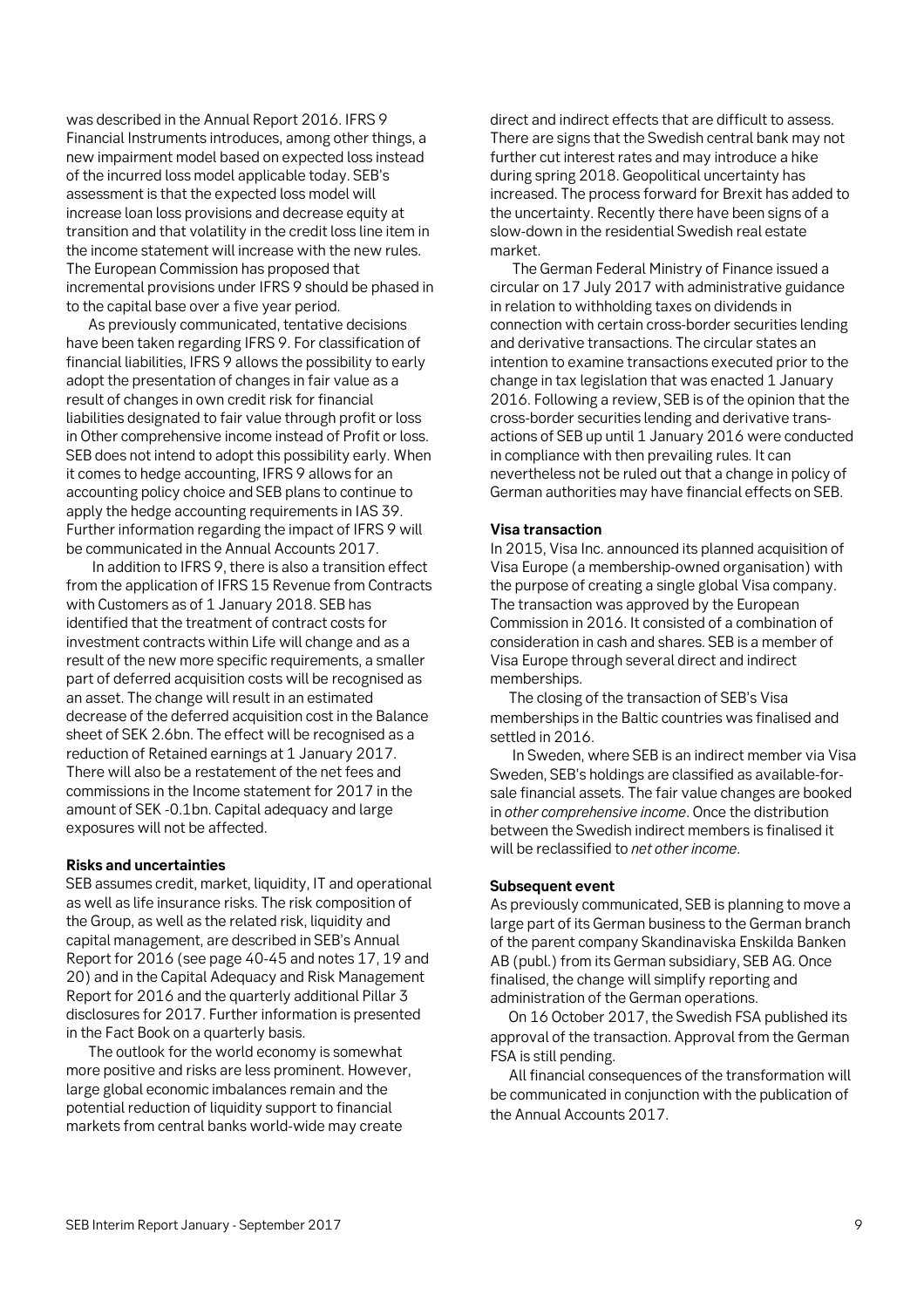## **Stockholm, 25 October 2017**

*The President declares that the Interim Report for the period January to September 2017 provides a fair overview of the Parent Company's and the Group's operations, their financial position and results and describe material risks and uncertainties facing the Parent Company and the Group.*

> Johan Torgeby *President and Chief Executive Officer*

## **Press conference and webcasts**

The press conference at 9 am CET on 25 October 2017, at Kungsträdgårdsgatan 8 with the President and CEO Johan Torgeby can be followed live in Swedish on www.sebgroup.com/sv/ir. A simultaneous translation into English will be available on www.sebgroup.com/ir. A replay will be available afterwards.

#### **Access to telephone conference**

The telephone conference at 1.30 pm CET 25 October 2017 with the President and CEO, Johan Torgeby, the CFO Jan Erik Back and the Head of Investor Relations, Jonas Söderberg, can be accessed by telephone, +44(0)20 7162 0077. Please quote conference id: 962712 and call at least 10 minutes in advance. A replay of the conference call will be available on www.sebgroup.com/ir.

## **Further information is available from:**

Jan Erik Back, Chief Financial Officer Tel: +46 8 22 19 00 Jonas Söderberg, Head of Investor Relations Tel: +46 8 763 83 19, +46 73 521 02 66 Viveka Hirdman-Ryrberg, Head of Corporate **Communications** Tel: +46 8 763 85 77, +46 70 550 35 00

## **Skandinaviska Enskilda Banken AB (publ.)**

SE-106 40 Stockholm, Sweden Telephone: +46 771 62 10 00 www.sebgroup.com Corporate organisation number: 502032-9081

**Further financial information is available in SEB's Fact Book and in the additional Pillar 3 disclosures which are published quarterly on www.sebgroup.com/ir.** 

## **Financial information calendar 2018**

| 31 January | Annual Accounts 2017                         |
|------------|----------------------------------------------|
| 6 March    | Annual Report 2017 published on sebgroup.com |
| 26 March   | <b>Annual General Meeting</b>                |
| 30 April   | Interim Report January-March                 |
| 17 July    | Interim Report January-June                  |
| 25 October | Interim Report January-September             |

The silent period starts 10 January

The silent period starts 10 April The silent period starts 7 July The silent period starts 8 October

The financial information calendar for 2019 will be published in conjunction with the Interim Report for January-September 2018.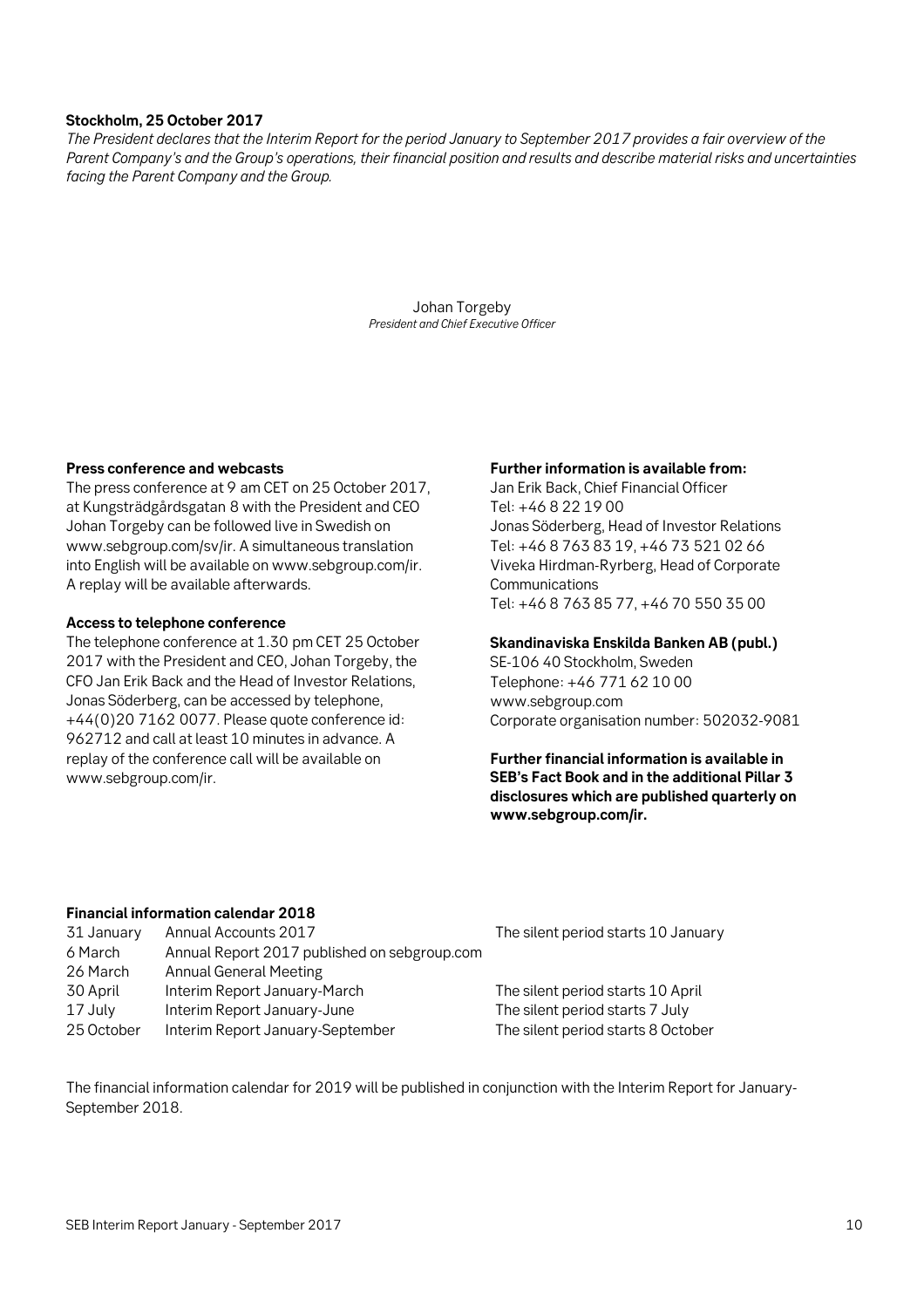## **Accounting policies**

This Interim Report is presented in accordance with IAS 34 *Interim Financial Reporting*. The Group's consolidated accounts have been prepared in accordance with the *International Financial Reporting Standards (IFRS)* and interpretations of these standards as adopted by the European Commission. The accounting also follows the *Annual Accounts Act for Credit Institutions and Securities Companies (1995:1559)* and the regulation and general guidelines issued by the Swedish Financial Supervisory Authority: *Annual Reports in Credit Institutions and Securities Companies (FFFS 2008:*25). In addition, the *Supplementary Accounting Rules for Groups (RFR 1)* from the Swedish Financial Reporting Board have been applied. The Parent Company has prepared its accounts in accordance with *Swedish Annual Act for Credit Institutions and Securities Companies*, the Swedish Financial Supervisory Authority's *Regulations and General Guidelines (FFFS 2008:25) on Annual Reports in*

*Credit Institutions and Securities Companies* and the *Supplementary Accounting Rules for Legal Entities (RFR 2)* issued by the Swedish Financial Reporting Board.

As of 1 January 2017 there are clarifications of several IFRS standards. *IAS 12 Income Taxes* has been amended regarding recognition of deferred tax assets for unrealised losses. *IAS 7 Statements of Cash Flows* has been amended and *IFRS 12 Disclosure of Interests in Other Entities* has been clarified. These amendments were applicable as of 1 January 2017, but have not yet been endorsed by the EU. The changes will not have a material effect on the financial statements of the Group or on capital adequacy and large exposures. In all other material aspects, the Group's and the Parent Company's accounting policies, basis for calculations and presentations are unchanged in comparison with the 2016 Annual Report.

## **Review report**

We have reviewed this interim report for the period 1 January 2017 to 30 September 2017 for Skandinaviska Enskilda Banken AB (publ.). The Board of Directors and the CEO are responsible for the preparation and presentation of this interim report in accordance with IAS 34 and the Swedish Annual Accounts Act for Credit institutions and Securities Companies. Our responsibility is to express a conclusion on this interim report based on our review.

We conducted our review in accordance with the International Standard on Review Engagements, ISRE 2410, Review of Interim Report Performed by the Independent Auditor of the Entity. A review consists of making inquiries, primarily of persons responsible for financial and accounting matters, and applying analytical and other review procedures. A review is substantially less in scope than an audit conducted in accordance with International Standards on Auditing, ISA, and other generally accepted auditing standards in Sweden. The procedures performed in a review do not enable us to obtain assurance that we would become aware of all significant matters that might be identified in an audit. Accordingly, we do not express an audit opinion.

Based on our review, nothing has come to our attention that causes us to believe that the interim report is not prepared, in all material respects, in accordance with IAS 34 and the Swedish Annual Accounts Act for Credit institutions and Securities Companies regarding the Group, and with the Swedish Annual Accounts Act for Credit institutions and Securities Companies, regarding the Parent Company.

### **Stockholm 25 October 2017**

PricewaterhouseCoopers AB

Peter Nyllinge **Martin By**<br> *Authorised Public Accountant* Action Actor Actor Actor Actorised Particle Actor Actor Actor Actor Actor Actor Actor Actor Actor Actor Actor Actor Actor Actor Actor Actor Actor Actor Actor Actor *Partner in charge* 

*Authorised Public Accountant Authorised Public Accountant*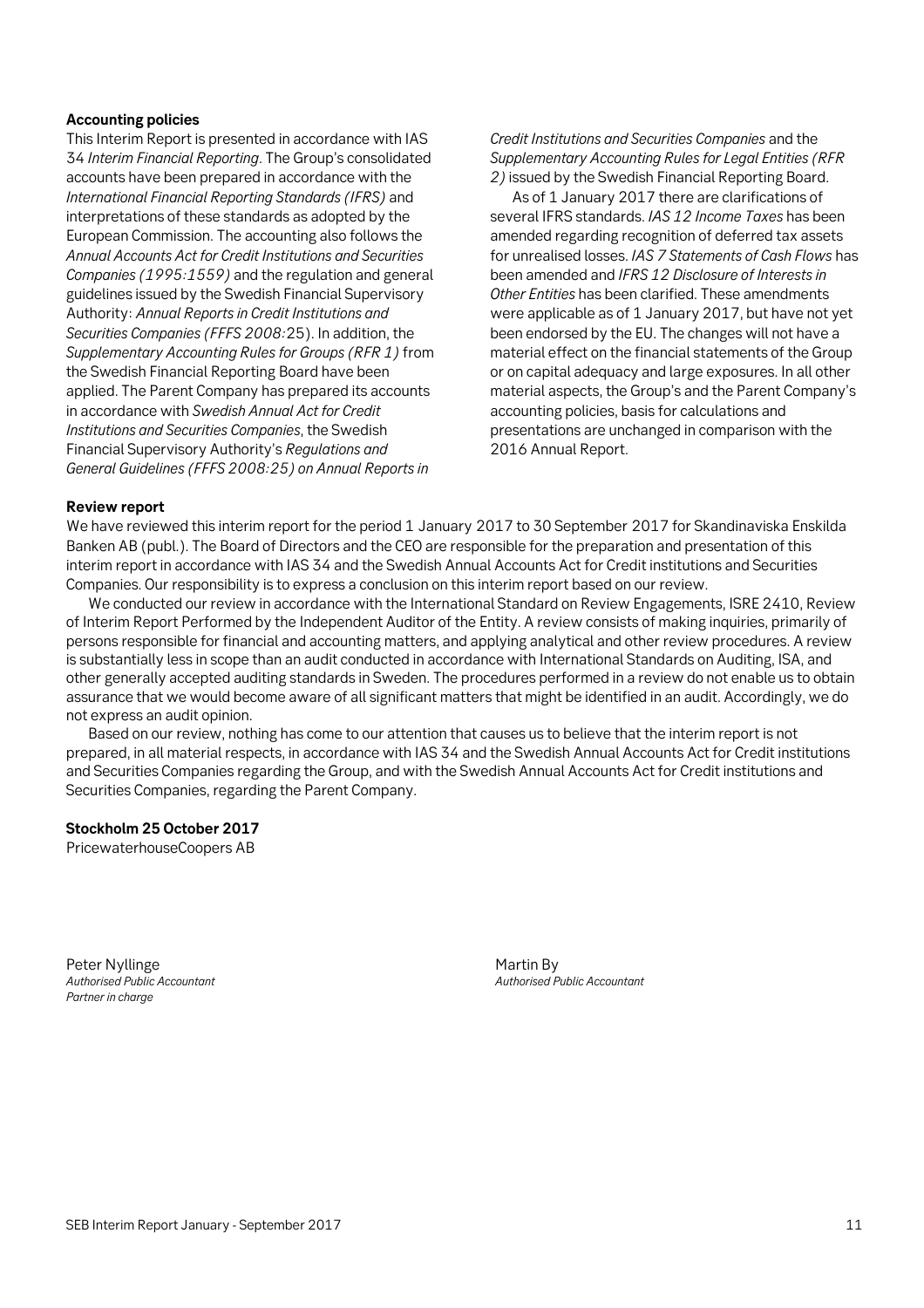## **The SEB Group**

## **Income statement – SEB Group**

|                                       | Q <sub>3</sub> | Q2      |               | Q3      |                |          | Jan-Sep  |       | <b>Full year</b> |
|---------------------------------------|----------------|---------|---------------|---------|----------------|----------|----------|-------|------------------|
| <b>SEK m</b>                          | 2017           | 2017    | $\frac{9}{6}$ | 2016    | $\frac{9}{6}$  | 2017     | 2016     | %     | 2016             |
| Net interest income                   | 5080           | 4913    | 3             | 4657    | 9              | 14709    | 13940    | 6     | 18738            |
| Net fee and commission income         | 4026           | 4691    | $-14$         | 4048    | $-1$           | 12985    | 12019    | 8     | 16628            |
| Net financial income                  | 1726           | 1461    | 18            | 1915    | $-10$          | 5249     | 5018     | 5     | 7056             |
| Net other income                      | 308            | 341     | $-10$         | 175     | 76             | 807      | 1176     | $-31$ | 1349             |
| Total operating income                | 11141          | 11405   | $-2$          | 10795   | 3              | 33750    | 32153    | 5     | 43771            |
| Staff costs                           | $-3378$        | $-3533$ | -4            | $-3530$ | -4             | $-10502$ | $-10788$ | $-3$  | $-14562$         |
| Other expenses                        | $-1719$        | $-1741$ | $-1$          | $-1624$ | 6              | $-5117$  | $-4976$  | 3     | $-6703$          |
| Depreciation, amortisation and        |                |         |               |         |                |          |          |       |                  |
| impairment of tangible and intangible |                |         |               |         |                |          |          |       |                  |
| ases <sup>1</sup>                     | $-325$         | $-199$  | 64            | $-201$  | 62             | $-713$   | $-6288$  | -89   | $-6496$          |
| <b>Total operating expenses</b>       | $-5423$        | $-5473$ | $-1$          | $-5355$ | 1              | $-16331$ | $-22052$ | $-26$ | $-27761$         |
| <b>Profit before credit losses</b>    | 5719           | 5933    | -4            | 5440    | 5              | 17419    | 10101    | 72    | 16010            |
| Gains less losses from tangible and   |                |         |               |         |                |          |          |       |                  |
| intangible assets                     | - 54           | $-37$   | 46            | $-14$   |                | $-126$   | $-83$    | 51    | $-150$           |
| Net credit losses                     | $-284$         | $-214$  | 32            | $-197$  | 44             | $-703$   | $-709$   | $-1$  | - 993            |
| Operating profit                      | 5380           | 5681    | -5            | 5229    | 3              | 16590    | 9309     | 78    | 14867            |
| Income tax expense                    | $-1138$        | $-1153$ | $-1$          | $-1080$ | 5              | $-3530$  | $-2935$  | 20    | -4249            |
| <b>Netprofit</b>                      | 4243           | 4528    | -6            | 4149    | $\overline{z}$ | 13061    | 6374     | 105   | 10618            |

1) First quarter 2016: SEB implemented a new customer-oriented organisation. The reorganisation resulted in a new structure of cash generating units and an impairment of goodwill in the amount of SEK 5,334m.

| Attributable to shareholders    | 4243 | 4528 | -6 | 4149 | 13061 | 6374 | 10618 |
|---------------------------------|------|------|----|------|-------|------|-------|
| Basic earnings per share, SEK   | 1.96 | 2.09 |    | 1.91 | 6.02  | 292  | 4.88  |
| Diluted earnings per share, SEK | 1.95 | 2.08 |    | 1.90 | 6.00  | 291  | 4.85  |

## **Statement of comprehensive income – SEB Group**

|                                                                      | Q <sub>3</sub> | Q <sub>2</sub> |       | Q3    |                |       | Jan-Sep |               | <b>Fullyear</b> |
|----------------------------------------------------------------------|----------------|----------------|-------|-------|----------------|-------|---------|---------------|-----------------|
| <b>SEK m</b>                                                         | 2017           | 2017           | $\%$  | 2016  | %              | 2017  | 2016    | $\frac{9}{6}$ | 2016            |
| <b>Net profit</b>                                                    | 4243           | 4528           | -6    | 4149  | $\overline{2}$ | 13061 | 6374    | 105           | 10618           |
| Items that may subsequently be reclassified to the income statement: |                |                |       |       |                |       |         |               |                 |
| Available-for-sale financial assets                                  | - 84           | - 127          | -33   | $-13$ |                | - 180 | 1081    |               | 990             |
| Cash flow hedges                                                     | $-286$         | $-308$         | $-7$  | - 312 | -8             | - 946 | $-338$  | 180           | $-811$          |
| Translation of foreign operations                                    | 30             | 36             | $-17$ | 392   | $-92$          | 67    | 844     | $-92$         | 750             |
| Items that will not be reclassified to the income statement:         |                |                |       |       |                |       |         |               |                 |
| Defined benefit plans                                                | 266            | - 86           |       | - 781 |                | 1710  | -3758   |               | $-1875$         |
| Other comprehensive income                                           |                |                |       |       |                |       |         |               |                 |
| (net of tax)                                                         | - 75           | - 485          | -85   | - 714 | -90            | 652   | $-2171$ |               | - 946           |
| Total comprehensive income                                           | 4168           | 4043           | 3     | 3435  | 21             | 13712 | 4203    |               | 9672            |
| Attributable to shareholders                                         | 4168           | 4043           | 3     | 3435  | 21             | 13712 | 4203    |               | 9672            |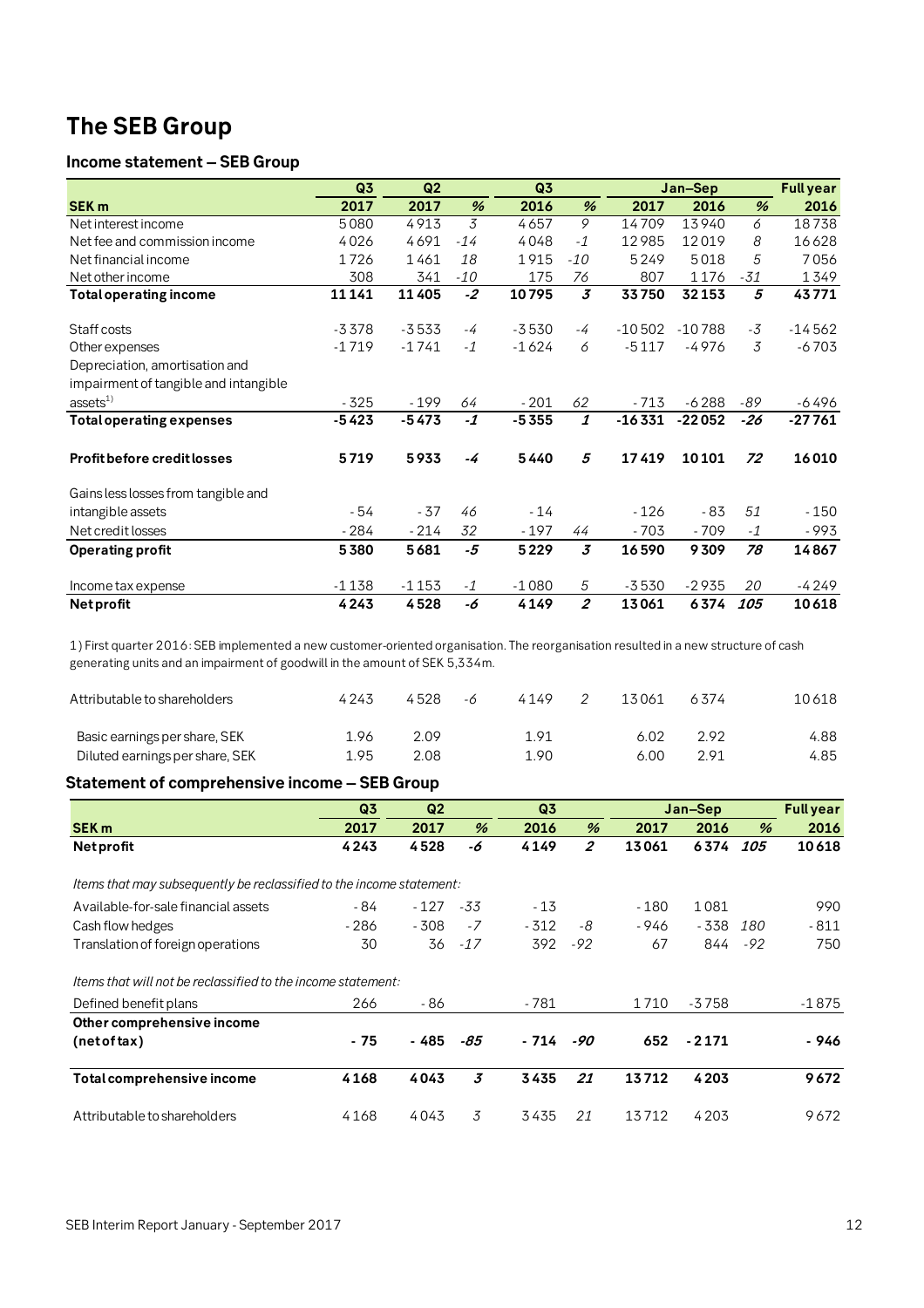## **Balance sheet – SEB Group**

|                                                                                                                             | 30Sep   | <b>31 Dec</b> | 30 Sep  |
|-----------------------------------------------------------------------------------------------------------------------------|---------|---------------|---------|
| <b>SEK m</b>                                                                                                                | 2017    | 2016          | 2016    |
| Cash and cash balances with central banks                                                                                   | 413960  | 151078        | 262866  |
| Other lending to central banks                                                                                              | 22274   | 66730         | 33039   |
| Loans to credit institutions <sup>1)</sup>                                                                                  | 65496   | 50527         | 103550  |
| Loans to the public                                                                                                         | 1536710 | 1453019       | 1497011 |
| Financial assets at fair value through profit or loss <sup>2)</sup>                                                         | 774874  | 785026        | 818060  |
| Fair value changes of hedged items in a portfolio hedge                                                                     | 68      | 111           | 156     |
| Available-for-sale financial assets <sup>2)</sup>                                                                           | 30585   | 35747         | 36090   |
| Assets held for sale                                                                                                        | 323     | 587           | 451     |
| Investments in subsidiaries and associates                                                                                  | 1 2 0 9 | 1238          | 1131    |
| Tangible and intangible assets                                                                                              | 19668   | 20158         | 20398   |
| Other assets                                                                                                                | 68163   | 56425         | 78211   |
| <b>Total assets</b>                                                                                                         | 2933330 | 2620646       | 2850963 |
| Deposits from central banks and credit institutions <sup>5)</sup>                                                           | 161831  | 119864        | 193520  |
| Deposits and borrowing from the public <sup>3)</sup>                                                                        | 1226234 | 962028        | 1039239 |
| Liabilities to policyholders                                                                                                | 423962  | 403831        | 395946  |
| Debt securities issued                                                                                                      | 659457  | 668880        | 705079  |
| Financial liabilities at fair value through profit or loss                                                                  | 191441  | 213496        | 252595  |
| Fair value changes of hedged items in a portfolio hedge                                                                     | 1284    | 1537          | 1772    |
| Other liabilities                                                                                                           | 87326   | 67082         | 91711   |
| Provisions                                                                                                                  | 1812    | 2233          | 2915    |
| Subordinated liabilities                                                                                                    | 37414   | 40719         | 32708   |
| Total equity                                                                                                                | 142568  | 140976        | 135478  |
| <b>Total liabilities and equity</b>                                                                                         | 2933330 | 2620646       | 2850963 |
| 1) Loans to credit institutions and liquidity placements with other direct participants in interbank fund transfer systems. |         |               |         |
| 2) Whereof bonds and other interest bearing securities.                                                                     | 260 676 | 252421        | 278361  |
| 3) Deposits covered by deposit guarantees.                                                                                  | 285446  | 252815        | 216110  |

A more detailed balance sheet is included in the Fact Book.

## **Pledged assets, contingent liabilities and commitments – SEB Group**

|                                                           | 30 Sep  | <b>31 Dec</b> | 30 Sep  |
|-----------------------------------------------------------|---------|---------------|---------|
| <b>SEK m</b>                                              | 2017    | 2016          | 2016    |
| Pledged assets for own liabilities $^{1)}$                | 434 401 | 478998        | 519537  |
| Pledged assets for liabilities to insurance policyholders | 423962  | 403831        | 395946  |
| Other pledged assets $^{2)}$                              | 155562  | 154518        | 169606  |
| <b>Pledged assets</b>                                     | 1013925 | 1037347       | 1085089 |
|                                                           |         |               |         |
| Contingent liabilities <sup>3)</sup>                      | 116729  | 120231        | 113338  |
| Commitments                                               | 605335  | 655350        | 704741  |
| <b>Contingent liabilities and commitments</b>             | 722064  | 775581        | 818079  |

1) Of which collateralised for covered bonds SEK 346,635m (346,585/346,077).

2) Of which securities lending SEK 73,829m (61,498/90,600) and pledged but unencumbered bonds SEK 62,135m

(80,718/67,379).

3) Of which credit guarantees SEK 9,916m (14,309/12,765).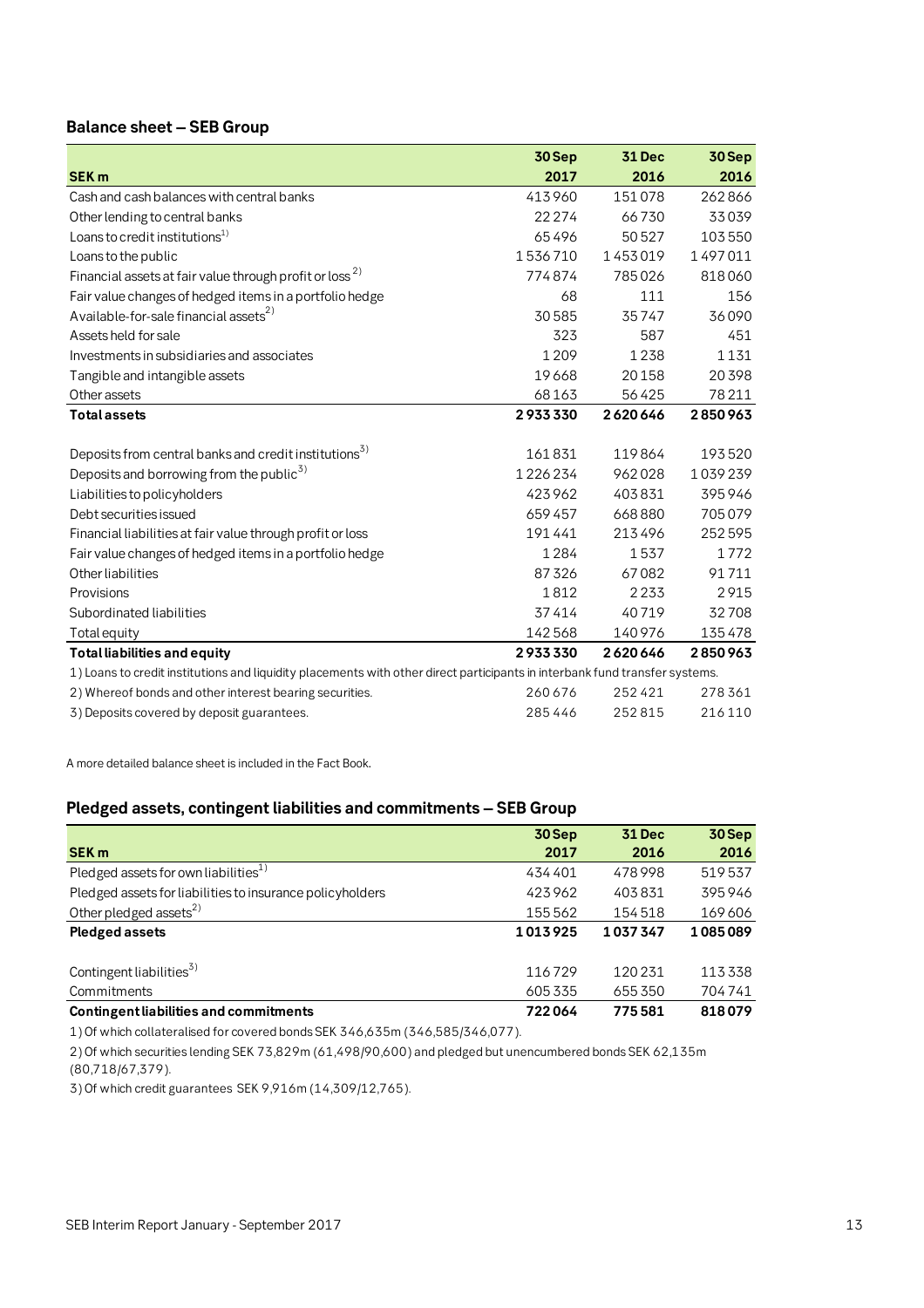## **Key figures – SEB Group**

|                                                            | Q <sub>3</sub> | Q2     | Q3     | Jan-Sep |               | <b>Full year</b> |
|------------------------------------------------------------|----------------|--------|--------|---------|---------------|------------------|
|                                                            | 2017           | 2017   | 2016   | 2017    | 2016          | 2016             |
|                                                            |                |        |        |         |               |                  |
| Return on equity, %                                        | 12.13          | 13.22  | 12.34  | 12.46   | 6.28          | 7.80             |
| Return on equity excluding items affecting                 |                |        |        |         |               |                  |
| comparability <sup>1</sup> , %                             | 12.13          | 12.73  | 11.79  | 12.41   | 11.16         | 11.30            |
| Return on total assets, %                                  | 0.59           | 0.62   | 0.58   | 0.61    | 0.30          | 0.37             |
| Return on risk exposure amount, %                          | 2.76           | 2.94   | 2.79   | 2.84    | 1.47          | 1.80             |
| Cost/income ratio                                          | 0.49           | 0.48   | 0.50   | 0.48    | 0.69          | 0.63             |
| Cost/income ratio excluding items affecting                |                |        |        |         |               |                  |
| comparability <sup>1)</sup>                                | 0.49           | 0.48   | 0.50   | 0.48    | 0.51          | 0.50             |
| Basic earnings per share, SEK                              | 1.96           | 2.09   | 1.91   | 6.02    | 2.92          | 4.88             |
| Weighted average number of shares <sup>2)</sup> , millions | 2168           | 2168   | 2168   | 2168    | 2181          | 2178             |
|                                                            |                |        |        |         |               |                  |
| Diluted earnings per share, SEK                            | 1.95           | 2.08   | 1.90   | 6.00    | 2.91          | 4.85             |
| Weighted average number of diluted shares <sup>3</sup> ,   | 2179           | 2178   | 2178   | 2178    | 2191          | 2188             |
|                                                            |                |        |        |         |               |                  |
| Net worth per share, SEK                                   | 73.91          | 71.96  | 70.26  | 73,91   | 70.26         | 73.00            |
| Equity per share, SEK                                      | 65.80          | 63.87  | 62.47  | 65.80   | 62.47         | 65.00            |
| Average shareholders' equity, SEK, billion                 | 139.9          | 137.0  | 134.5  | 139.8   | 135.3         | 136.2            |
| Credit loss level, %                                       | 0.07           | 0.06   | 0.05   | 0.06    | 0.07          | 0.07             |
| Liquidity Coverage Ratio (LCR) <sup>4)</sup> , %           | 120            | 120    | 135    | 120     | 135           | 168              |
| Own funds requirement, Basel III                           |                |        |        |         |               |                  |
| Risk exposure amount, SEK m                                | 614619         | 616523 | 603140 |         | 614619 603140 | 609959           |
| Expressed as own funds requirement, SEK m                  | 49169          | 49322  | 48251  | 49169   | 48 25 1       | 48797            |
| Common Equity Tier 1 capital ratio, %                      | 19.2           | 18.9   | 18.6   | 19.2    | 18.6          | 18.8             |
| Tier 1 capital ratio, %                                    | 21.5           | 22.1   | 20.9   | 21.5    | 20.9          | 21.2             |
| Total capital ratio, %                                     | 24.0           | 25.7   | 23.3   | 24.0    | 23.3          | 24.8             |
| Leverage ratio, %                                          | 4.7            | 5.0    | 4.4    | 4.7     | 4.4           | 5.1              |
| Number of full time equivalents <sup>5)</sup>              | 14752          | 14988  | 15101  | 14957   | 15327         | 15279            |
| Assets under custody, SEK bn                               | 7801           | 7679   | 6637   | 7801    | 6637          | 6859             |
| Assets under management <sup>6)</sup> , SEK bn             | 1850           | 1835   | 1722   | 1850    | 1758          | 1749             |

1) Impairment of goodwill and restructuring effects in Q1 2016. Sale of shares in VISA Europe in the Baltic region in Q2 2016.

2) The number of issued shares was 2,194,171,802. SEB owned 25,177,693 Class A shares for the equity based programmes at year-end 2016. During 2017 SEB has purchased 6,986,000 shares and 4,795,749 shares have been sold. Thus, at 30 September 2017 SEB owned 27,367,944 Class A-shares with a market value of SEK 2,937m.

3) Calculated dilution based on the estimated economic value of the long-term incentive programmes.

4) According to Swedish FSA regulations for respective period.

5) Quarterly numbers are for end of quarter. Accumulated numbers are average for the period.

6) Adjusted definition implemented Q1 2017, comparatives 2016 calculated pro forma.

In SEB's Fact Book, this table is available with nine quarters of history.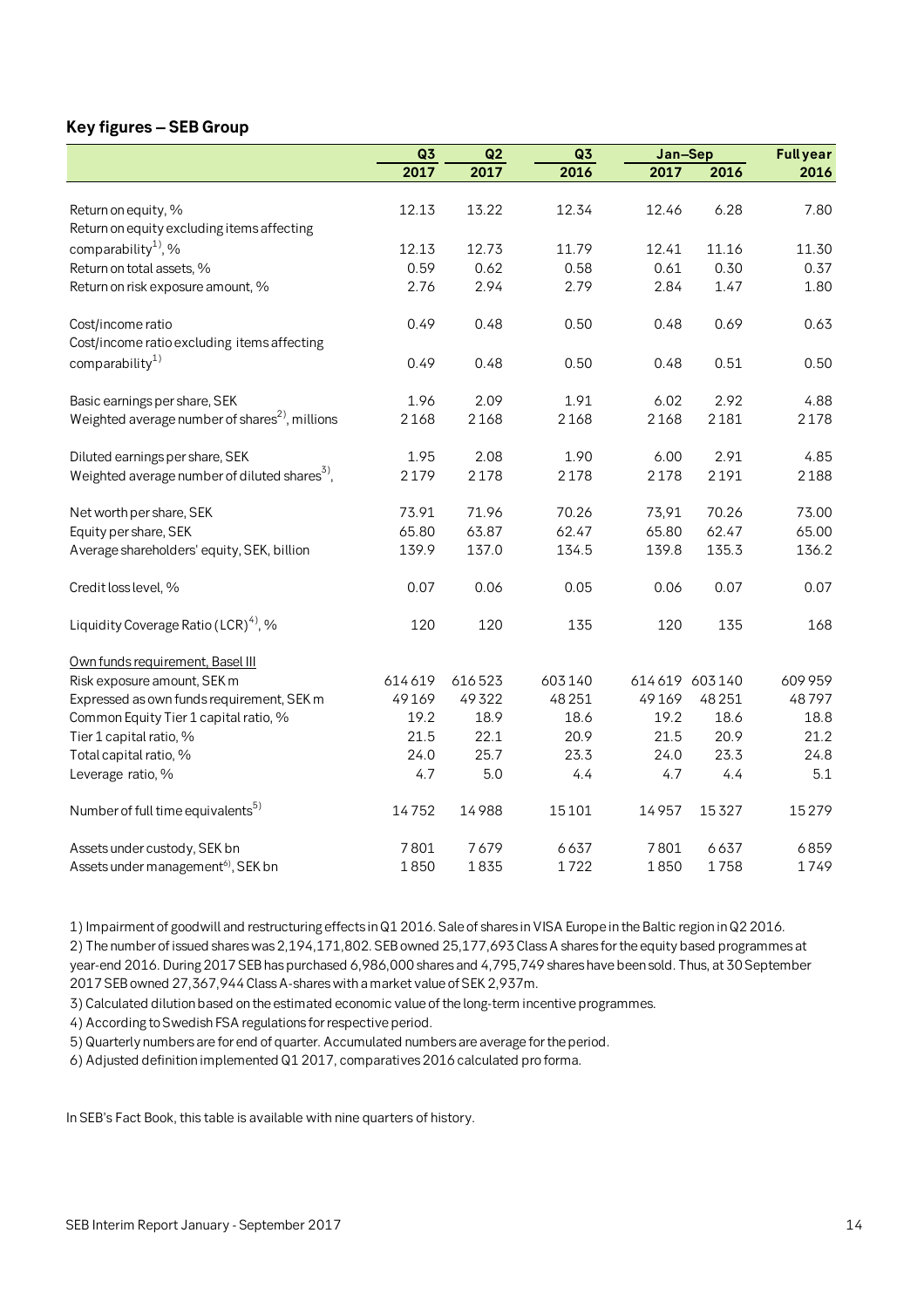## **Income statement on quarterly basis - SEB Group**

|                                                       | Q3      | Q2      | Q1      | Q <sub>4</sub> | Q <sub>3</sub> |
|-------------------------------------------------------|---------|---------|---------|----------------|----------------|
| <b>SEK m</b>                                          | 2017    | 2017    | 2017    | 2016           | 2016           |
| Net interest income                                   | 5080    | 4913    | 4716    | 4798           | 4657           |
| Net fee and commission income                         | 4026    | 4691    | 4268    | 4609           | 4048           |
| Net financial income                                  | 1726    | 1461    | 2063    | 2038           | 1915           |
| Net other income                                      | 308     | 341     | 157     | 173            | 175            |
| <b>Total operating income</b>                         | 11141   | 11405   | 11204   | 11618          | 10795          |
| Staff costs                                           | $-3378$ | $-3533$ | $-3590$ | $-3774$        | $-3530$        |
| Other expenses                                        | $-1719$ | $-1741$ | $-1657$ | $-1727$        | $-1624$        |
| Depreciation, amortisation and impairment of          |         |         |         |                |                |
| tangible and intangible assets                        | $-325$  | $-199$  | $-189$  | $-208$         | $-201$         |
| <b>Total operating expenses</b>                       | $-5423$ | $-5473$ | $-5436$ | $-5709$        | $-5355$        |
| <b>Profit before credit losses</b>                    | 5719    | 5933    | 5767    | 5909           | 5440           |
| Gains less losses from tangible and intangible assets | $-54$   | $-37$   | $-34$   | $-67$          | $-14$          |
| Net credit losses                                     | $-284$  | $-214$  | $-204$  | $-284$         | $-197$         |
| <b>Operating profit</b>                               | 5380    | 5681    | 5529    | 5558           | 5229           |
| Income tax expense                                    | $-1138$ | $-1153$ | $-1239$ | $-1314$        | $-1080$        |
| <b>Net profit</b>                                     | 4243    | 4528    | 4290    | 4244           | 4149           |
| Attributable to shareholders                          | 4243    | 4528    | 4290    | 4244           | 4149           |
| Basic earnings per share, SEK                         | 1.96    | 2.09    | 1.98    | 1.96           | 1.91           |
| Diluted earnings per share, SEK                       | 1.95    | 2.08    | 1.97    | 1.95           | 1.90           |

## **Income statement by division – SEB Group**

|                                       | Large               |                        |         |                          |               |                     |                  |
|---------------------------------------|---------------------|------------------------|---------|--------------------------|---------------|---------------------|------------------|
|                                       |                     | Corporates Corporate & |         | Life &                   |               |                     |                  |
|                                       | & Financial         | Private                |         | Investment               |               |                     |                  |
| Jan-Sep 2017, SEK m                   | <b>Institutions</b> | <b>Customers</b>       |         | <b>Baltic Management</b> | Other $^{1)}$ | <b>Eliminations</b> | <b>SEB Group</b> |
| Net interest income                   | 6072                | 7122                   | 1732    | - 66                     | $-189$        | 38                  | 14709            |
| Net fee and commission income         | 4617                | 4206                   | 965     | 3212                     | 18            | - 32                | 12985            |
| Net financial income                  | 2599                | 328                    | 171     | 1270                     | 845           | 36                  | 5249             |
| Net other income                      | 368                 | 64                     | $-7$    | 12                       | 377           | $-8$                | 807              |
| <b>Total operating income</b>         | 13656               | 11720                  | 2862    | 4429                     | 1051          | 33                  | 33750            |
| Staff costs                           | $-2902$             | $-2471$                | $-538$  | $-1159$                  | -3458         | 26                  | $-10502$         |
| Other expenses                        | $-3781$             | $-2855$                | $-747$  | $-699$                   | 3024          | $-59$               | $-5117$          |
| Depreciation, amortisation and        |                     |                        |         |                          |               |                     |                  |
| impairment of tangible and intangible |                     |                        |         |                          |               |                     |                  |
| assets                                | - 43                | - 43                   | - 44    | $-28$                    | - 555         |                     | $-713$           |
| <b>Total operating expenses</b>       | $-6727$             | $-5370$                | $-1328$ | $-1885$                  | - 989         | - 33                | $-16331$         |
| Profit before credit losses           | 6929                | 6350                   | 1533    | 2544                     | 62            | 0                   | 17419            |
| Gains less losses from tangible and   |                     |                        |         |                          |               |                     |                  |
| intangible assets                     | $\mathbf{1}$        |                        | $-127$  |                          |               |                     | $-126$           |
| Net credit losses                     | $-509$              | $-216$                 | 19      |                          | 3             |                     | - 703            |
| <b>Operating profit</b>               | 6421                | 6134                   | 1425    | 2544                     | 66            | 0                   | 16590            |

1) Other consists of business support units, treasury and staff units.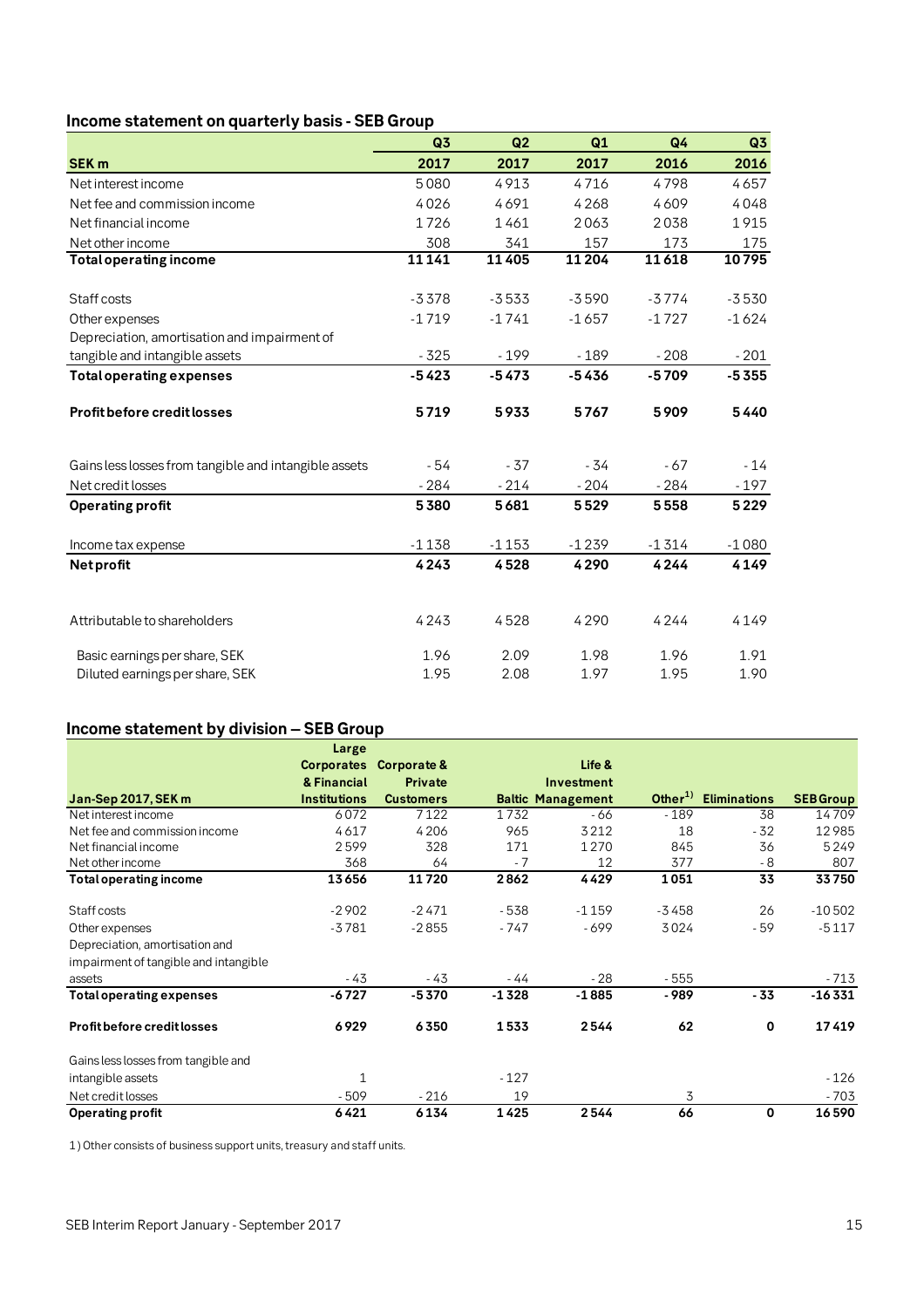## **Large Corporates & Financial Institutions**

The division offers commercial and investment banking services to large corporate and institutional clients, mainly in the Nordic region and Germany. Customers are also served through an international network in some 20 offices.

|                                               | Q <sub>3</sub> | Q2      |                | Q <sub>3</sub> |       |         | $Jan - Sep$  |       | <b>Full year</b> |
|-----------------------------------------------|----------------|---------|----------------|----------------|-------|---------|--------------|-------|------------------|
| SEK <sub>m</sub>                              | 2017           | 2017    | %              | 2016           | %     | 2017    | 2016         | %     | 2016             |
| Net interest income                           | 1971           | 2057    | $-4$           | 1935           | 2     | 6072    | 6105         | $-1$  | 8307             |
| Net fee and commission income                 | 1306           | 1781    | $-27$          | 1444           | $-10$ | 4617    | 4405         | 5     | 6095             |
| Net financial income                          | 913            | 729     | 25             | 1050           | $-13$ | 2599    | 2968         | $-12$ | 4187             |
| Net other income                              | 137            | 199     | $-31$          | 58             | 136   | 368     | 252          | 46    | 389              |
| <b>Total operating income</b>                 | 4327           | 4766    | $-9$           | 4487           | - 4   | 13656   | 13730        | $-1$  | 18978            |
| Staff costs                                   | $-951$         | $-932$  | $\overline{2}$ | $-1000$        | $-5$  | $-2902$ | $-3030$      | - 4   | $-4062$          |
| Other expenses                                | $-1242$        | $-1294$ | $-4$           | $-1242$        | 0     | $-3781$ | $-3872$      | $-2$  | $-5080$          |
| Depreciation, amortisation and impairment     |                |         |                |                |       |         |              |       |                  |
| of tangible and intangible assets             | $-15$          | $-15$   | $-3$           | $-8$           | 86    | -43     | $-129$       | -66   | $-140$           |
| Total operating expenses                      | $-2208$        | $-2241$ | $-1$           | $-2250$        | $-2$  | $-6727$ | $-7031$      | $-4$  | $-9282$          |
| Profit before credit losses                   | 2119           | 2525    | $-16$          | 2237           | $-5$  | 6929    | 6699         | 3     | 9696             |
| Gains less losses from tangible and           |                |         |                |                |       |         |              |       |                  |
| intangible assets                             |                |         |                |                |       | 1       | $\mathbf{1}$ | 5     |                  |
| Net credit losses                             | $-210$         | $-155$  | 35             | $-103$         | 104   | $-509$  | $-363$       | 40    | $-563$           |
| <b>Operating profit</b>                       | 1910           | 2370    | $-19$          | 2134           | $-11$ | 6421    | 6337         | 1     | 9133             |
| Cost/Income ratio                             | 0.51           | 0.47    |                | 0.50           |       | 0.49    | 0.51         |       | 0.49             |
| Business equity, SEK bn                       | 66.0           | 66.2    |                | 62.8           |       | 66.1    | 61.6         |       | 62.4             |
| Return on business equity, %                  | 8.7            | 10.7    |                | 10.5           |       | 9.7     | 10.6         |       | 11.3             |
| Number of full time equivalents <sup>1)</sup> | 2031           | 2050    |                | 2073           |       | 2055    | 2152         |       | 2134             |

 $1)$ Quarterly numbers are for end of quarter. Accumulated numbers are average for the period.

- Customers continued to take advantage of favourable financing conditions, but in historically low volatility markets
- Pilot launch of new fund trading platform based on blockchain technology
- Operating profit amounted to SEK 6,421m and return on business equity was 9.7 per cent

## **Comments on the first nine months**

**Income statement** 

An increasingly positive and predictable macroeconomic outlook in Europe combined with favourable capital markets and an abundance of liquidity contributed to improving business sentiment.

The *Large Corporates* segment was active with customers taking advantage of low interest rates and attractive conditions in the capital markets for refinancing. Demand for traditional bank lending remained subdued although demand from private equity companies was stronger as this segment continued to raise new funds often with a focus on infrastructure investments. Equity capital markets activity was strong in the Nordic region with initial public offerings of start-up companies as well as mature companies returning to the public markets.

*Financial Institution* clients continued to search for higher yielding investments, while preparing for the potential tightening of monetary conditions by central banks. Despite geopolitical tension, volatility remained low, reducing demand for hedging services. Regulatory reform, including implementation of MiFID II and EMIR, were increasingly in focus. Assets under custody amounted to SEK 7,801bn (6,859).

The division continued to invest in new technology and services. New functionality was added to the global custody platform, Investor World. In the third quarter SEB initiated a project with Nasdaq to test a new fund trading platform based on blockchain technology.

Operating income was stable at SEK 13,656m (13,730). Net interest income was in line with last year despite higher resolution fund fees. Net fee and commission income increased, primarily driven by capital markets activities, but was negatively affected by lower activity during the summer. Net financial income was lower, a consequence of historically low volatility that left investors in a wait-and-see mode. Operating expenses, excluding items affecting comparability in 2016, continued to be stable. Net credit losses were SEK 509m, equivalent to a credit loss level of 10 basis points.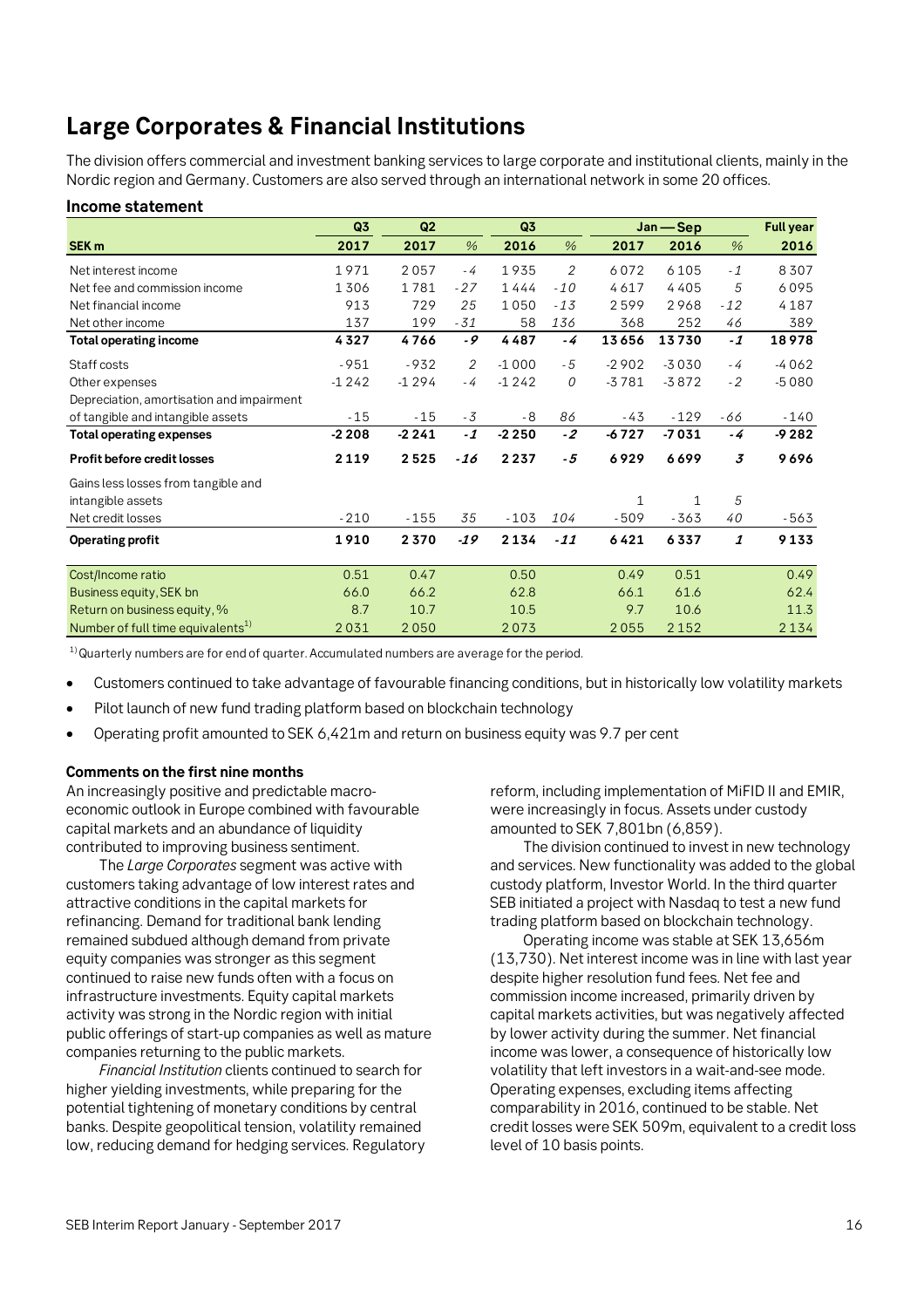## **Corporate & Private Customers**

The division offers full banking and advisory services to private individuals and small and medium-sized corporate customers in Sweden, as well as card services in four Nordic countries. High net-worth individuals are offered leading Nordic private banking services.

## **Income statement**

|                                               | Q <sub>3</sub> | Q2      |               | Q3      |                | Jan - Sep |         | <b>Full year</b> |         |
|-----------------------------------------------|----------------|---------|---------------|---------|----------------|-----------|---------|------------------|---------|
| SEK <sub>m</sub>                              | 2017           | 2017    | $\frac{9}{6}$ | 2016    | $\%$           | 2017      | 2016    | $\%$             | 2016    |
| Net interest income                           | 2415           | 2376    | 2             | 2222    | 9              | 7122      | 6651    | $\overline{z}$   | 8982    |
| Net fee and commission income                 | 1342           | 1472    | $-9$          | 1348    | 0              | 4206      | 3989    | 5                | 5414    |
| Net financial income                          | 98             | 122     | $-20$         | 95      | 3              | 328       | 283     | 16               | 394     |
| Net other income                              | 35             | 15      | 138           | 9       |                | 64        | 36      | 78               | 55      |
| <b>Total operating income</b>                 | 3890           | 3985    | $-2$          | 3674    | 6              | 11720     | 10959   | $\overline{z}$   | 14845   |
| Staff costs                                   | $-804$         | $-814$  | $-1$          | $-817$  | $-2$           | $-2471$   | $-2489$ | $-1$             | $-3339$ |
| Other expenses                                | $-944$         | $-985$  | $-4$          | $-892$  | 6              | $-2855$   | $-2704$ | 6                | $-3713$ |
| Depreciation, amortisation and impairment     |                |         |               |         |                |           |         |                  |         |
| of tangible and intangible assets             | $-14$          | -14     | $-3$          | $-18$   | $-23$          | -43       | $-51$   | $-15$            | -69     |
| <b>Total operating expenses</b>               | $-1762$        | $-1813$ | $-3$          | $-1727$ | $\overline{2}$ | $-5370$   | $-5244$ | $\overline{2}$   | $-7121$ |
| Profit before credit losses                   | 2128           | 2171    | $-2$          | 1947    | 9              | 6350      | 5715    | 11               | 7724    |
| Gains less losses from tangible and           |                |         |               |         |                |           |         |                  |         |
| intangible assets                             |                |         |               |         |                |           |         |                  |         |
| Net credit losses                             | $-86$          | -48     | 78            | - 84    | $\overline{3}$ | $-216$    | $-313$  | $-31$            | -376    |
| <b>Operating profit</b>                       | 2042           | 2123    | $-4$          | 1863    | <i>10</i>      | 6134      | 5402    | 14               | 7348    |
|                                               |                |         |               |         |                |           |         |                  |         |
| Cost/Income ratio                             | 0.45           | 0.46    |               | 0.47    |                | 0.46      | 0.48    |                  | 0.48    |
| Business equity, SEK bn                       | 40.4           | 41.1    |               | 37.7    |                | 40.6      | 36.9    |                  | 37.3    |
| Return on business equity, %                  | 15.2           | 15.5    |               | 15.2    |                | 15.1      | 15.0    |                  | 15.2    |
| Number of full time equivalents <sup>1)</sup> | 3485           | 3549    |               | 3608    |                | 3533      | 3699    |                  | 3667    |

 $1)$ Quarterly numbers are for end of quarter. Accumulated numbers are average for the period.

- Modest growth in both household and corporate lending portfolios
- SEB entered into a partnership with the Swedish fintech company Capcito, facilitating SME financing
- Operating profit amounted to SEK 6,134m and return on business equity was 15.1 per cent

## **Comments on the first nine months**

Customer activity remained high, mainly driven by increased interaction in digital channels and via the contact centre. Mobile interactions reached another alltime high for both the private and corporate customer segments.

In the *private segment*, 14,100 private customers have been onboarded digitally since the service was launched in March. Household mortgage lending reached SEK 464bn (449\*), partly due to an enhanced digital mortgage application service. In the *corporate segment*, the demand for financing continued to grow and total volumes amounted to SEK 219bn (210\*). The number of full-service corporate customers reached 173,800 (168,200). SEB entered into a partnership with the Swedish fintech company, Capcito. Based on online information about corporate customers' cash flow and accounts receivable, fast working capital financing is provided  $-$  via SEB  $-$  all digitally. On the savings side, assets under management increased as a result of positive asset price development and new

inflows. Customers increasingly demanded higher risk savings while total deposit volumes remained stable at SEK 371bn (371).

Operating profit increased by 14 per cent to SEK 6,134m year-on-year. Net interest income increased to SEK 7,122m and net fee and commission income amounted to SEK 4,206m. Operating expenses increased by 2 per cent to SEK 5,370m whereas credit losses decreased to SEK 216m, corresponding to a credit loss level of 4 basis points.

The annual EPSI (SKI) survey on bank customer satisfaction was published in October. The main finding was a continued industry-wide negative trend in customer satisfaction, in which SEB maintained its second place ranking among peers within the corporate and private segments.

 $\_$ 

<sup>\*</sup> The real estate loan portfolio for the customer segment sole traders was reclassified in the division. As a result, the year-end reported corporate lending of SEK 224bn was adjusted to SEK 210bn and similarly the year-end reported mortgage balance of SEK 433bn was adjusted to SEK 449bn. The reclassification was already reflected on group level.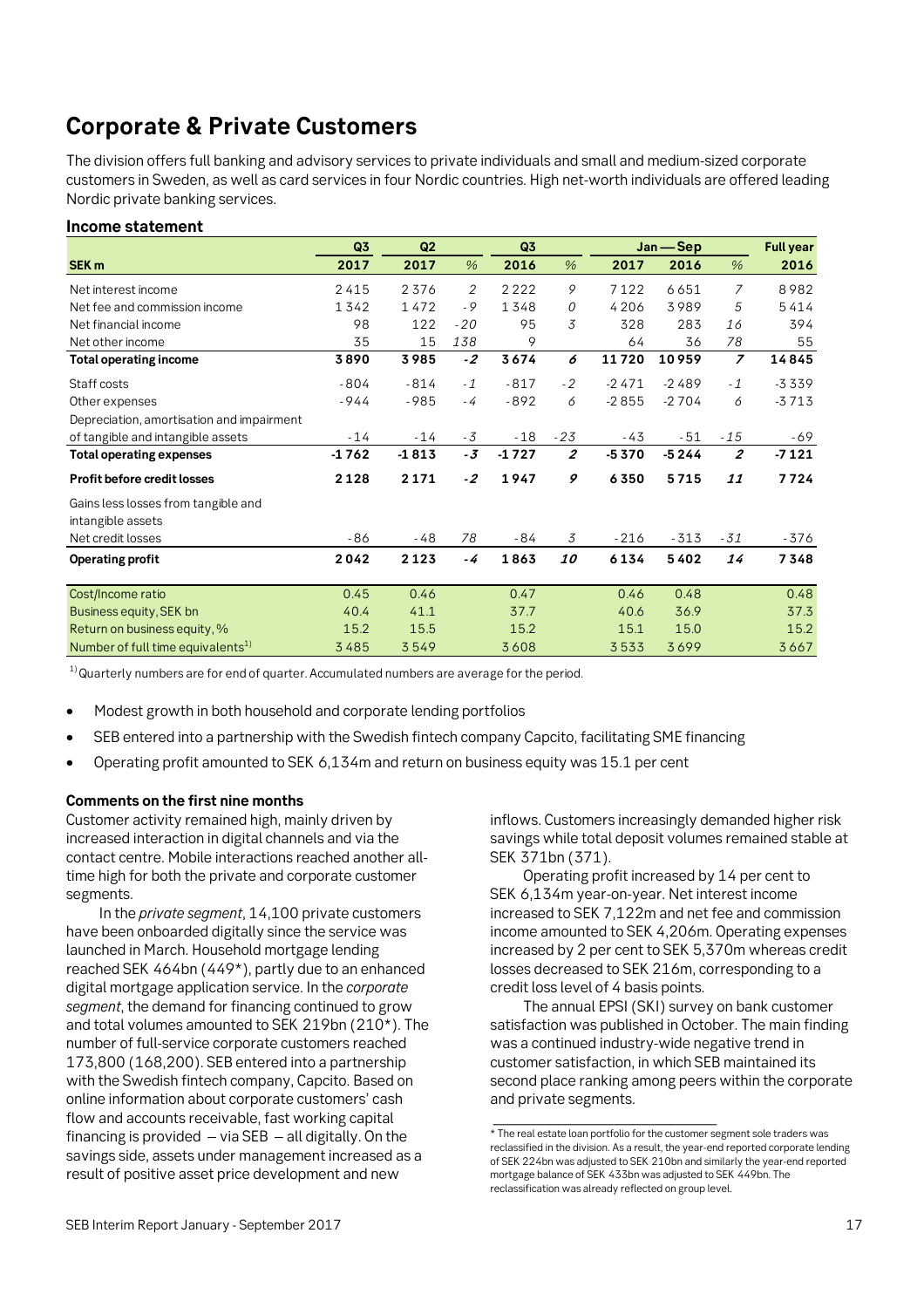## **Baltic**

The division provides full banking and advisory services to private individuals and small and medium-sized corporate customers in Estonia, Latvia and Lithuania. The Baltic real estate holding companies (RHC) are part of the division.

## **Income statement (excl. RHC)**

|                                               | Q <sub>3</sub> | Q2     |       | Q <sub>3</sub> |                |                | Jan - Sep |       | <b>Full year</b> |
|-----------------------------------------------|----------------|--------|-------|----------------|----------------|----------------|-----------|-------|------------------|
| <b>SEK m</b>                                  | 2017           | 2017   | $\%$  | 2016           | $\%$           | 2017           | 2016      | $\%$  | 2016             |
| Net interest income                           | 603            | 578    | 4     | 545            | 11             | 1733           | 1562      | 11    | 2150             |
| Net fee and commission income                 | 334            | 325    | 3     | 298            | 12             | 965            | 846       | 14    | 1171             |
| Net financial income                          | 56             | 53     | 5     | 75             | $-26$          | 171            | 180       | - 5   | 218              |
| Net other income                              | $-1$           | $-1$   | 45    | 3              |                | $\overline{2}$ | 4         | $-55$ | $-1$             |
| <b>Total operating income</b>                 | 992            | 956    | 4     | 921            | 8              | 2871           | 2592      | 11    | 3538             |
| Staff costs                                   | $-171$         | $-179$ | $-4$  | $-177$         | - 3            | $-528$         | $-537$    | $-2$  | $-734$           |
| Other expenses                                | $-250$         | $-247$ | 2     | $-237$         | 6              | $-742$         | $-785$    | - 6   | $-1016$          |
| Depreciation, amortisation and impairment     |                |        |       |                |                |                |           |       |                  |
| of tangible and intangible assets             | $-13$          | $-16$  | $-19$ | $-13$          | $\overline{2}$ | -43            | - 39      | 10    | $-62$            |
| <b>Total operating expenses</b>               | $-435$         | $-442$ | $-2$  | $-427$         | $\overline{z}$ | $-1312$        | $-1361$   | - 4   | $-1812$          |
| <b>Profit before credit losses</b>            | 557            | 513    | 8     | 494            | 13             | 1559           | 1231      | 27    | 1726             |
| Gains less losses from tangible and           |                |        |       |                |                |                |           |       |                  |
| intangible assets                             | $-7$           | 1      |       | 4              |                | $-5$           | 8         |       | 9                |
| Net credit losses                             | 11             | $-11$  |       | $-13$          |                | 19             | -35       |       | -57              |
| <b>Operating profit</b>                       | 561            | 504    | 11    | 485            | 16             | 1573           | 1204      | 31    | 1678             |
|                                               |                |        |       |                |                |                |           |       |                  |
| Cost/Income ratio                             | 0.44           | 0.46   |       | 0.46           |                | 0.46           | 0.53      |       | 0.51             |
| Business equity, SEK bn                       | 7.9            | 7.7    |       | 7.7            |                | 7.8            | 7.6       |       | 7.6              |
| Return on business equity, %                  | 25.0           | 22.9   |       | 22.1           |                | 23.8           | 18.6      |       | 19.3             |
| Number of full time equivalents <sup>1)</sup> | 2405           | 2403   |       | 2520           |                | 2409           | 2549      |       | 2534             |

 $1)$ Quarterly numbers are for end of quarter. Accumulated numbers are average for the period.

| <b>Baltic Division (incl. RHC)</b>            |      |      |    |      |    |      |      |    |      |
|-----------------------------------------------|------|------|----|------|----|------|------|----|------|
| <b>Operating profit</b>                       | 507  | 453  | 12 | 449  | 13 | 1425 | 1065 | 34 | 1451 |
| Cost/Income ratio                             | 0.44 | 0.47 |    | 0.48 |    | 0.46 | 0.54 |    | 0.53 |
| Business equity, SEK bn                       | 8.0  | 7.9  |    | 8.0  |    | 7.9  | 7.9  |    | 7.9  |
| Return on business equity, %                  | 22.3 | 20.2 |    | 19.9 |    | 21.2 | 15.9 |    | 16.2 |
| Number of full time equivalents <sup>1)</sup> | 2430 | 2430 |    | 2552 |    | 2436 | 2582 |    | 2565 |

- Continued growth in all three Baltic countries
- Digital solutions that enhance customer experience were increasingly utilised
- Operating profit amounted to SEK 1,573m and return on business equity was 23.8 per cent

## **Comments on the first nine months**

The strong underlying sentiment was supported by improving growth in main export countries, healthy investment levels and private consumption levels. Real household income continued to increase due to falling unemployment and real pay increases. There was strong rebound of GDP growth in all countries and expectations going forward are favourable.

SEB launched the Financial Advisory Tool in Latvia thus providing the offering in all Baltic countries. More than 1,200 entrepreneurs have visited the Innovation Lab in Tallinn after the launch in the second quarter. E-Academy, with educational videos, training and test modules for start-up businesses and entrepreneurs, was launched in Latvia and is now running in all Baltic countries. The total number of home banking customers was 1,013,000 (1,003,000).

SEB's digitalised its Baltic financial literacy initiative and designed a 10-lectures based e-course for schools addressing topics like innovation, investments, credits, career and entrepreneurship.

Loan volumes amounted to SEK 125bn (118) with an increase in all countries. Deposits were stable at SEK 107bn (106). Net interest income increased by 11 per cent year-on-year, due to increased volumes, higher margins on new lending and lower regulatory fees. Net fee and commission income was 14 per cent higher year-on-year as a result of overall increased customer activity in card usage and payments. Asset quality continued to be strong with risk focus on portfolio growth. The operating profit was 31 per cent higher year-on-year, also including an item that affected comparison in the first quarter 2016 (page 5).

The real estate holding companies (RHC) held assets with a total book value of SEK 410m (837).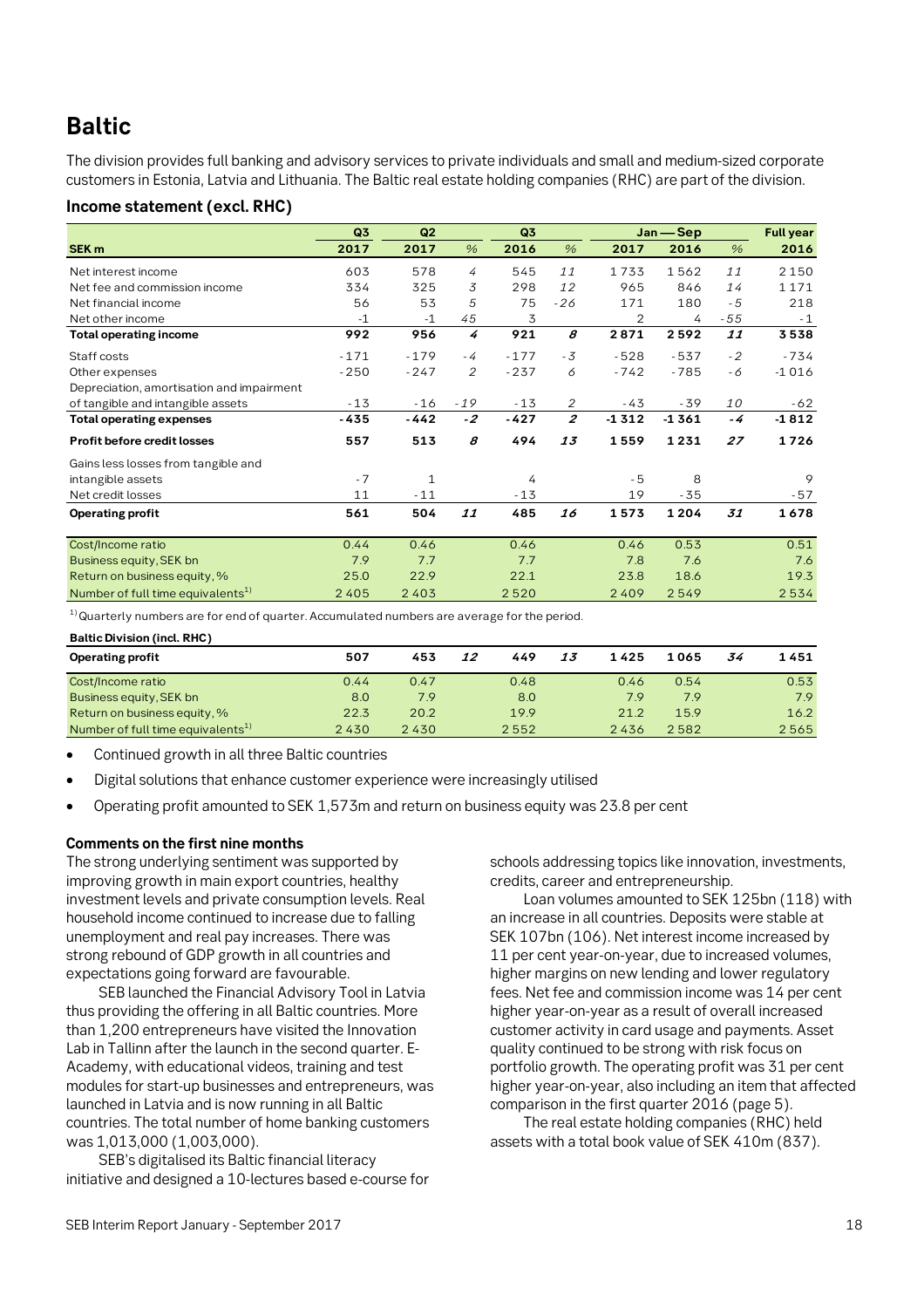## **Life & Investment Management**

The division offers life insurance and asset management solutions to private as well as corporate and institutional clients mainly in the Nordic and Baltic countries.

## **Income statement**

|                                                                               | Q3     | Q2     |               | Q <sub>3</sub> |               | Jan - Sep |         |                | <b>Full year</b> |
|-------------------------------------------------------------------------------|--------|--------|---------------|----------------|---------------|-----------|---------|----------------|------------------|
| SEK <sub>m</sub>                                                              | 2017   | 2017   | $\frac{9}{6}$ | 2016           | $\frac{9}{6}$ | 2017      | 2016    | $\frac{0}{6}$  | 2016             |
| Net interest income                                                           | $-24$  | $-23$  | 5             | $-14$          | 72            | $-66$     | $-43$   | 53             | $-60$            |
| Net fee and commission income                                                 | 1053   | 1116   | - 6           | 982            | 7             | 3212      | 2830    | 14             | 4059             |
| Net financial income                                                          | 481    | 425    | 13            | 441            | 9             | 1270      | 1280    | $-1$           | 1764             |
| Net other income                                                              |        | $-2$   |               | 11             |               | 12        | 65      | - 81           | $-17$            |
| <b>Total operating income</b>                                                 | 1509   | 1517   | 0             | 1420           | 6             | 4429      | 4132    | $\overline{z}$ | 5746             |
| Staff costs                                                                   | $-383$ | $-394$ | $-3$          | $-367$         | 4             | $-1159$   | $-1145$ | $\mathcal{I}$  | $-1560$          |
| Other expenses                                                                | $-243$ | $-235$ | 3             | $-251$         | $-3$          | $-699$    | $-741$  | - 6            | $-984$           |
| Depreciation, amortisation and impairment                                     |        |        |               |                |               |           |         |                |                  |
| of tangible and intangible assets                                             | $-10$  | $-9$   | 11            | $-11$          | $-10$         | $-28$     | $-35$   | $-21$          | $-45$            |
| <b>Total operating expenses</b>                                               | -636   | $-639$ | 0             | $-629$         | 1             | $-1885$   | $-1921$ | $-2$           | $-2589$          |
| Profit before credit losses                                                   | 874    | 878    | $-1$          | 791            | 10            | 2544      | 2211    | 15             | 3157             |
| Gains less losses from tangible and<br>intangible assets<br>Net credit losses |        |        |               |                |               |           |         |                |                  |
| Operating profit                                                              | 874    | 878    | $-1$          | 791            | <i>10</i>     | 2544      | 2211    | 15             | 3157             |
| Cost/Income ratio                                                             | 0.42   | 0.42   |               | 0.44           |               | 0.43      | 0.46    |                | 0.45             |
| Business equity, SEK bn                                                       | 11.0   | 11.0   |               | 11.7           |               | 11.0      | 11.6    |                | 11.6             |
| Return on business equity, %                                                  | 27.4   | 27.4   |               | 23.3           |               | 26.5      | 21.9    |                | 23.5             |
| Number of full time equivalents <sup>1)</sup>                                 | 1451   | 1482   |               | 1465           |               | 1475      | 1463    |                | 1468             |

 $1)$  Quarterly numbers are for end of quarter. Accumulated numbers are average for the period.

- Increased demand for both corporate and private insurance solutions
- Customers continued to demand sustainability focused fund products
- Operating profit amounted to SEK 2,544m and return on business equity was 26.5 per cent

## **Comments on the first nine months**

The demand for insurance solutions is increasing. Companies demand a full range of products for their employees including insurance, pension products and a full-service bank offering. For private individuals, insurance and pensions are still complex issues. SEB continued to support customers and share knowledge, for instance through the remote advisory centre which offers a combination of personal advice using the latest technology. During the year the number of remote advisory service sessions increased.

*Life:* The total pension market in Sweden, as measured per 30 June, increased by 14 per cent over the last 12 months. SEB reached SEK 21bn in annual new sales at the same time, and in tough competition SEB's market share was 9.4 per cent (9.6 one year ago).

In Denmark, the well diversified investments portfolios with a balanced share of less liquid investments resulted in strong performance.

In the Baltic region, a newly launched private risk insurance solution was well-received by the customers in the third quarter.

*Investment Management:* The work of further incorporating sustainability in the fund management continues in line with customers' increasing demand for products with sustainability focus. SEB Hållbarhetsfond Sverige has, as one of the first funds, been certified by the official Nordic Swan Ecolabel. In the annual assessment by PRI (Principles for Responsible Investment) on progress in sustainable investments, the highest score A+ was received for the second year in a row.

For the division as a whole, net fee and commission income increased by 14 per cent due to higher values on assets under management during the year. Expenses decreased by 2 per cent, thereby improving operating profit by 15 per cent.

Total assets in the unit-linked insurance business increased by SEK 17bn to SEK 336bn from year-end.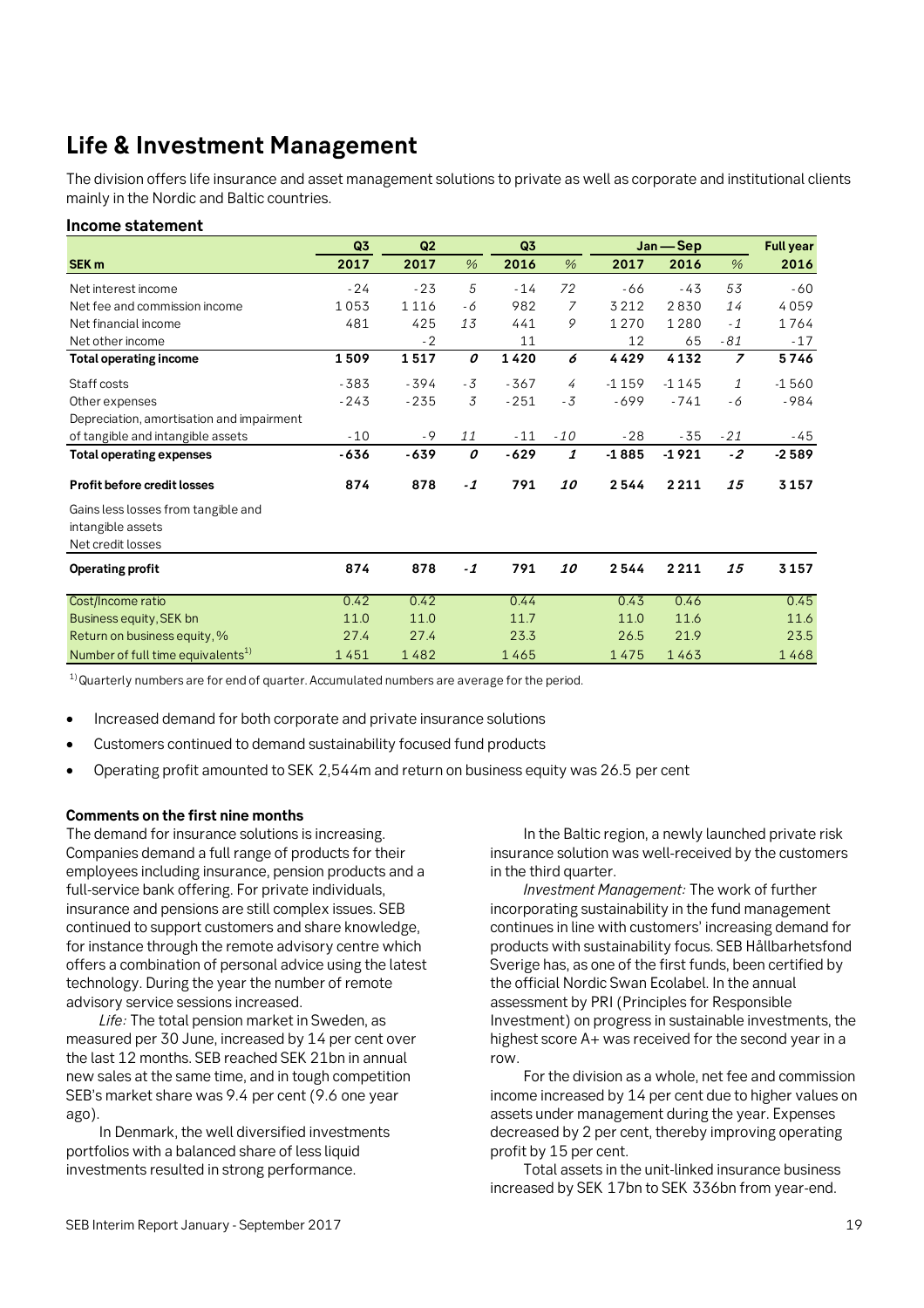## **The SEB Group**

## **Net interest income – SEB Group**

|                   | Q3    | Q <sub>2</sub> |      | Q <sub>3</sub> |   | Jan-Sep  |        |   | <b>Full vear</b> |
|-------------------|-------|----------------|------|----------------|---|----------|--------|---|------------------|
| <b>SEK m</b>      | 2017  | 2017           | %    | 2016           | % | 2017     | 2016   | % | 2016             |
| Interest income   | 9161  | 9209           | $-1$ | 8701           |   | 27288    | 26342  |   | 35202            |
| Interest expense  | -4080 | -4296          | - 5  | -4044          |   | $-12579$ | -12402 |   | $-16464$         |
| Netinterestincome | 5080  | 4913           |      | 4657           |   | 14709    | 13940  |   | 18738            |

## **Net fee and commission income – SEB Group**

|                                          | Q <sub>3</sub> | Q <sub>2</sub> | Q <sub>3</sub><br>Jan-Sep |         |       |       |       | <b>Full year</b> |         |
|------------------------------------------|----------------|----------------|---------------------------|---------|-------|-------|-------|------------------|---------|
| <b>SEK m</b>                             | 2017           | 2017           | %                         | 2016    | %     | 2017  | 2016  | $\frac{9}{6}$    | 2016    |
| Issue of securities and advisory         | 137            | 430            | - 68                      | 208     | - 34  | 850   | 569   | 49               | 800     |
| Secondary market and derivatives         | 547            | 765            | $-29$                     | 745     | $-27$ | 2004  | 2511  | $-20$            | 3353    |
| Custody and mutual funds                 | 1942           | 2063           | - 6                       | 1811    | 7     | 5830  | 5314  | 10               | 7264    |
| Whereof performance and transaction fees | 39             | 55             | $-29$                     | 21      | 86    | 132   | 63    | 110              | 275     |
| Payments, cards, lending, deposits,      |                |                |                           |         |       |       |       |                  |         |
| guarantees and other                     | 2350           | 2444           | - 4                       | 2251    | 4     | 7147  | 6844  | 4                | 9430    |
| Whereof payments and card fees           | 1366           | 1377           | $-1$                      | 1310    | 4     | 4031  | 3847  | 5                | 5203    |
| Whereof lending                          | 519            | 581            | $-11$                     | 563     | - 8   | 1653  | 1804  | - 8              | 2527    |
| Life insurance commissions               | 424            | 432            | $-2$                      | 418     | 1     | 1278  | 1215  | 5                | 1653    |
| Fee and commission income                | 5400           | 6135           | $-12$                     | 5454    | $-1$  | 17109 | 16453 | 4                | 22500   |
| Fee and commission expense               | $-1373$        | $-1444$        | - 5                       | $-1385$ | $-1$  | -4124 | -4434 | $-7$             | $-5872$ |
| Net fee and commission income            | 4026           | 4691           | $-14$                     | 4069    | $-1$  | 12985 | 12019 | 8                | 16628   |
| Whereof Net securities commissions       | 1986           | 2454           | $-19$                     | 2072    | - 4   | 6533  | 6070  | 8                | 8378    |
| Whereof Net payments and card fees       | 840            | 885            | $-5$                      | 821     | 2     | 2546  | 2416  | 5                | 3263    |
| Whereof Net life insurance commissions   | 264            | 282            | $-7$                      | 268     | $-2$  | 812   | 763   | 6                | 1039    |

## **Net financial income – SEB Group**

|                                              | Q <sub>3</sub> | Q <sub>2</sub> |       | Q <sub>3</sub> |       | Jan-Sep |        |      | <b>Full year</b> |
|----------------------------------------------|----------------|----------------|-------|----------------|-------|---------|--------|------|------------------|
| <b>SEK m</b>                                 | 2017           | 2017           | $\%$  | 2016           | %     | 2017    | 2016   | $\%$ | 2016             |
| Equity instruments and related derivatives   | 473            | 320            | 48    | 669            | $-29$ | 1441    | 717    | 101  | 1173             |
| Debt securities and related derivatives      | $-7$           | $-183$         | -96   | - 176          | - 96  | - 540   | 296    |      | 228              |
| Currency and related derivatives             | 740            | 868            | $-15$ | 892            | $-17$ | 2974    | 2585   | 15   | 3699             |
| Other life insurance income, net             | 494            | 436            | 13    | 512            | - 3   | 1308    | 1370   | -4   | 1919             |
| Other                                        | 27             | 20             | 36    | 18             | 48    | 65      | 50     | 29   | 37               |
| Net financial income                         | 1726           | 1461           | 18    | 1915           | $-10$ | 5249    | 5018   | 5    | 7056             |
| Whereof unrealized valuation changes from    |                |                |       |                |       |         |        |      |                  |
| counterparty risk and own credit standing in |                |                |       |                |       |         |        |      |                  |
| derivatives and own issued securities.       | 291            | -81            |       | -84            |       | 149     | $-442$ |      | $-219$           |

The result within Net financial income is presented on different rows based on type of underlying financial instrument.

For the third quarter the effect from structured products offered to the public was approximately SEK 205m (Q2 2017: 195, Q3 2016: 510) in Equity related derivatives and a corresponding effect in Debt related derivatives SEK -75m (Q2 2017: -95, Q3 2016: -395).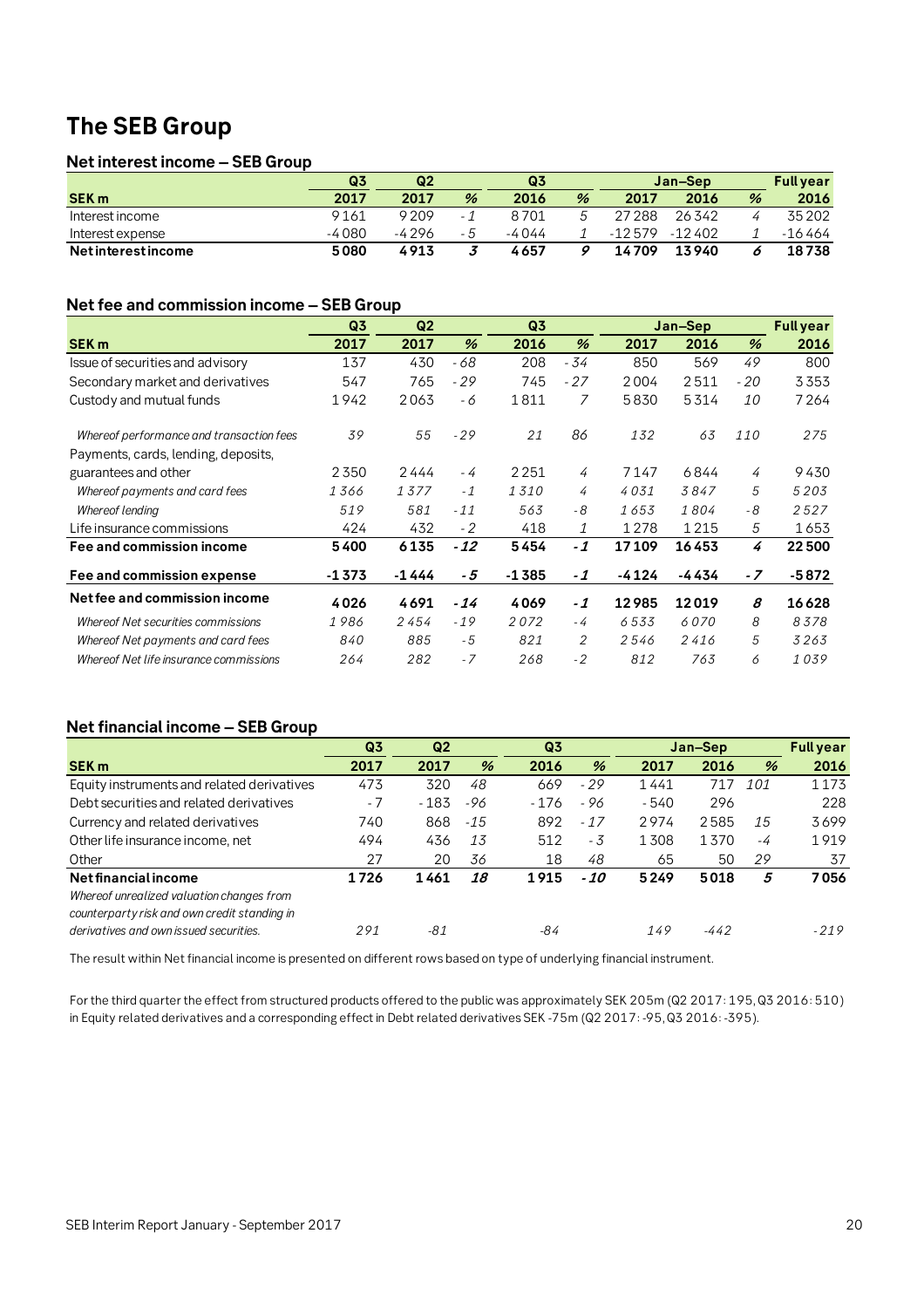## **Net credit losses – SEB Group**

|                                            | Q3     | Q <sub>2</sub> |       | Q3     |       |         | Jan-Sep |       | <b>Full year</b> |
|--------------------------------------------|--------|----------------|-------|--------|-------|---------|---------|-------|------------------|
| <b>SEK m</b>                               | 2017   | 2017           | %     | 2016   | %     | 2017    | 2016    | $\%$  | 2016             |
| Provisions:                                |        |                |       |        |       |         |         |       |                  |
| Net collective provisions for individually |        |                |       |        |       |         |         |       |                  |
| assessed loans                             | 172    | 178            | $-3$  | $-196$ |       | 217     | $-263$  |       | $-218$           |
| Net collective provisions for portfolio    |        |                |       |        |       |         |         |       |                  |
| assessed loans                             | 34     | 17             | 99    | 45     | $-25$ | 19      | 152     | -88   | 260              |
| Specific provisions                        | $-469$ | $-499$         | -6    | $-71$  |       | $-1324$ | $-565$  | 134   | $-734$           |
| Reversal of specific provisions no longer  |        |                |       |        |       |         |         |       |                  |
| required                                   | 64     | 259            | $-75$ | 72     | $-12$ | 727     | 264     | 175   | 338              |
| Net provisions for contingent liabilities  | 5      | - 8            |       | 59     | $-91$ | - 4     | 41      |       | 43               |
| <b>Netprovisions</b>                       | $-195$ | - 54           |       | - 91   | 114   | $-365$  | $-371$  | $-2$  | $-311$           |
| Write-offs:                                |        |                |       |        |       |         |         |       |                  |
| Total write-offs                           | $-196$ | $-375$         | -48   | - 370  | $-47$ | - 739   | $-878$  | $-16$ | $-1480$          |
| Reversal of specific provisions utilized   |        |                |       |        |       |         |         |       |                  |
| for write-offs                             | 34     | 156            | -78   | 186    | -82   | 208     | 378     | -45   | 584              |
| Write-offs not previously provided for     | $-162$ | $-219$         | $-26$ | $-184$ |       | $-531$  | $-500$  | 6     | $-896$           |
| Recovered from previous write-offs         | 73     | 59             | 25    | 78     | -6    | 193     | 162     | 19    | 214              |
| Net write-offs                             | $-89$  | $-161$         | $-45$ | - 106  | -16   | $-338$  | $-338$  | 0     | $-682$           |
| <b>Netcreditlosses</b>                     | $-284$ | $-214$         | 32    | $-197$ | 44    | $-703$  | $-709$  | $-1$  | $-993$           |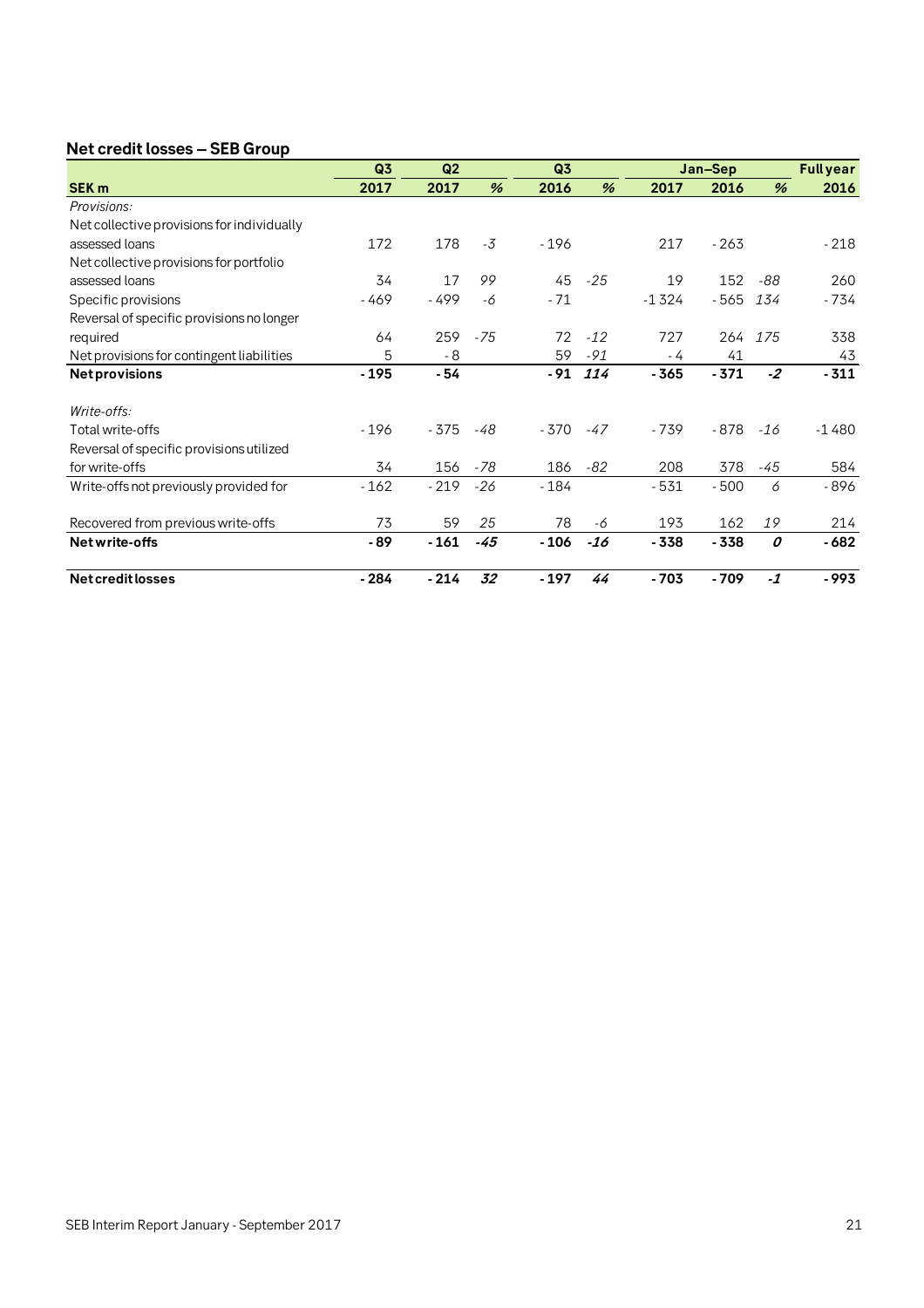## **Statement of changes in equity – SEB Group**

| Available-<br><b>Total Share-</b><br>for-sale<br><b>Translation</b><br><b>Defined</b><br>holders'<br><b>Share</b><br>financial<br><b>Cash flow</b><br>of foreign<br>benefit<br><b>Retained</b><br><b>Minority</b><br><b>Total</b><br><b>SEK m</b><br>capital<br>hedges operations<br>plans<br><b>interests</b><br><b>Equity</b><br>assets<br>earnings<br>equity<br>Jan-Sep 2017<br>21942<br>1638<br>2399<br>$-1193$<br>2595<br>140976<br>113595<br>140976<br>Opening balance<br>13061<br>13061<br>13061<br>Netprofit<br>652<br>$-180$<br>$-946$<br>1710<br>Other comprehensive income (net of tax)<br>67<br>652<br>67<br>$-946$<br>1710<br>13712<br>13712<br>$-180$<br>13061<br>Total comprehensive income<br>Dividend to shareholders<br>$-11935$<br>$-11935$<br>$-11935$<br>Equity-based programmes <sup>3)</sup><br>$-349$<br>-349<br>$-349$<br>Change in holdings of own shares<br>164<br>164<br>164<br>21942<br>1458<br>1453<br>142568<br>142568<br>$-1126$<br>4305<br>114536<br><b>Closing balance</b><br>Jan-Dec 2016<br>3210<br>$-1943$<br>4470<br>114471<br>21942<br>648<br>142798<br>142798<br>Opening balance<br>Change in valuation of insurance contracts <sup>2)</sup><br>$-440$<br>-440<br>-440<br>648<br>142358<br>21942<br>3210<br>$-1943$<br>4470<br>114031<br>142358<br><b>Adjusted opening balance</b><br>10618<br>10618<br>10618<br>Net profit<br>990<br>$-811$<br>750<br>$-1875$<br>$-946$<br>-946<br>Other comprehensive income (net of tax)<br>990<br>$-811$<br>750<br>$-1875$<br>10618<br>9672<br>9672<br>Total comprehensive income<br>$-11504$<br>$-11504$<br>Dividend to shareholders<br>-11504<br>Equity-based programmes <sup>3)</sup><br>433<br>433<br>433<br>Change in holdings of own shares<br>17<br>17<br>17<br>21942<br>1638<br>$-1193$<br>140976<br>140976<br>2399<br>2595<br>113595<br><b>Closing balance</b><br>Jan-Sep 2016<br>4470<br>21942<br>648<br>3210<br>114471<br>142798<br>142798<br>$-1943$<br>Opening balance<br>Change in valuation of insurance contracts <sup>2)</sup><br>$-440$<br>$-440$<br>-440<br>3210<br>114031<br>142358<br>Adjusted opening balance<br>21942<br>648<br>$-1943$<br>4470<br>142358<br>6374<br>6374<br>6374<br>Net profit<br>1081<br>$-338$<br>844<br>$-3758$<br>$-2171$<br>$-2171$<br>Other comprehensive income (net of tax)<br>844<br>$-3758$<br>4203<br>Total comprehensive income<br>1081<br>-338<br>6374<br>4203<br>Dividend to shareholders<br>$-11504$<br>$-11504$<br>$-11504$<br>Equity-based programmes <sup>3)</sup><br>267<br>267<br>267<br>Change in holdings of own shares<br>154<br>154<br>154<br>21942<br>1729<br>2872<br>$-1099$<br>712<br>109 322<br>135478<br>135478<br><b>Closing balance</b> |  | Other reserves <sup>1)</sup> |  |  |  |
|--------------------------------------------------------------------------------------------------------------------------------------------------------------------------------------------------------------------------------------------------------------------------------------------------------------------------------------------------------------------------------------------------------------------------------------------------------------------------------------------------------------------------------------------------------------------------------------------------------------------------------------------------------------------------------------------------------------------------------------------------------------------------------------------------------------------------------------------------------------------------------------------------------------------------------------------------------------------------------------------------------------------------------------------------------------------------------------------------------------------------------------------------------------------------------------------------------------------------------------------------------------------------------------------------------------------------------------------------------------------------------------------------------------------------------------------------------------------------------------------------------------------------------------------------------------------------------------------------------------------------------------------------------------------------------------------------------------------------------------------------------------------------------------------------------------------------------------------------------------------------------------------------------------------------------------------------------------------------------------------------------------------------------------------------------------------------------------------------------------------------------------------------------------------------------------------------------------------------------------------------------------------------------------------------------------------------------------------------------------------------------------------------------------------------------------------------------------------------------------------------------------------------------------------------------------------------------------------------------------------------------------------------------------------------------------------|--|------------------------------|--|--|--|
|                                                                                                                                                                                                                                                                                                                                                                                                                                                                                                                                                                                                                                                                                                                                                                                                                                                                                                                                                                                                                                                                                                                                                                                                                                                                                                                                                                                                                                                                                                                                                                                                                                                                                                                                                                                                                                                                                                                                                                                                                                                                                                                                                                                                                                                                                                                                                                                                                                                                                                                                                                                                                                                                                            |  |                              |  |  |  |
|                                                                                                                                                                                                                                                                                                                                                                                                                                                                                                                                                                                                                                                                                                                                                                                                                                                                                                                                                                                                                                                                                                                                                                                                                                                                                                                                                                                                                                                                                                                                                                                                                                                                                                                                                                                                                                                                                                                                                                                                                                                                                                                                                                                                                                                                                                                                                                                                                                                                                                                                                                                                                                                                                            |  |                              |  |  |  |
|                                                                                                                                                                                                                                                                                                                                                                                                                                                                                                                                                                                                                                                                                                                                                                                                                                                                                                                                                                                                                                                                                                                                                                                                                                                                                                                                                                                                                                                                                                                                                                                                                                                                                                                                                                                                                                                                                                                                                                                                                                                                                                                                                                                                                                                                                                                                                                                                                                                                                                                                                                                                                                                                                            |  |                              |  |  |  |
|                                                                                                                                                                                                                                                                                                                                                                                                                                                                                                                                                                                                                                                                                                                                                                                                                                                                                                                                                                                                                                                                                                                                                                                                                                                                                                                                                                                                                                                                                                                                                                                                                                                                                                                                                                                                                                                                                                                                                                                                                                                                                                                                                                                                                                                                                                                                                                                                                                                                                                                                                                                                                                                                                            |  |                              |  |  |  |
|                                                                                                                                                                                                                                                                                                                                                                                                                                                                                                                                                                                                                                                                                                                                                                                                                                                                                                                                                                                                                                                                                                                                                                                                                                                                                                                                                                                                                                                                                                                                                                                                                                                                                                                                                                                                                                                                                                                                                                                                                                                                                                                                                                                                                                                                                                                                                                                                                                                                                                                                                                                                                                                                                            |  |                              |  |  |  |
|                                                                                                                                                                                                                                                                                                                                                                                                                                                                                                                                                                                                                                                                                                                                                                                                                                                                                                                                                                                                                                                                                                                                                                                                                                                                                                                                                                                                                                                                                                                                                                                                                                                                                                                                                                                                                                                                                                                                                                                                                                                                                                                                                                                                                                                                                                                                                                                                                                                                                                                                                                                                                                                                                            |  |                              |  |  |  |
|                                                                                                                                                                                                                                                                                                                                                                                                                                                                                                                                                                                                                                                                                                                                                                                                                                                                                                                                                                                                                                                                                                                                                                                                                                                                                                                                                                                                                                                                                                                                                                                                                                                                                                                                                                                                                                                                                                                                                                                                                                                                                                                                                                                                                                                                                                                                                                                                                                                                                                                                                                                                                                                                                            |  |                              |  |  |  |
|                                                                                                                                                                                                                                                                                                                                                                                                                                                                                                                                                                                                                                                                                                                                                                                                                                                                                                                                                                                                                                                                                                                                                                                                                                                                                                                                                                                                                                                                                                                                                                                                                                                                                                                                                                                                                                                                                                                                                                                                                                                                                                                                                                                                                                                                                                                                                                                                                                                                                                                                                                                                                                                                                            |  |                              |  |  |  |
|                                                                                                                                                                                                                                                                                                                                                                                                                                                                                                                                                                                                                                                                                                                                                                                                                                                                                                                                                                                                                                                                                                                                                                                                                                                                                                                                                                                                                                                                                                                                                                                                                                                                                                                                                                                                                                                                                                                                                                                                                                                                                                                                                                                                                                                                                                                                                                                                                                                                                                                                                                                                                                                                                            |  |                              |  |  |  |
|                                                                                                                                                                                                                                                                                                                                                                                                                                                                                                                                                                                                                                                                                                                                                                                                                                                                                                                                                                                                                                                                                                                                                                                                                                                                                                                                                                                                                                                                                                                                                                                                                                                                                                                                                                                                                                                                                                                                                                                                                                                                                                                                                                                                                                                                                                                                                                                                                                                                                                                                                                                                                                                                                            |  |                              |  |  |  |
|                                                                                                                                                                                                                                                                                                                                                                                                                                                                                                                                                                                                                                                                                                                                                                                                                                                                                                                                                                                                                                                                                                                                                                                                                                                                                                                                                                                                                                                                                                                                                                                                                                                                                                                                                                                                                                                                                                                                                                                                                                                                                                                                                                                                                                                                                                                                                                                                                                                                                                                                                                                                                                                                                            |  |                              |  |  |  |
|                                                                                                                                                                                                                                                                                                                                                                                                                                                                                                                                                                                                                                                                                                                                                                                                                                                                                                                                                                                                                                                                                                                                                                                                                                                                                                                                                                                                                                                                                                                                                                                                                                                                                                                                                                                                                                                                                                                                                                                                                                                                                                                                                                                                                                                                                                                                                                                                                                                                                                                                                                                                                                                                                            |  |                              |  |  |  |
|                                                                                                                                                                                                                                                                                                                                                                                                                                                                                                                                                                                                                                                                                                                                                                                                                                                                                                                                                                                                                                                                                                                                                                                                                                                                                                                                                                                                                                                                                                                                                                                                                                                                                                                                                                                                                                                                                                                                                                                                                                                                                                                                                                                                                                                                                                                                                                                                                                                                                                                                                                                                                                                                                            |  |                              |  |  |  |
|                                                                                                                                                                                                                                                                                                                                                                                                                                                                                                                                                                                                                                                                                                                                                                                                                                                                                                                                                                                                                                                                                                                                                                                                                                                                                                                                                                                                                                                                                                                                                                                                                                                                                                                                                                                                                                                                                                                                                                                                                                                                                                                                                                                                                                                                                                                                                                                                                                                                                                                                                                                                                                                                                            |  |                              |  |  |  |
|                                                                                                                                                                                                                                                                                                                                                                                                                                                                                                                                                                                                                                                                                                                                                                                                                                                                                                                                                                                                                                                                                                                                                                                                                                                                                                                                                                                                                                                                                                                                                                                                                                                                                                                                                                                                                                                                                                                                                                                                                                                                                                                                                                                                                                                                                                                                                                                                                                                                                                                                                                                                                                                                                            |  |                              |  |  |  |
|                                                                                                                                                                                                                                                                                                                                                                                                                                                                                                                                                                                                                                                                                                                                                                                                                                                                                                                                                                                                                                                                                                                                                                                                                                                                                                                                                                                                                                                                                                                                                                                                                                                                                                                                                                                                                                                                                                                                                                                                                                                                                                                                                                                                                                                                                                                                                                                                                                                                                                                                                                                                                                                                                            |  |                              |  |  |  |
|                                                                                                                                                                                                                                                                                                                                                                                                                                                                                                                                                                                                                                                                                                                                                                                                                                                                                                                                                                                                                                                                                                                                                                                                                                                                                                                                                                                                                                                                                                                                                                                                                                                                                                                                                                                                                                                                                                                                                                                                                                                                                                                                                                                                                                                                                                                                                                                                                                                                                                                                                                                                                                                                                            |  |                              |  |  |  |
|                                                                                                                                                                                                                                                                                                                                                                                                                                                                                                                                                                                                                                                                                                                                                                                                                                                                                                                                                                                                                                                                                                                                                                                                                                                                                                                                                                                                                                                                                                                                                                                                                                                                                                                                                                                                                                                                                                                                                                                                                                                                                                                                                                                                                                                                                                                                                                                                                                                                                                                                                                                                                                                                                            |  |                              |  |  |  |
|                                                                                                                                                                                                                                                                                                                                                                                                                                                                                                                                                                                                                                                                                                                                                                                                                                                                                                                                                                                                                                                                                                                                                                                                                                                                                                                                                                                                                                                                                                                                                                                                                                                                                                                                                                                                                                                                                                                                                                                                                                                                                                                                                                                                                                                                                                                                                                                                                                                                                                                                                                                                                                                                                            |  |                              |  |  |  |
|                                                                                                                                                                                                                                                                                                                                                                                                                                                                                                                                                                                                                                                                                                                                                                                                                                                                                                                                                                                                                                                                                                                                                                                                                                                                                                                                                                                                                                                                                                                                                                                                                                                                                                                                                                                                                                                                                                                                                                                                                                                                                                                                                                                                                                                                                                                                                                                                                                                                                                                                                                                                                                                                                            |  |                              |  |  |  |
|                                                                                                                                                                                                                                                                                                                                                                                                                                                                                                                                                                                                                                                                                                                                                                                                                                                                                                                                                                                                                                                                                                                                                                                                                                                                                                                                                                                                                                                                                                                                                                                                                                                                                                                                                                                                                                                                                                                                                                                                                                                                                                                                                                                                                                                                                                                                                                                                                                                                                                                                                                                                                                                                                            |  |                              |  |  |  |
|                                                                                                                                                                                                                                                                                                                                                                                                                                                                                                                                                                                                                                                                                                                                                                                                                                                                                                                                                                                                                                                                                                                                                                                                                                                                                                                                                                                                                                                                                                                                                                                                                                                                                                                                                                                                                                                                                                                                                                                                                                                                                                                                                                                                                                                                                                                                                                                                                                                                                                                                                                                                                                                                                            |  |                              |  |  |  |
|                                                                                                                                                                                                                                                                                                                                                                                                                                                                                                                                                                                                                                                                                                                                                                                                                                                                                                                                                                                                                                                                                                                                                                                                                                                                                                                                                                                                                                                                                                                                                                                                                                                                                                                                                                                                                                                                                                                                                                                                                                                                                                                                                                                                                                                                                                                                                                                                                                                                                                                                                                                                                                                                                            |  |                              |  |  |  |
|                                                                                                                                                                                                                                                                                                                                                                                                                                                                                                                                                                                                                                                                                                                                                                                                                                                                                                                                                                                                                                                                                                                                                                                                                                                                                                                                                                                                                                                                                                                                                                                                                                                                                                                                                                                                                                                                                                                                                                                                                                                                                                                                                                                                                                                                                                                                                                                                                                                                                                                                                                                                                                                                                            |  |                              |  |  |  |
|                                                                                                                                                                                                                                                                                                                                                                                                                                                                                                                                                                                                                                                                                                                                                                                                                                                                                                                                                                                                                                                                                                                                                                                                                                                                                                                                                                                                                                                                                                                                                                                                                                                                                                                                                                                                                                                                                                                                                                                                                                                                                                                                                                                                                                                                                                                                                                                                                                                                                                                                                                                                                                                                                            |  |                              |  |  |  |
|                                                                                                                                                                                                                                                                                                                                                                                                                                                                                                                                                                                                                                                                                                                                                                                                                                                                                                                                                                                                                                                                                                                                                                                                                                                                                                                                                                                                                                                                                                                                                                                                                                                                                                                                                                                                                                                                                                                                                                                                                                                                                                                                                                                                                                                                                                                                                                                                                                                                                                                                                                                                                                                                                            |  |                              |  |  |  |
|                                                                                                                                                                                                                                                                                                                                                                                                                                                                                                                                                                                                                                                                                                                                                                                                                                                                                                                                                                                                                                                                                                                                                                                                                                                                                                                                                                                                                                                                                                                                                                                                                                                                                                                                                                                                                                                                                                                                                                                                                                                                                                                                                                                                                                                                                                                                                                                                                                                                                                                                                                                                                                                                                            |  |                              |  |  |  |
|                                                                                                                                                                                                                                                                                                                                                                                                                                                                                                                                                                                                                                                                                                                                                                                                                                                                                                                                                                                                                                                                                                                                                                                                                                                                                                                                                                                                                                                                                                                                                                                                                                                                                                                                                                                                                                                                                                                                                                                                                                                                                                                                                                                                                                                                                                                                                                                                                                                                                                                                                                                                                                                                                            |  |                              |  |  |  |
|                                                                                                                                                                                                                                                                                                                                                                                                                                                                                                                                                                                                                                                                                                                                                                                                                                                                                                                                                                                                                                                                                                                                                                                                                                                                                                                                                                                                                                                                                                                                                                                                                                                                                                                                                                                                                                                                                                                                                                                                                                                                                                                                                                                                                                                                                                                                                                                                                                                                                                                                                                                                                                                                                            |  |                              |  |  |  |
|                                                                                                                                                                                                                                                                                                                                                                                                                                                                                                                                                                                                                                                                                                                                                                                                                                                                                                                                                                                                                                                                                                                                                                                                                                                                                                                                                                                                                                                                                                                                                                                                                                                                                                                                                                                                                                                                                                                                                                                                                                                                                                                                                                                                                                                                                                                                                                                                                                                                                                                                                                                                                                                                                            |  |                              |  |  |  |
|                                                                                                                                                                                                                                                                                                                                                                                                                                                                                                                                                                                                                                                                                                                                                                                                                                                                                                                                                                                                                                                                                                                                                                                                                                                                                                                                                                                                                                                                                                                                                                                                                                                                                                                                                                                                                                                                                                                                                                                                                                                                                                                                                                                                                                                                                                                                                                                                                                                                                                                                                                                                                                                                                            |  |                              |  |  |  |
|                                                                                                                                                                                                                                                                                                                                                                                                                                                                                                                                                                                                                                                                                                                                                                                                                                                                                                                                                                                                                                                                                                                                                                                                                                                                                                                                                                                                                                                                                                                                                                                                                                                                                                                                                                                                                                                                                                                                                                                                                                                                                                                                                                                                                                                                                                                                                                                                                                                                                                                                                                                                                                                                                            |  |                              |  |  |  |
|                                                                                                                                                                                                                                                                                                                                                                                                                                                                                                                                                                                                                                                                                                                                                                                                                                                                                                                                                                                                                                                                                                                                                                                                                                                                                                                                                                                                                                                                                                                                                                                                                                                                                                                                                                                                                                                                                                                                                                                                                                                                                                                                                                                                                                                                                                                                                                                                                                                                                                                                                                                                                                                                                            |  |                              |  |  |  |
|                                                                                                                                                                                                                                                                                                                                                                                                                                                                                                                                                                                                                                                                                                                                                                                                                                                                                                                                                                                                                                                                                                                                                                                                                                                                                                                                                                                                                                                                                                                                                                                                                                                                                                                                                                                                                                                                                                                                                                                                                                                                                                                                                                                                                                                                                                                                                                                                                                                                                                                                                                                                                                                                                            |  |                              |  |  |  |
|                                                                                                                                                                                                                                                                                                                                                                                                                                                                                                                                                                                                                                                                                                                                                                                                                                                                                                                                                                                                                                                                                                                                                                                                                                                                                                                                                                                                                                                                                                                                                                                                                                                                                                                                                                                                                                                                                                                                                                                                                                                                                                                                                                                                                                                                                                                                                                                                                                                                                                                                                                                                                                                                                            |  |                              |  |  |  |
|                                                                                                                                                                                                                                                                                                                                                                                                                                                                                                                                                                                                                                                                                                                                                                                                                                                                                                                                                                                                                                                                                                                                                                                                                                                                                                                                                                                                                                                                                                                                                                                                                                                                                                                                                                                                                                                                                                                                                                                                                                                                                                                                                                                                                                                                                                                                                                                                                                                                                                                                                                                                                                                                                            |  |                              |  |  |  |

1) Amounts under Other reserves may be reclassified in the future to the income statement under certain circumstances, e.g. if they are related to the sale of Available for sale financial assets, dissolved Cash flow hedges or Translation of foreign operations when SEB ceases to consolidate a foreign operation. Amounts related to Defined benefit plans will not be reclassified to the income statement.

2) The valuation methodology of insurance contracts in Denmark has migrated towards the Solvency II principles and the effect on Group as of 1<sup>st</sup> of January 2016 is SEK -440m. 3) Number of shares owned by SEB:

|                                                | Jan-Sep | Jan-Dec | Jan-Sep |
|------------------------------------------------|---------|---------|---------|
| Number of shares owned by SEB, million         | 2017    | 2016    | 2016    |
| Opening balance                                | 25.2    | 0.9     | 0,9     |
| Repurchased shares for equity-based programmes | 7.0     | 29.8    | 29.8    |
| Sold/distributed shares                        | -4.8    | $-5.5$  | $-4,4$  |
| <b>Closing balance</b>                         | 27.4    | 25.2    | 26,3    |
|                                                |         |         |         |

Market value of shares owned by SEB, SEK m 2937 2406 2263

In accordance with the decision by the Annual General Meeting, SEB holds own shares of Class A for the long-term equity-based programmes. The transactions may take place at one or several occasions during the year. The acquisition cost for the purchase of own shares is deducted from shareholders' equity. The item includes changes in nominal amounts of equity swaps used for hedging of equity-based programmes.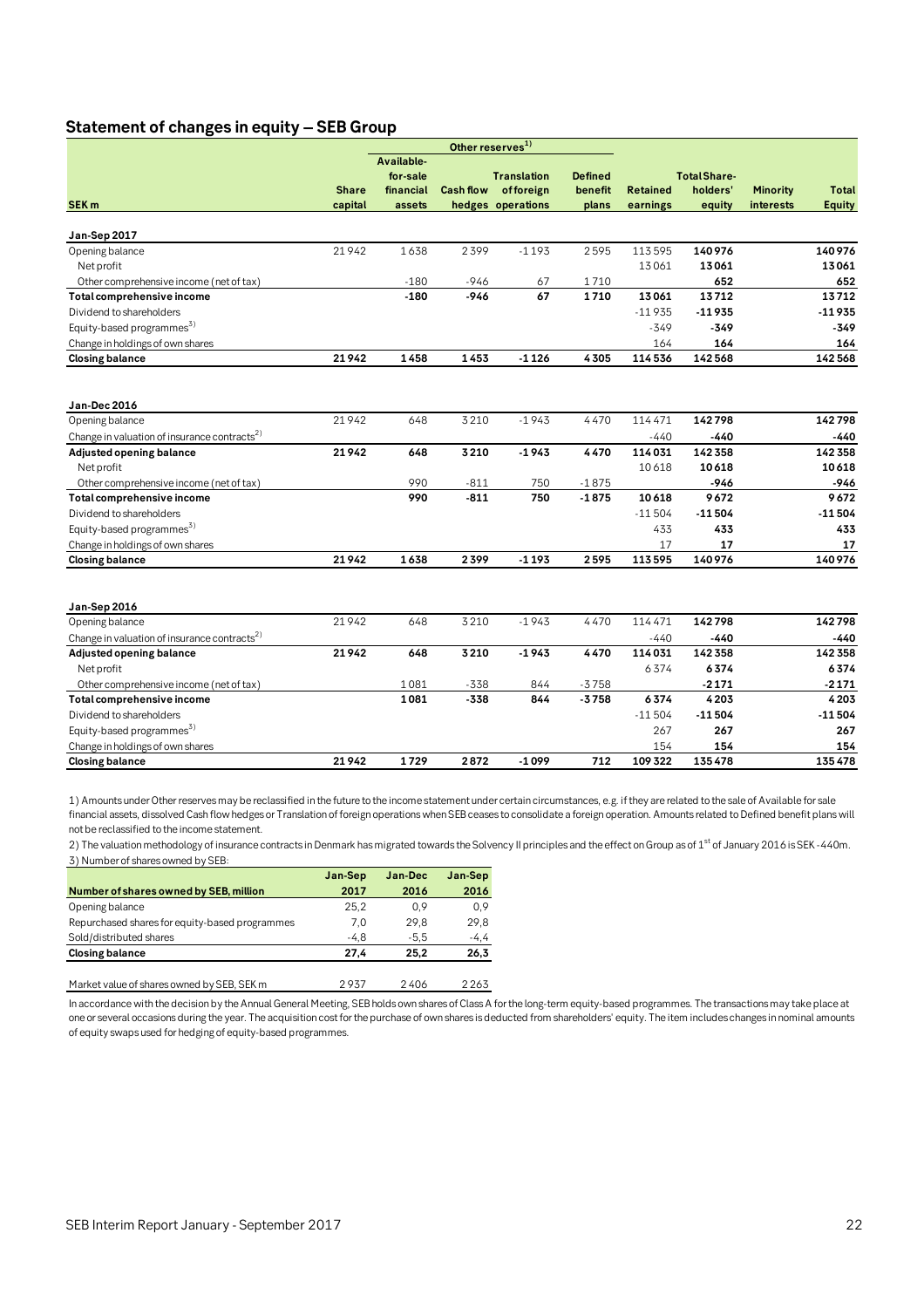## **Cash flow statement – SEB Group**

|                                                        | Jan-Sep |          |      | <b>Full year</b> |
|--------------------------------------------------------|---------|----------|------|------------------|
| <b>SEK m</b>                                           | 2017    | 2016     | $\%$ | 2016             |
| Cash flow from operating activities                    | 285754  | 173152   | 65   | 42591            |
| Cash flow from investment activities                   | 266     | 858      | - 69 | 852              |
| Cash flow from financing activities                    | - 15320 | $-10105$ | 52   | $-2198$          |
| Net increase in cash and cash equivalents              | 270700  | 163905   | 65   | 41245            |
| Cash and cash equivalents at the beginning of year     | 158315  | 110770   | 43   | 110770           |
| Exchange rate differences on cash and cash equivalents | $-4993$ | 4268     |      | 6300             |
| Net increase in cash and cash equivalents              | 270700  | 163905   | 65   | 41245            |
| Cash and cash equivalents at the end of period $^{1)}$ | 424022  | 278943   | 52   | 158315           |

1) Cash and cash equivalents at the end of period is defined as Cash and cash balances with central banks and Loans to other credit institutions payable on demand.

## **Financial assets and liabilities – SEB Group**

|                                                   | 30 Sep 2017     |                   | 31 Dec 2016 |                   | 30 Sep 2016        |                   |
|---------------------------------------------------|-----------------|-------------------|-------------|-------------------|--------------------|-------------------|
| SEK <sub>m</sub>                                  | <b>Carrying</b> | amount Fair value | Carrying    | amount Fair value | Carrying<br>amount | <b>Fair value</b> |
| Loans                                             | 2039809         | 2041904           | 1704291     | 1715801           | 1878923            | 1896178           |
| Equity instruments                                | 85440           | 85440             | 74173       | 74173             | 78370              | 78370             |
| Debt securities                                   | 265950          | 266132            | 253443      | 253653            | 276928             | 277121            |
| Derivative instruments                            | 156248          | 156248            | 212355      | 212 355           | 226566             | 226566            |
| Financial assets-policyholders bearing the risk   | 311419          | 311419            | 295908      | 295908            | 287731             | 287731            |
| Other                                             | 33543           | 33543             | 38942       | 38942             | 60181              | 60181             |
| <b>Financial assets</b>                           | 2892409         | 2894686           | 2579112     | 2590832           | 2808699            | 2826147           |
|                                                   |                 |                   |             |                   |                    |                   |
| Deposits                                          | 1418626         | 1413501           | 1045056     | 1046864           | 1194485            | 1197260           |
| Equity instruments                                | 13127           | 13127             | 10071       | 10071             | 13465              | 13465             |
| Debt securities issued                            | 729504          | 731382            | 755984      | 768613            | 811023             | 829995            |
| Derivative instruments                            | 127585          | 127585            | 174651      | 174651            | 186971             | 186971            |
| Liabilities to policyholders-investment contracts | 311904          | 311904            | 296618      | 296618            | 288642             | 288642            |
| Other                                             | 44746           | 44746             | 60297       | 60297             | 81237              | 81237             |
| <b>Financial liabilities</b>                      | 2645492         | 2642245           | 2342677     | 2357114           | 2575823            | 2597570           |

SEB has aggregated its financial instruments by class taking into account the characteristics of the instruments. The fair value of each class of financial assets and liabilities are compared with its carrying amount. A description of the characteristics of the classes can be found in note 39 in the Annual Report 2016.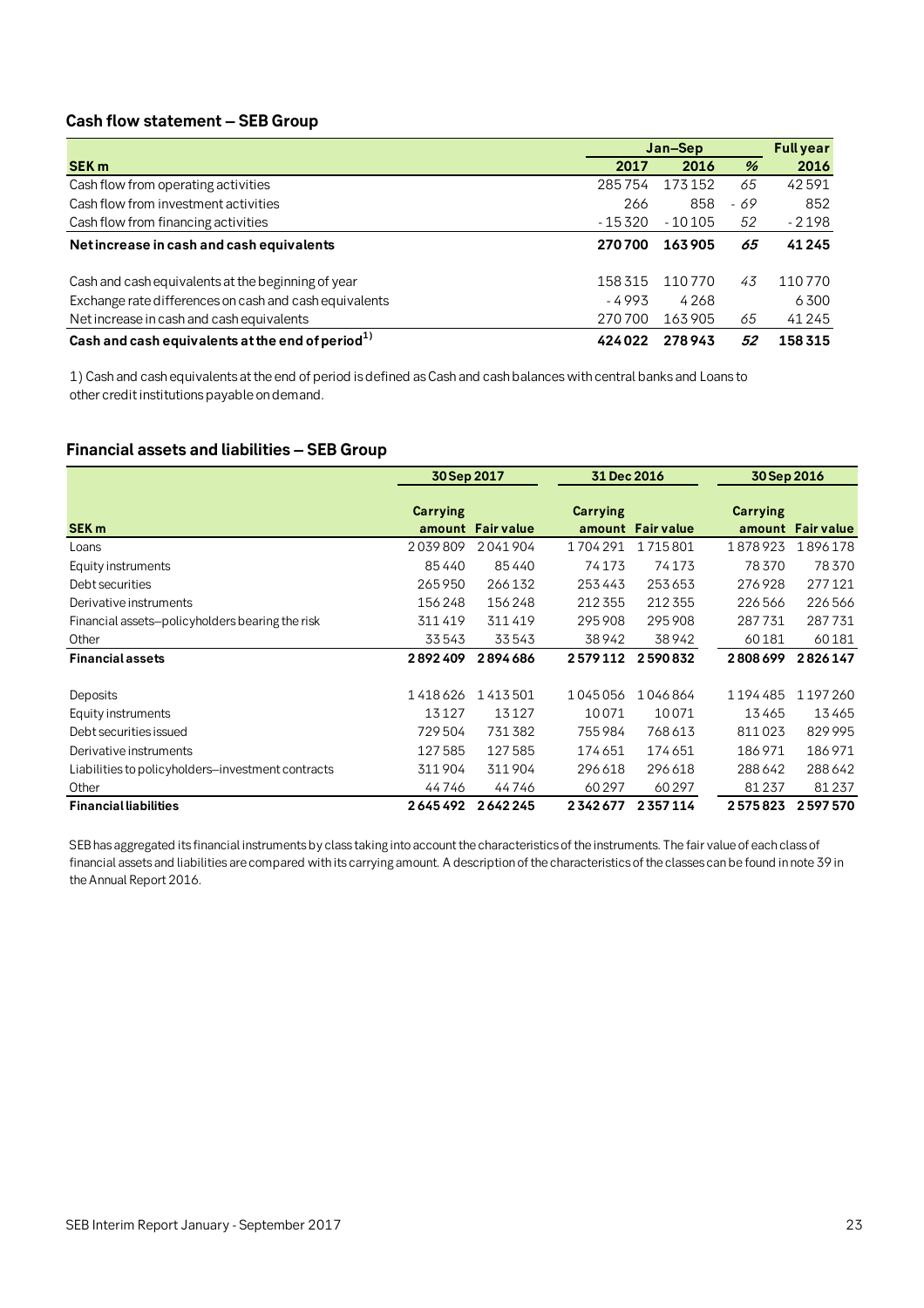#### **Assets and liabilities measured at fair value – SEB Group SEK m 30 Sep 2017**

|                                                     |              | Valuation                    | Valuation  |         |           | Valuation                    | Valuation  |              |
|-----------------------------------------------------|--------------|------------------------------|------------|---------|-----------|------------------------------|------------|--------------|
|                                                     | Quoted       |                              |            |         | Quoted    |                              |            |              |
|                                                     |              | technique                    | technique  |         |           | technique                    | technique  |              |
|                                                     | prices in    | using                        | using non- |         | prices in | using                        | using non- |              |
|                                                     |              | active observable observable |            |         |           | active observable observable |            |              |
|                                                     | markets      | inputs                       | inputs     |         | markets   | inputs                       | inputs     |              |
| <b>Assets</b>                                       | (Level 1)    | (Level 2)                    | (Level 3)  | Total   | (Level 1) | (Level 2)                    | (Level 3)  | <b>Total</b> |
| Financial assets - policyholders bearing the risk   | 289722       | 16732                        | 4965       | 311419  | 275894    | 15589                        | 4425       | 295 908      |
| Equity instruments at fair value                    | 59857        | 13603                        | 12672      | 86132   | 50 331    | 13215                        | 11 10 1    | 74647        |
| Debt instruments at fair value                      | 104 238      | 146 238                      | 1877       | 252 353 | 102894    | 133664                       | 1779       | 238337       |
| Derivative instruments at fair value                | 1615         | 149 118                      | 5515       | 156248  | 2593      | 201621                       | 8141       | 212 355      |
| Investment properties                               | $\Omega$     | $\Omega$                     | 6792       | 6792    |           |                              | 7401       | 7401         |
| Assets held for sale                                | <sup>0</sup> | 323                          | $\Omega$   | 323     |           | 587                          |            | 587          |
| Total                                               | 455 432      | 326014                       | 31821      | 813267  | 431712    | 364676                       | 32847      | 829235       |
| Liabilities                                         |              |                              |            |         |           |                              |            |              |
| Liabilities to policyholders - investment contracts | 289888       | 17082                        | 4934       | 311904  | 276 666   | 15542                        | 4410       | 296 618      |
| Equity instruments at fair value                    | 12882        | $\Omega$                     | 245        | 13127   | 9798      | $\mathfrak{D}$               | 271        | 10071        |
| Debt instruments at fair value                      | 24 608       | 34772                        | $\Omega$   | 59380   | 7027      | 33514                        |            | 40541        |
| Derivative instruments at fair value                | 1328         | 123040                       | 3 2 1 7    | 127585  | 2808      | 168 207                      | 3636       | 174651       |
| Other financial liabilities                         | $\Omega$     | 18095                        | $\Omega$   | 18095   |           | 19225                        |            | 19225        |
| Total                                               | 328706       | 192989                       | 8396       | 530091  | 296299    | 236490                       | 8317       | 541106       |

**31 Dec 2016**

#### **Fair value measurement**

The objective of fair value measurement is to arrive at the price at which an orderly transaction would take place between market participants at the measurement date under current market conditions.

The Group has an established valuation process and control environment for the determination of fair values of financial instruments that includes a review, independent from the business, of valuation models and prices. If the validation principles are not adhered to, the Head of Group Finance shall be informed. Exceptions of material and principal importance require approval from the GRMC (Group Risk Measurement Committee) and the ASC (Accounting Standards Committee).

In order to arrive at the fair value of a financial instrument SEB uses different methods; quoted prices in active markets, valuation techniques incorporating observable data and valuation techniques based on internal models. For disclosure purposes, financial instruments carried at fair value are classified in a fair value hierarchy according to the level of market observability of the inputs. Risk Control classifies and continuously reviews the classification of financial instruments in the fair value hierarchy. The valuation process is the same for financial instruments in all levels.

An active market is one in which transactions occur with sufficient volume and frequency to provide pricing information on an ongoing basis. The objective is to arrive at a price at which a transaction without modification or repackaging would occur in the principal market for the instrument.

Fair value is generally measured for individual financial instruments, in addition portfolio adjustments are made to cover the credit risk. To reflect counterparty risk and own credit risk in OTC derivatives, adjustments are made based on the net exposure towards each counterpart. These adjustments are calculated on a counterparty level based on estimates of exposure at default, probability of default and recovery rates. Probability of default and recovery rate information is generally sourced from the CDS markets. For counterparties where this information is not available, or considered unreliable due to the nature of the exposure, alternative approaches are taken where the probability of default is based on generic credit indices for specific industry and/or rating.

When valuing financial liabilities at fair value own credit standing is reflected.

In order to arrive at the fair value of investment properties a market participant's ability to generate economic benefit by using the asset in its highest and best use are taken into account. The highest and best use takes into account the use of the asset that is physically possible, legally permissible and financially feasible. The current use of the investment properties in SEB is in accordance with the highest and best use. The valuation of investment properties is described in the Accounting policies in Annual Report 2016. The valuation of the investment properties is performed semi-annually, they are presented and approved by the board in each real estate company. The valuation principles used in all entities are in accordance with regulations provided by the local Financial Supervisory Authorities (FSA) which is in accordance with international valuation principles and in accordance with IFRS.

#### **Level 1: Quoted market prices**

Valuations in Level 1 are determined by reference to unadjusted quoted market prices for identical instruments in active markets where the quoted prices are readily available and the prices represent actual and regularly occurring market transactions on an arm's length basis.

Examples of Level 1 financial instruments are listed equity securities, debt securities, and exchange-traded derivatives. Instruments traded in an active market for which one or more market participants provide a binding price quotation on the balance sheet date are also examples of Level 1 financial instruments.

#### **Level 2: Valuation techniques with observable inputs**

In Level 2 valuation techniques, all significant inputs to the valuation models are observable either directly or indirectly. Level 2 valuation techniques include using discounted cash flows, option pricing models, recent transactions and the price of another instrument that is substantially the same.

Examples of observable inputs are foreign currency exchange rates, binding securities price quotations, market interest rates (Stibor, Libor, etc.), volatilities implied from observable option prices for the same term and actual transactions with one or more external counterparts executed by SEB. An input can transfer from being observable to being unobservable during the holding period due to e.g. illiquidity of the instrument.

Examples of Level 2 financial instruments are most OTC derivatives such as options and interest rate swaps based on the Libor swap rate or a foreign-denominated yield curve. Other examples are instruments for which SEB recently entered into transactions with third parties and instruments for which SEB interpolates between observable variables.

#### **Level 3: Valuation techniques with significant unobservable inputs**

Level 3 valuation techniques incorporate significant inputs that are unobservable. These techniques are generally based on extrapolating from observable inputs for similar instruments, analysing historical data or other analytical techniques. Examples of Level 3 financial instruments are more complex OTC derivatives, long dated options for which the volatility is extrapolated or derivatives that depend on an unobservable correlation. Other examples are instruments for which there is currently no active market or binding quotes, such as unlisted equity instruments and private equity holdings and investment properties.

If the fair value of financial instruments includes more than one unobservable input, the unobservable inputs are aggregated in order to determine the classification of the entire instrument. The level in the fair value hierarchy within which a financial instrument is classified is determined on the basis of the lowest level of input that is significant to the fair value in its entirety.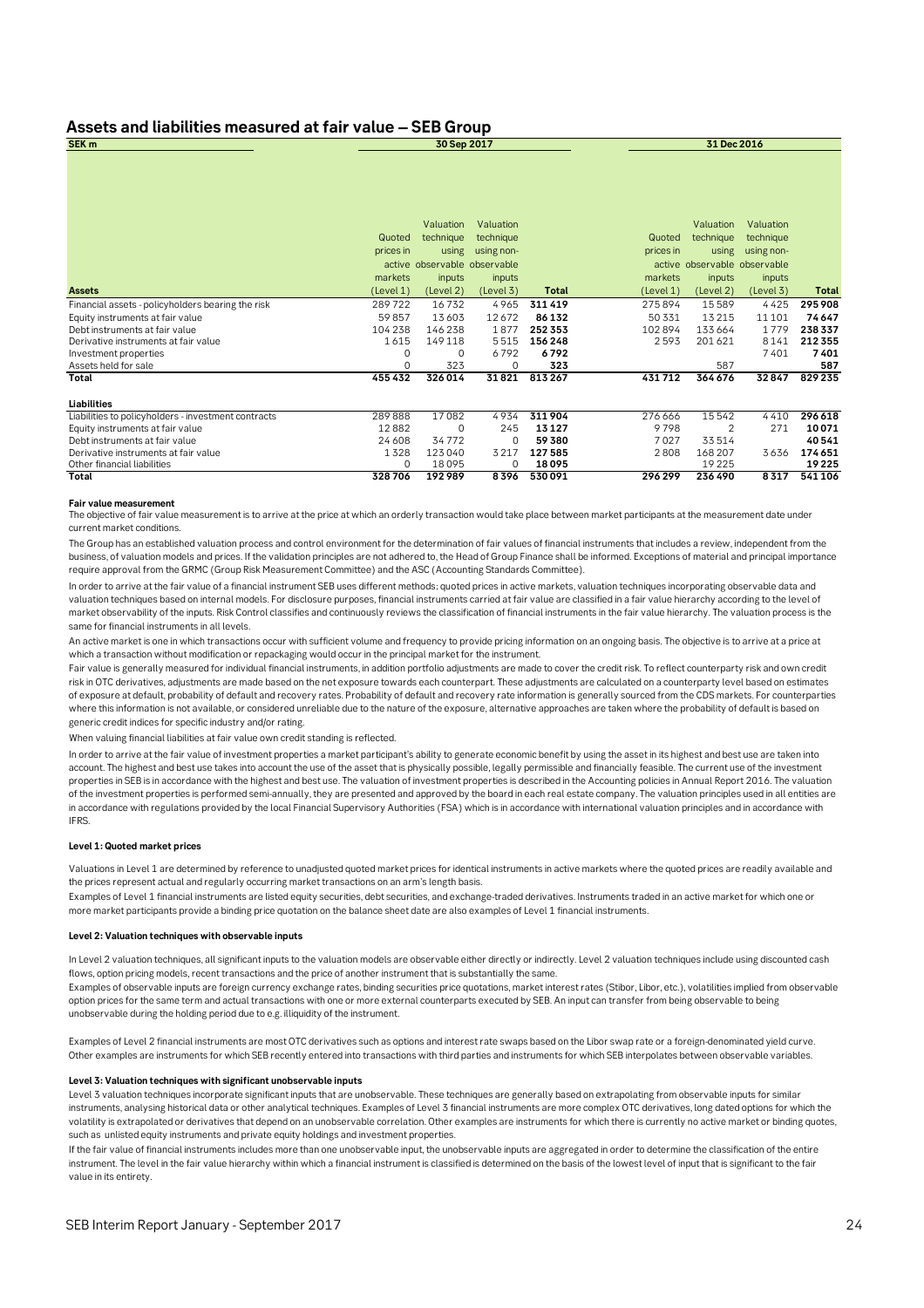## **Assets and liabilities measured at fair value – continued - SEB Group**

**Significant transfers and reclassifications between levels**

Transfers between levels may occur when there are indications that market conditions have changed, e.g. a change in liquidity. The Valuation/Pricing committee of each relevant division decides on material shifts between levels. No significant transfers or reclassifications have ocurred during the first nine months of 2017.

|                                           |         |                      | Gain/loss in |           |              |                           |     |                  |                  |                     |         |
|-------------------------------------------|---------|----------------------|--------------|-----------|--------------|---------------------------|-----|------------------|------------------|---------------------|---------|
|                                           | Closing |                      | Other        |           |              |                           |     |                  |                  |                     | Closing |
|                                           |         | balance Gain/loss in | compre-      |           |              |                           |     | <b>Transfers</b> | <b>Transfers</b> | Exchange            | balance |
|                                           | 31 Dec  | Income               | hensive      |           |              |                           |     | into             | out of           | rate                | 30 Sep  |
| Changes in level 3                        | 2016    | statement            | income       | Purchases | <b>Sales</b> | <b>Issues Settlements</b> |     | Level 3          |                  | Level 3 differences | 2017    |
| Assets                                    |         |                      |              |           |              |                           |     |                  |                  |                     |         |
| Financial assets - policyholders bearing  |         |                      |              |           |              |                           |     |                  |                  |                     |         |
| the risk                                  | 4425    | $-10$                |              | 4265      | $-3716$      |                           |     |                  | $-40$            | 41                  | 4965    |
| Equity instruments at fair value          | 11 10 1 | $-354$               | 136          | 3462      | $-1837$      |                           |     | 88               |                  | 76                  | 12672   |
| Debt instruments at fair value            | 1779    | 5                    |              | 190       | $-108$       |                           |     |                  |                  | 11                  | 1877    |
| Derivative instruments at fair value      | 8141    | $-2732$              |              | 61        | $-31$        |                           | 28  |                  |                  | 48                  | 5515    |
| Investment properties                     | 7401    | $-31$                |              | 549       | $-1185$      |                           |     |                  |                  | 58                  | 6792    |
| Total                                     | 32847   | $-3122$              | 136          | 8527      | $-6877$      | 0                         | 28  | 88               | $-40$            | 234                 | 31821   |
| Liabilities                               |         |                      |              |           |              |                           |     |                  |                  |                     |         |
| Liabilities to policyholders - investment |         |                      |              |           |              |                           |     |                  |                  |                     |         |
| contracts                                 | 4410    | $-10$                |              | 4236      | $-3704$      |                           |     |                  | $-40$            | 42                  | 4934    |
| Equity instruments at fair value          | 271     | $-16$                |              | $-14$     | 3            |                           |     |                  |                  | $\mathbf{1}$        | 245     |
| Debt instruments at fair value            |         |                      |              |           |              |                           |     |                  |                  |                     |         |
| Derivative instruments at fair value      | 3636    | $-851$               |              | 274       |              |                           | 137 |                  |                  | 21                  | 3217    |
| Total                                     | 8317    | $-877$               | 0            | 4496      | $-3701$      | 0                         | 137 | 0                | $-40$            | 64                  | 8396    |

#### **Sensitivity of Level 3 assets and liabilities to unobservable inputs**

The table below illustrates the potential Profit or Loss impact of the relative uncertainty in the fair value of assets and liabilities that for their valuation are dependent on unobservable inputs. The sensitivity to unobservable inputs is assessed by altering the assumptions to the valuation techniques, illustrated below by changes in index-linked swap spreads, implied volatilities, credit spreads or comparator multiples. It is unlikely that all unobservable inputs would be simultaneously at the extremes of their ranges of reasonably possible alternatives.

|                                                                | 30 Sep 2017   |                    |        |                 | 31 Dec 2016 |             |        |                 |
|----------------------------------------------------------------|---------------|--------------------|--------|-----------------|-------------|-------------|--------|-----------------|
| SEK <sub>m</sub>                                               | <b>Assets</b> | <b>Liabilities</b> |        | Net Sensitivity | Assets      | Liabilities |        | Net Sensitivity |
| Derivative instruments <sup>1) 2) 4)</sup>                     | 685           | $-960$             | $-275$ | 41              | 780         | $-940$      | $-160$ | 49              |
| Equity instruments <sup>3) 6)</sup>                            | . 406         | $-244$             | 1 162  | 233             | 1 441       | $-271$      | i 170  | 229             |
| Insurance holdings - Financial instruments <sup>4) 5) 7)</sup> | 15 2 5 6      | $-2.337$           | 12919  | 1 610           | 18477       | $-2695$     | 15782  | .807            |
| Insurance holdings - Investment properties <sup>6) 7)</sup>    | 6792          |                    | 6 792  | 679             | 7401        |             | 7 401  | 740             |

Insurance holdings - Investment properties6) 7) 1) Sensitivity from a shift of inflation linked swap spreads by 16 basis points (16) and implied volatilities by 5 percentage points (5).

2) Sensitivity from a shift of swap spreads by 5 basis points (5).

3) Valuation is estimated in a range of reasonable outcomes. Sensitivity analysis is based on 20 per cent (20) shift in market values.

4) Shift in implied volatility by 10 per cent (10).

5) Sensitivity analysis is based on a shift in private equity of 20 per cent (20), structured credits 10 per cent (10) and derivative market values of 10 per cent (10).

6) Sensitivity from a shift of investment properties/real estate funds market values of 10 per cent (10).

7) The sensitivity show changes in the value of the insurance holdings which do not at all times affect the P/L of the Group since any surplus in the traditional life portfolios are consumed first.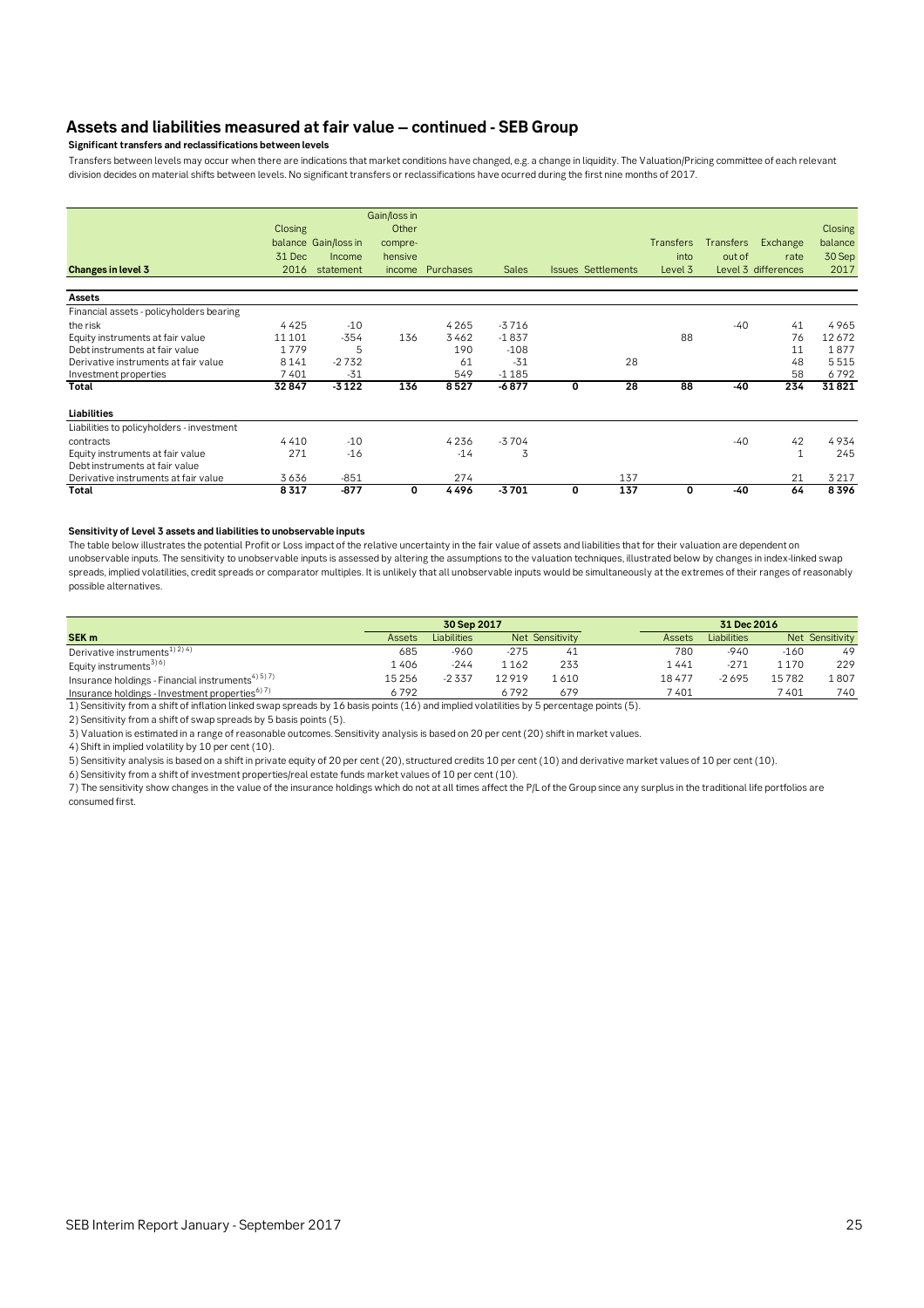## **Financial assets and liabilities subject to offsetting or netting arrangements – SEB Group**

|                           |                  |               |                   | <b>Related arrangements</b>   |             |                    | Other<br>instruments in |                  |
|---------------------------|------------------|---------------|-------------------|-------------------------------|-------------|--------------------|-------------------------|------------------|
|                           |                  |               | <b>Netamounts</b> |                               |             |                    | balance sheet           |                  |
|                           |                  |               | in                | Master                        | Collaterals |                    | not subject to          | <b>Total</b> in  |
|                           | Gross<br>amounts | <b>Offset</b> | balance           | netting<br>sheet arrangements | received/   | pledged Netamounts | netting                 | balance<br>sheet |
| SEK <sub>m</sub>          |                  |               |                   |                               |             |                    | arrangements            |                  |
| 30 Sep 2017               |                  |               |                   |                               |             |                    |                         |                  |
| Derivatives               | 159589           | $-4469$       | 155120            | $-86495$                      | $-46118$    | 22507              | 1129                    | 156249           |
| Reversed repo receivables | 142087           | $-24935$      | 117152            | $-34260$                      | $-92405$    | $-9513$            | 825                     | 117977           |
| Securities borrowing      | 22601            |               | 22601             | $-4711$                       | $-17882$    | 8                  | 18451                   | 41052            |
| Client receivables        | 3402             | $-3402$       |                   |                               |             |                    | 29237                   | 29237            |
| Assets                    | 327679           | -32806        | 294873            | $-125466$                     | -156405     | 13002              | 49642                   | 344515           |
| Derivatives               | 131323           | $-4469$       | 126854            | $-86495$                      | -37469      | 2890               | 732                     | 127586           |
| <b>Repopayables</b>       | 64618            | $-24935$      | 39683             | $-34260$                      | $-5286$     | 137                |                         | 39683            |
| Securities lending        | 20565            |               | 20565             | $-4711$                       | $-8424$     | 7430               | 3163                    | 23728            |
| Client payables           | 3402             | $-3402$       |                   |                               |             |                    | 23063                   | 23063            |
| Liabilities               | 219908           | -32806        | 187102            | $-125466$                     | -51179      | 10457              | 26958                   | 214060           |
|                           |                  |               |                   |                               |             |                    |                         |                  |
| 31 Dec 2016               |                  |               |                   |                               |             |                    |                         |                  |
| Derivatives               | 215367           | $-4447$       | 210920            | $-123698$                     | $-34841$    | 52381              | 1435                    | 212355           |
| Reversed repo receivables | 99828            | $-35332$      | 64496             | $-682$                        | -63612      | 202                | $\mathbf{1}$            | 64 49 7          |
| Securities borrowing      | 25265            |               | 25265             | $-7616$                       | $-17649$    |                    | 5525                    | 30790            |
| Client receivables        | 43               | $-42$         | 1                 |                               |             | 1                  | 5861                    | 5862             |
| <b>Assets</b>             | 340503           | -39821        | 300 682           | $-131996$                     | $-116102$   | 52584              | 12822                   | 313504           |
| Derivatives               | 176773           | $-4447$       | 172326            | $-123698$                     | $-31547$    | 17081              | 2325                    | 174651           |
| <b>Repopayables</b>       | 36926            | $-35332$      | 1594              | $-682$                        | $-795$      | 117                |                         | 1594             |
| Securities lending        | 25155            |               | 25155             | $-7616$                       | $-8765$     | 8774               | 6                       | 25161            |
| Client payables           | 42               | $-42$         |                   |                               |             |                    | 7044                    | 7044             |
| Liabilities               | 238896           | -39821        | 199075            | -131996                       | -41 107     | 25972              | 9375                    | 208450           |
|                           |                  |               |                   |                               |             |                    |                         |                  |
| 30 Sep 2016               |                  |               |                   |                               |             |                    |                         |                  |
| Derivatives               | 229 381          | $-4412$       | 224969            | $-128112$                     | $-43772$    | 53085              | 1596                    | 226565           |
| Reversed repo receivables | 151976           | $-17490$      | 134486            | $-24592$                      | $-109734$   | 160                | $\mathbf{1}$            | 134487           |
| Securities borrowing      | 56269            |               | 56269             | $-7642$                       | -48627      |                    | 7305                    | 63574            |
| Client receivables        | 4425             | $-4424$       | 1                 |                               |             | 1                  | 30738                   | 30739            |
| <b>Assets</b>             | 442051           | -26326        | 415725            | -160346                       | -202 133    | 53246              | 39640                   | 455365           |
| Derivatives               | 190185           | $-4412$       | 185773            | $-128112$                     | -35649      | 22012              | 1199                    | 186972           |
| Repo payables             | 49485            | $-17490$      | 31995             | $-24592$                      | $-7403$     |                    |                         | 31995            |
| Securities lending        | 44751            |               | 44 751            | $-7642$                       | -30744      | 6365               | 8                       | 44759            |
| Client payables           | 4424             | -4424         |                   |                               |             |                    | 30164                   | 30164            |
| Liabilities               | 288845           | $-26326$      | 262519            | $-160346$                     | -73796      | 28377              | 31371                   | 293890           |

The table shows financial assets and liabilities that are presented net in the balance sheet or with potential rights to off-set associated with enforceable master netting arrangements or similar arrangements, together with related collateral.

Financial assets and liabilities are presented net in the balance sheet when SEB has legally enforceable rights to off-set, in the ordinary cause of business and in the case of bankruptcy, and intends to settle on a net basis or to realize the assets and settle the liabilities simultaneously. Repos with central counterparty clearing houses that SEB has agreements with and client receivables and client payables are examples of instruments that are presented net in the balance sheet.

Financial assets and liabilities subject to enforceable master netting arrangements or similar arrangements that are not presented net in the balance sheet are arrangements that are usually enforceable in the case of bankruptcy or default but not in the ordinary course of business or arrangements where SEB does not have the intention to settle the instruments simultaneously.

Assets and liabilities that are not subject to offsetting or netting arrangements, i.e. those that are only subject to collateral agreements, are presented as Other instruments in balance sheet not subject to netting arrangements.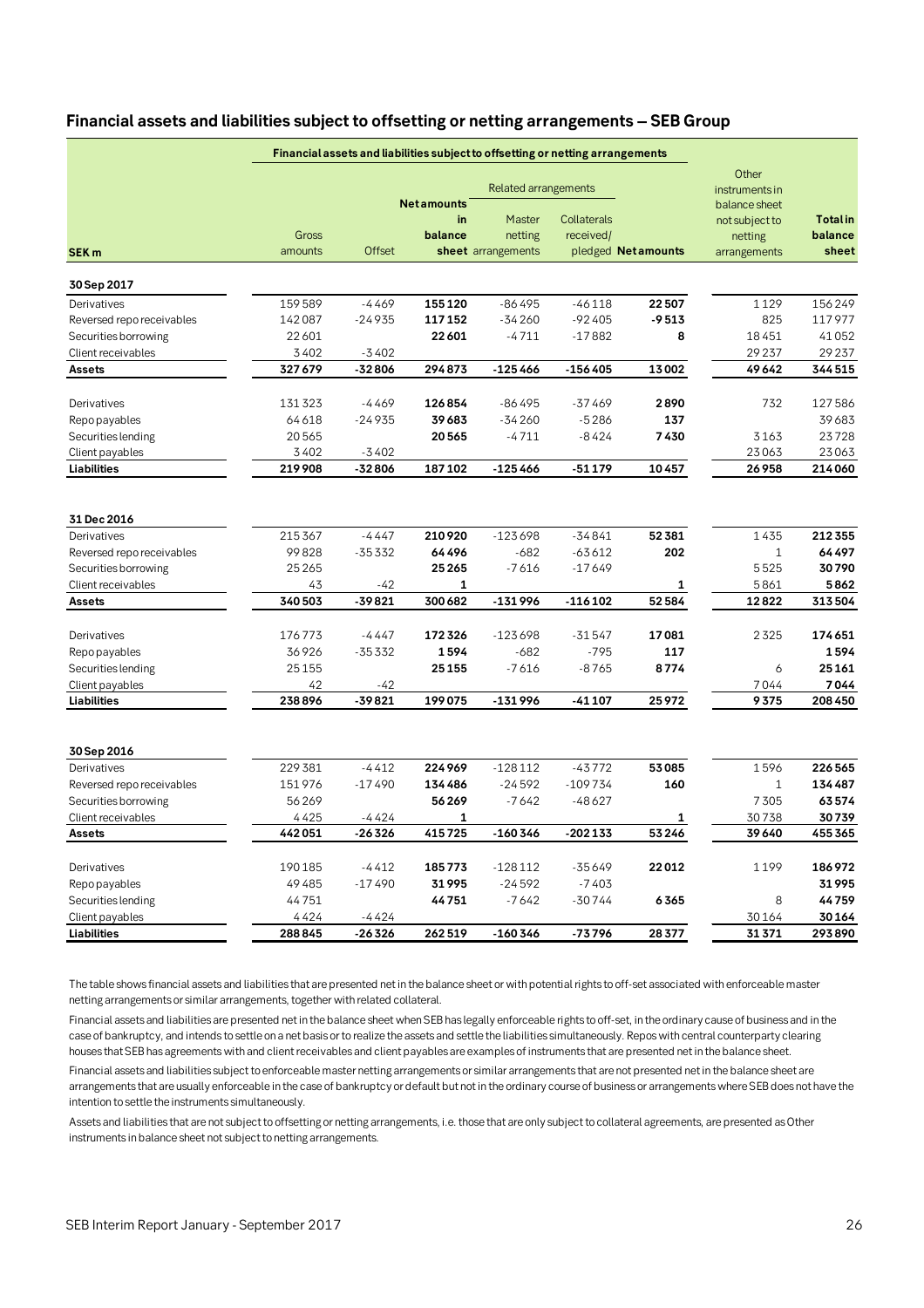## **Non-performing loans – SEB Group**

|                                                                                                                               | 30 Sep        | <b>31 Dec</b> | 30 Sep        |
|-------------------------------------------------------------------------------------------------------------------------------|---------------|---------------|---------------|
| <b>SEK m</b>                                                                                                                  | 2017          | 2016          | 2016          |
| Individually assessed loans                                                                                                   |               |               |               |
| <b>Impaired loans</b>                                                                                                         | 4897          | 5037          | 4634          |
|                                                                                                                               |               |               |               |
| Specific reserves                                                                                                             | $-2261$       | $-1928$       | $-2036$       |
| Collective reserves                                                                                                           | $-1321$       | $-1539$       | $-1586$       |
| Impaired loans net                                                                                                            | 1315          | 1570          | 1012          |
|                                                                                                                               |               |               |               |
| Specific reserve ratio for individually assessed impaired loans                                                               | 46.2%         | 38.3%         | 43.9%         |
| Total reserve ratio for individually assessed impaired loans                                                                  | 73.2%         | 68.8%         | 78.2%         |
| Net level of impaired loans                                                                                                   | 0.16%         | 0.21%         | 0.16%         |
| Gross level of impaired loans                                                                                                 | 0.30%         | 0.33%         | 0.29%         |
|                                                                                                                               |               |               |               |
| Portfolio assessed loans                                                                                                      |               |               |               |
| Loans past due > 60 days                                                                                                      | 2397          | 2597          | 2745          |
| <b>Restructured loans</b>                                                                                                     | 12            | 9             | 131           |
|                                                                                                                               |               |               |               |
| Collective reserves for portfolio assessed loans                                                                              | $-1308$       | $-1322$       | $-1437$       |
| Reserve ratio for portfolio assessed loans                                                                                    | 54.3%         | 50.7%         | 50.0%         |
|                                                                                                                               |               |               |               |
| Non-performing loans <sup>1)</sup>                                                                                            |               |               |               |
| Non-performing loans                                                                                                          | 7305          | 7643          | 7510          |
| NPL coverage ratio                                                                                                            | 67.6%         | 63.2%         | 68.0%         |
| NPL per cent of lending                                                                                                       | 0.45%         | 0.51%         | 0.47%         |
| 1) Consists of impaired loans, portfolio assessed loans past due more than 60 days and restructured portfolio assessed loans. |               |               |               |
|                                                                                                                               |               |               |               |
| <b>Reserves</b>                                                                                                               |               |               |               |
| Specific reserves                                                                                                             | $-2261$       | $-1928$       | $-2036$       |
| Collective reserves                                                                                                           | $-2629$       | $-2861$       | $-3023$       |
| Reserves for off-balance sheet items                                                                                          | $-48$         | $-44$         | - 47          |
| <b>Total reserves</b>                                                                                                         | $-4938$       | $-4833$       | $-5106$       |
|                                                                                                                               |               |               |               |
| Seized assets - SEB Group                                                                                                     |               |               |               |
|                                                                                                                               | 30Sep         | <b>31 Dec</b> | 30 Sep        |
| <b>SEK m</b>                                                                                                                  | 2017          | 2016          | 2016          |
| Properties, vehicles and equipment                                                                                            | 259           | 417           | 874           |
| Shares                                                                                                                        | 43            | 46            | 44            |
| <b>Total seized assets</b>                                                                                                    | 302           | 463           | 918           |
|                                                                                                                               |               |               |               |
|                                                                                                                               |               |               |               |
| Assets and liabilities held for sale - SEB Group                                                                              |               |               |               |
|                                                                                                                               |               |               |               |
|                                                                                                                               | 30Sep<br>2017 | <b>31 Dec</b> | 30Sep<br>2016 |
| <b>SEK m</b>                                                                                                                  |               | 2016          |               |
| Other assets<br>Total assets held for sale                                                                                    | 323<br>323    | 587<br>587    | 451<br>451    |
|                                                                                                                               |               |               |               |
|                                                                                                                               |               |               |               |
| Other liabilities<br>Total liabilities held for sale                                                                          |               |               |               |
|                                                                                                                               | 0             | 0             | 0             |

The Baltic division has a divestment plan for investment properties. Through the continuation of the plan, additional properties were reclassified as assets held for sale until the derecognition at concluded sales agreement. The net amount of these activities during the third quarter was SEK -53m.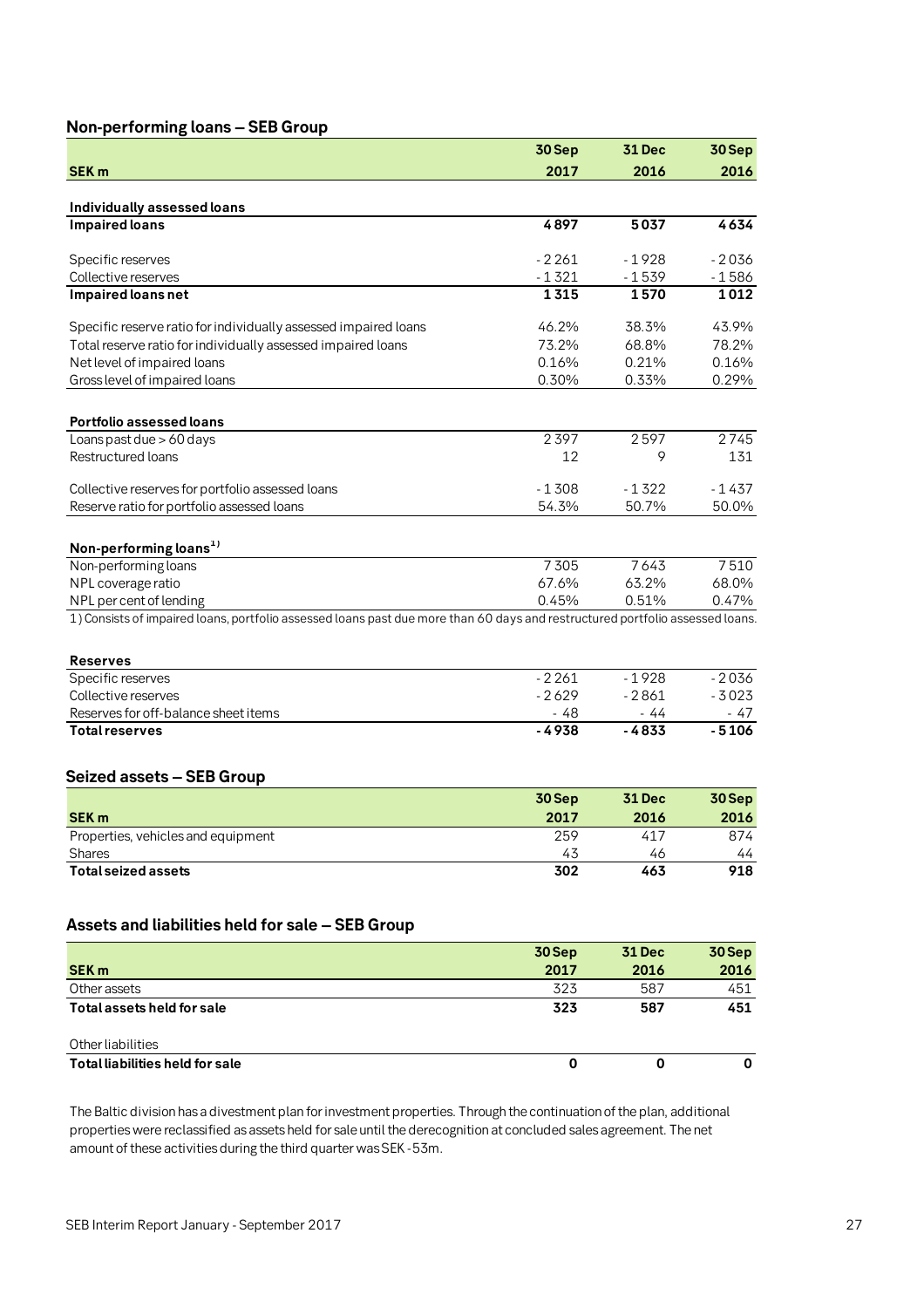## **SEB consolidated situation**

## **Capital adequacy analysis for SEB consolidated situation**

|                                                                      | 30Sep   | <b>31 Dec</b> | 30 Sep  |
|----------------------------------------------------------------------|---------|---------------|---------|
| <b>SEK m</b>                                                         | 2017    | 2016          | 2016    |
|                                                                      |         |               |         |
| Own funds                                                            |         |               |         |
| Common Equity Tier 1 capital                                         | 117978  | 114419        | 112064  |
| Tier 1 capital                                                       | 131877  | 129 157       | 126324  |
| Total own funds                                                      | 147270  | 151491        | 140753  |
| Own funds requirement                                                |         |               |         |
| Risk exposure amount                                                 | 614619  | 609959        | 603140  |
| Expressed as own funds requirement                                   | 49169   | 48797         | 48251   |
| Common Equity Tier 1 capital ratio                                   | 19.2%   | 18.8%         | 18.6%   |
| Tier 1 capital ratio                                                 | 21.5%   | 21.2%         | 20.9%   |
| Total capital ratio                                                  | 24.0%   | 24.8%         | 23.3%   |
| Own funds in relation to own funds requirement                       | 3.00    | 3.10          | 2.92    |
| Regulatory Common Equity Tier 1 capital requirement including buffer | 10.9%   | 10.7%         | 10.7%   |
| of which capital conservation buffer requirement                     | 2.5%    | 2.5%          | 2.5%    |
| of which systemic risk buffer requirement                            | 3.0%    | 3.0%          | 3.0%    |
| of which countercyclical capital buffer requirement                  | 0.9%    | 0.7%          | 0.7%    |
| Common Equity Tier 1 capital available to meet buffer <sup>1)</sup>  | 14.7%   | 14.3%         | 14.1%   |
| Transitional floor 80% of capital requirement according to Basel I   |         |               |         |
| Minimum floor own funds requirement according to Basel I             | 87626   | 86884         | 85621   |
| Own funds according to Basel I                                       | 148173  | 151814        | 140740  |
| Own funds in relation to own funds requirement Basel I               | 1.69    | 1.75          | 1.64    |
| Leverage ratio                                                       |         |               |         |
| Exposure measure for leverage ratio calculation                      | 2819403 | 2549149       | 2851319 |
| of which on balance sheet items                                      | 2432288 | 2120587       | 2402066 |
| of which off balance sheet items                                     | 387115  | 428562        | 449253  |
| Leverage ratio                                                       | 4.7%    | 5.1%          | 4.4%    |

 $1)$  CET1 ratio less minimum capital requirement of 4.5% excluding buffers. In addition to the CET1 requirements there is a total capital requirement of additional 3.5%.

## **Internally assessed capital requirement**

As per 30 September 2017, the internally assessed capital requirement including insurance risk amounted to SEK 63bn (63). The internal capital requirement is assessed using SEB's internal models for economic capital and is not fully comparable to the estimated capital requirement published by the Swedish Financial Supervisory Authority due to differences in assumptions and methodologies.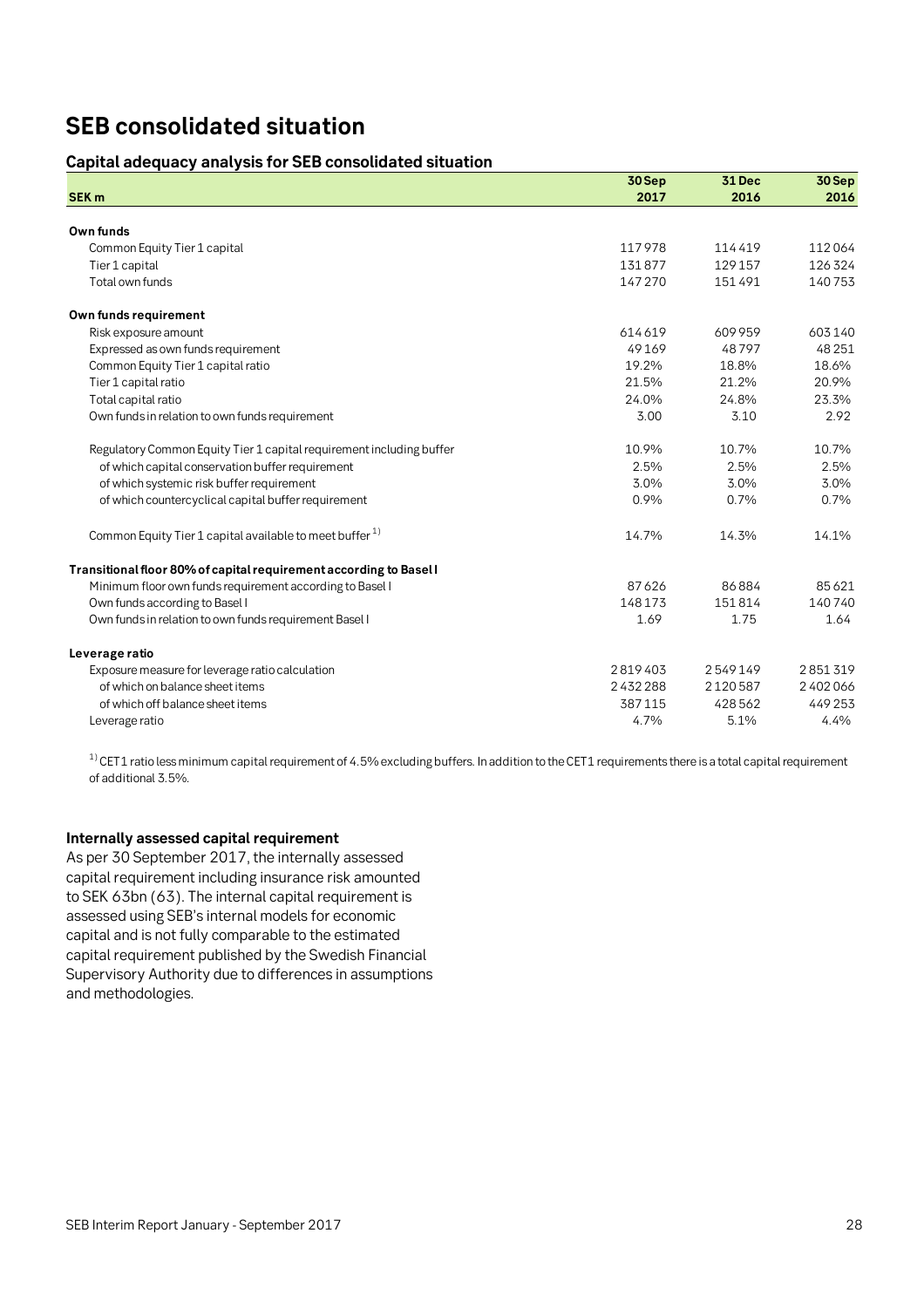## **Own funds for SEB consolidated situation**

|                                                                                                   | 30 Sep   | 31 Dec   | 30 Sep   |
|---------------------------------------------------------------------------------------------------|----------|----------|----------|
| <b>SEK m</b>                                                                                      | 2017     | 2016     | 2016     |
|                                                                                                   |          |          |          |
| Shareholders equity according to balance sheet 1)                                                 | 142568   | 140976   | 135480   |
| Deductions related to the consolidated situation and other foreseeable charges                    | $-11912$ | $-14303$ | $-11255$ |
| Common Equity Tier 1 capital before regulatory adjustments <sup>2)</sup>                          | 130656   | 126673   | 124 225  |
| Additional value adjustments                                                                      | $-706$   | $-1169$  | $-1425$  |
| Intangible assets                                                                                 | $-7001$  | $-6835$  | $-6804$  |
| Deferred tax assets that rely on future profitability                                             | $-105$   | $-208$   | $-490$   |
| Fair value reserves related to gains or losses on cash flow hedges                                | $-1454$  | $-2400$  | $-2874$  |
| Negative amounts resulting from the calculation of expected loss amounts                          | $-1017$  | $-381$   | $-146$   |
| Gains or losses on liabilities valued at fair value resulting from changes in own credit standing | 114      | $-115$   | $-68$    |
| Defined-benefit pension fund assets                                                               | $-2269$  | $-920$   | $-144$   |
| Direct and indirect holdings of own CET1 instruments                                              | $-215$   | $-191$   | $-172$   |
| Securitisation positions with 1,250% risk weight                                                  | $-27$    | $-35$    | $-37$    |
| Total regulatory adjustments to Common Equity Tier 1                                              | $-12679$ | $-12254$ | $-12160$ |
| <b>Common Equity Tier 1 capital</b>                                                               | 117978   | 114419   | 112064   |
| Additional Tier 1 instruments                                                                     | 13900    | 9959     | 9447     |
| Grandfathered additional Tier 1 instruments                                                       |          | 4779     | 4813     |
| Tier 1 capital                                                                                    | 131877   | 129157   | 126324   |
| Tier 2 instruments                                                                                | 17853    | 24851    | 16845    |
| Net provisioning amount for IRB-reported exposures                                                | 115      | 58       | 158      |
| Holdings of Tier 2 instruments in financial sector entities                                       | $-2575$  | $-2575$  | $-2575$  |
| <b>Tier 2 capital</b>                                                                             | 15393    | 22334    | 14428    |
| <b>Total own funds</b>                                                                            | 147270   | 151491   | 140753   |

 $1)$  The Swedish Financial Supervisory Authority has approved SEB's application to use the net profit in measuring own funds on condition that the responsible auditors have reviewed the surplus, that the surplus is calculated in accordance with applicable accounting frameworks, that predictable costs and dividends have been deducted in accordance with EU regulation No 575/2013 and that the calculation was made in accordance with EU regulation No 241/2014.

 $^{2)}$  The Common Equity Tier 1 capital is presented on a consolidated basis, and differs from total equity according to IFRS. The insurance business contribution to equity is excluded and there is a dividend deduction calculated according to Regulation (EU) No 575/2013 (CRR).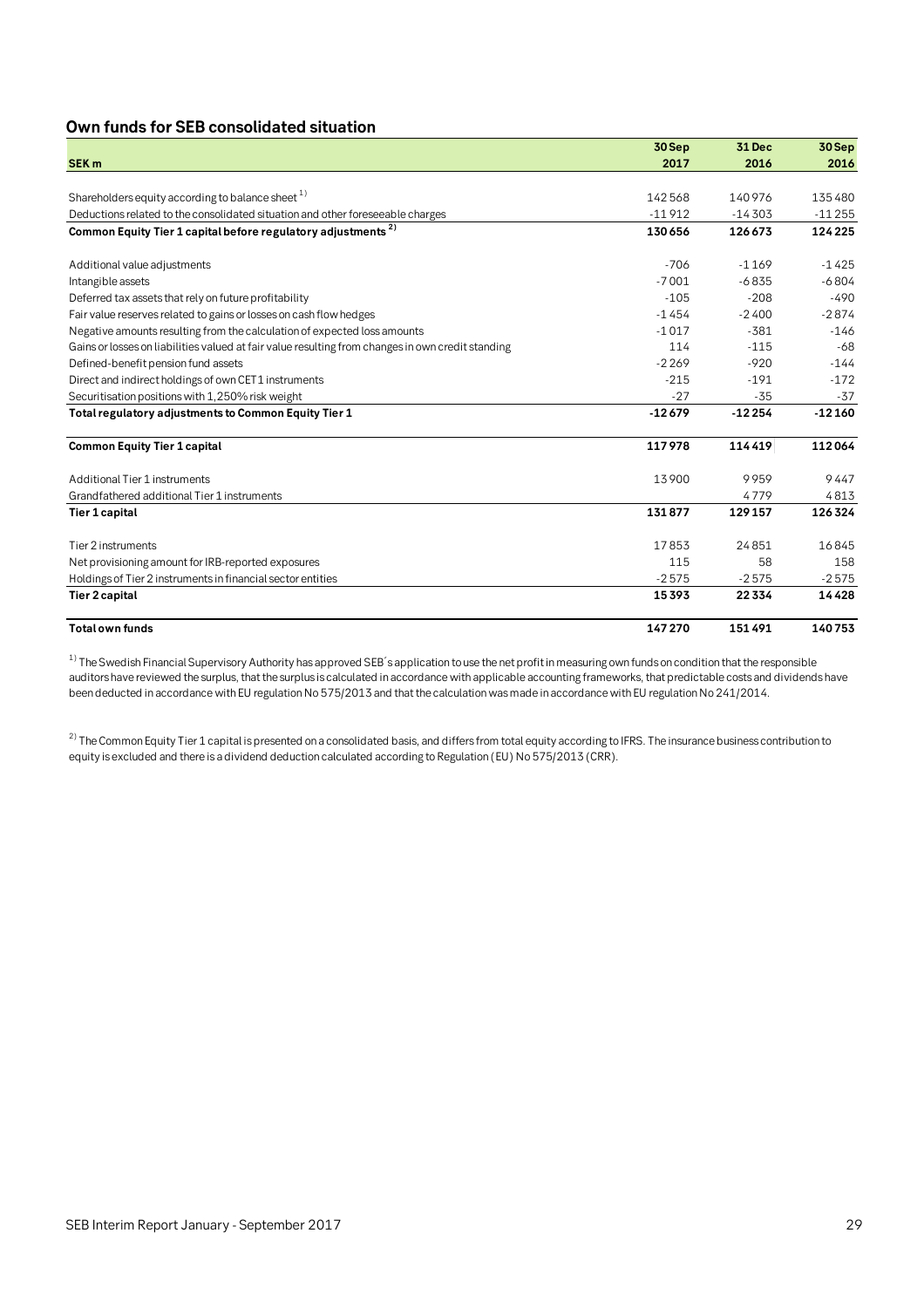## **Risk exposure amount for SEB consolidated situation**

|                                                                   |                | 30 Sep                           | 31 Dec              |                                  | 30Sep               |                                  |  |
|-------------------------------------------------------------------|----------------|----------------------------------|---------------------|----------------------------------|---------------------|----------------------------------|--|
| SEK <sub>m</sub>                                                  |                | 2017                             | 2016                |                                  | 2016                |                                  |  |
|                                                                   |                |                                  |                     |                                  |                     |                                  |  |
|                                                                   | Riskexposure   | Own funds                        | <b>Riskexposure</b> | Own funds                        | <b>Riskexposure</b> | Own funds                        |  |
| Credit risk IRB approach                                          |                | amount requirement <sup>1)</sup> |                     | amount requirement <sup>1)</sup> |                     | amount requirement <sup>1)</sup> |  |
| Exposures to central governments or central banks                 | 10620<br>29833 | 850<br>2387                      |                     |                                  |                     |                                  |  |
| Exposures to institutions                                         | 328940         |                                  | 26 254<br>335413    | 2100<br>26833                    | 25408<br>335910     | 2033<br>26873                    |  |
| Exposures to corporates                                           |                | 26315<br>4602                    |                     | 4449                             | 56277               | 4502                             |  |
| Retail exposures                                                  | 57526          |                                  | 55617               |                                  |                     |                                  |  |
| of which secured by immovable property                            | 35446          | 2836                             | 34079               | 2726                             | 33895               | 2712                             |  |
| of which retail SME                                               | 4534           | 363                              | 4723                | 378                              | 5079                | 406                              |  |
| of which other retail exposures                                   | 17547          | 1404                             | 16815               | 1345                             | 17303               | 1384                             |  |
| Securitisation positions                                          | 1491           | 119                              | 3066                | 246                              | 3169<br>420764      | 254                              |  |
| <b>Total IRB approach</b>                                         | 428409         | 34273                            | 420350              | 33628                            |                     | 33662                            |  |
| Credit risk standardised approach                                 |                |                                  |                     |                                  |                     |                                  |  |
| Exposures to central governments or central banks                 | 946            | 76                               | 1801                | 144                              | 1431                | 114                              |  |
| Exposures to regional governments or local authorities            |                |                                  | 51                  | $\overline{4}$                   | 57                  | 5                                |  |
| Exposures to public sector entities                               | $\overline{7}$ | $\mathbf{1}$                     | 29                  | $\overline{2}$                   | $\overline{7}$      | $\mathbf{1}$                     |  |
| Exposures to institutions                                         | 1423           | 114                              | 1316                | 105                              | 1336                | 107                              |  |
| Exposures to corporates                                           | 18087          | 1447                             | 16422               | 1314                             | 16265               | 1301                             |  |
| Retail exposures                                                  | 16886          | 1351                             | 16186               | 1295                             | 16029               | 1282                             |  |
| Exposures secured by mortgages on immovable property              | 3450           | 276                              | 3803                | 304                              | 3896                | 312                              |  |
| Exposures in default                                              | 360            | 29                               | 384                 | 31                               | 423                 | 34                               |  |
| Exposures associated with particularly high risk                  | 870            | 70                               | 1477                | 118                              | 1459                | 116                              |  |
| Securitisation positions                                          | 218            | 17                               | 216                 | 17                               | 218                 | 17                               |  |
| Exposures in the form of collective investment undertakings (CIU) | 40             | 3                                | 66                  | 5                                | 61                  | 5                                |  |
| Equity exposures                                                  | 1657           | 133                              | 2119                | 170                              | 2009                | 161                              |  |
| Other items                                                       | 6844           | 548                              | 8880                | 711                              | 6153                | 492                              |  |
| Total standardised approach                                       | 50789          | 4063                             | 52750               | 4220                             | 49344               | 3947                             |  |
| Marketrisk                                                        |                |                                  |                     |                                  |                     |                                  |  |
| Trading book exposures where internal models are applied          | 25546          | 2044                             | 30042               | 2403                             | 26413               | 2113                             |  |
| Trading book exposures applying standardised approaches           | 12074          | 966                              | 9398                | 752                              | 11521               | 922                              |  |
| Foreign exchange rate risk                                        | 5627           | 450                              | 3773                | 302                              | 4252                | 340                              |  |
| <b>Total market risk</b>                                          | 43247          | 3460                             | 43213               | 3457                             | 42186               | 3375                             |  |
| Other own funds requirements                                      |                |                                  |                     |                                  |                     |                                  |  |
| Operational risk advanced measurement approach                    | 47078          | 3766                             | 47901               | 3832                             | 47427               | 3794                             |  |
| Settlement risk                                                   | $\Omega$       | $\Omega$                         | $\Omega$            | $\Omega$                         | $\Omega$            | $\Omega$                         |  |
|                                                                   | 6854           | 548                              | 7818                | 625                              | 7390                | 591                              |  |
| Credit value adjustment                                           |                |                                  |                     |                                  |                     |                                  |  |
| Investment in insurance business                                  | 16633<br>5932  | 1331<br>475                      | 16633<br>6547       | 1331<br>524                      | 16633<br>5365       | 1331<br>429                      |  |
| Other exposures                                                   |                |                                  |                     |                                  |                     |                                  |  |
| Additional risk exposure amount <sup>2)</sup>                     | 15677          | 1254                             | 14747               | 1180                             | 14031               | 1122                             |  |
| Total other own funds requirements                                | 92174          | 7374                             | 93646               | 7492                             | 90846               | 7267                             |  |
| Total                                                             | 614619         | 49169                            | 609959              | 48797                            | 603140              | 48251                            |  |

 $1)$  Own funds requirement 8% of risk exposure amount according to the Capital Requirements Regulation (EU).

 $^{2)}$ The Additional REA was established in 2015 in agreement with the SFSA as a measure of prudence. Capital Requirements Regulation (EU) No 575/2013 (CRR) Article 3.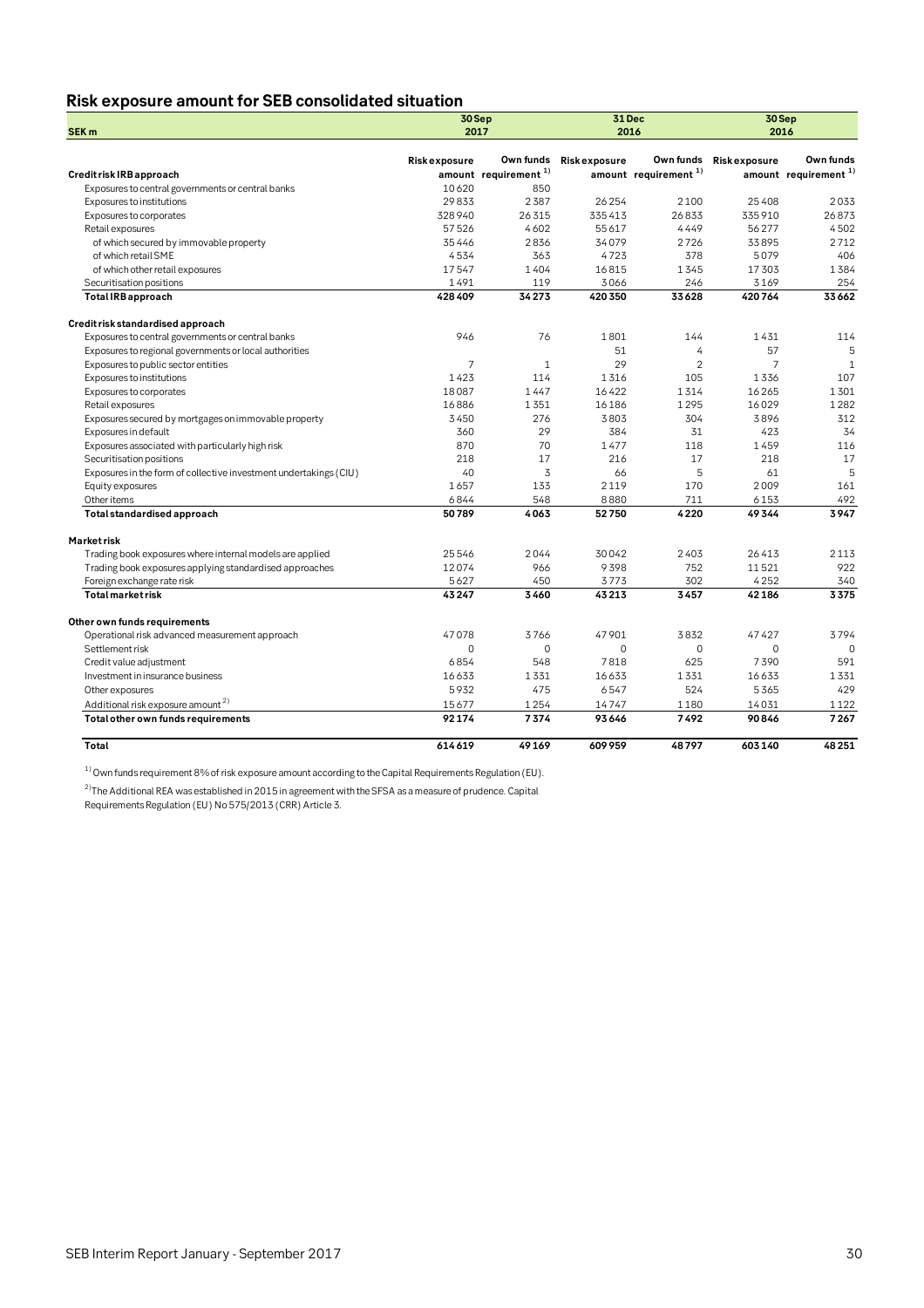## **Change in risk exposure amount (REA)**

REA increased by SEK 5bn since year-end 2016, primarily driven by credit risk. The increase in credit volumes from year-end was partly offset by foreign exchange movements and improved asset quality. Also contributing to higher credit risk REA was SFSA's requirement in the second quarter that all Swedish IRB (internal ratings based) banks shall use the IRB approach for sovereigns and municipalities.

 The Additional REA that was established in 2015 in agreement with the SFSA as a measure of prudence, increased by SEK 930m to SEK 15.7bn.

|                                                | 30 Sep |
|------------------------------------------------|--------|
| <b>SEK bn</b>                                  | 2017   |
| Balance 31 Dec 2016                            | 610    |
| Asset size                                     | 11     |
| Asset quality                                  | -6     |
| Foreign exchange movements                     | $-7$   |
| Model updates, methodology & policy, other     | 8      |
| Underlying market and operational risk changes | $-2$   |
| Balance 30 Sep 2017                            | 615    |

### **Average risk-weight**

The following table summarises average risk-weights (risk exposure amount divided by exposure at default, EAD) for exposures where the risk exposure amount is calculated according to the internal ratings based (IRB) approach. Repos and securities lending transactions are excluded from the analysis since they carry low riskweight and can vary considerably in volume, thus making numbers less comparable.

| IRB reported credit exposures (less repos and securities lending) | $30$ Sep | <b>31 Dec</b> | 30 Sep |
|-------------------------------------------------------------------|----------|---------------|--------|
| Average risk-weight                                               | 2017     | 2016          | 2016   |
|                                                                   |          |               |        |
| Exposures to central governments or central banks                 | 1.9%     |               |        |
| Exposures to institutions                                         | 23.7%    | 25.1%         | 25.9%  |
| Exposures to corporates                                           | 31.7%    | 31.4%         | 32.1%  |
| Retail exposures                                                  | 9.9%     | 9.9%          | 10.0%  |
| of which secured by immovable property                            | 6.9%     | 6.9%          | 6.9%   |
| of which retail SME                                               | 80.8%    | 73.4%         | 74.4%  |
| of which other retail exposures                                   | 28.7%    | 28.0%         | 28.2%  |
| Securitisation positions                                          | 31.1%    | 50.6%         | 50.2%  |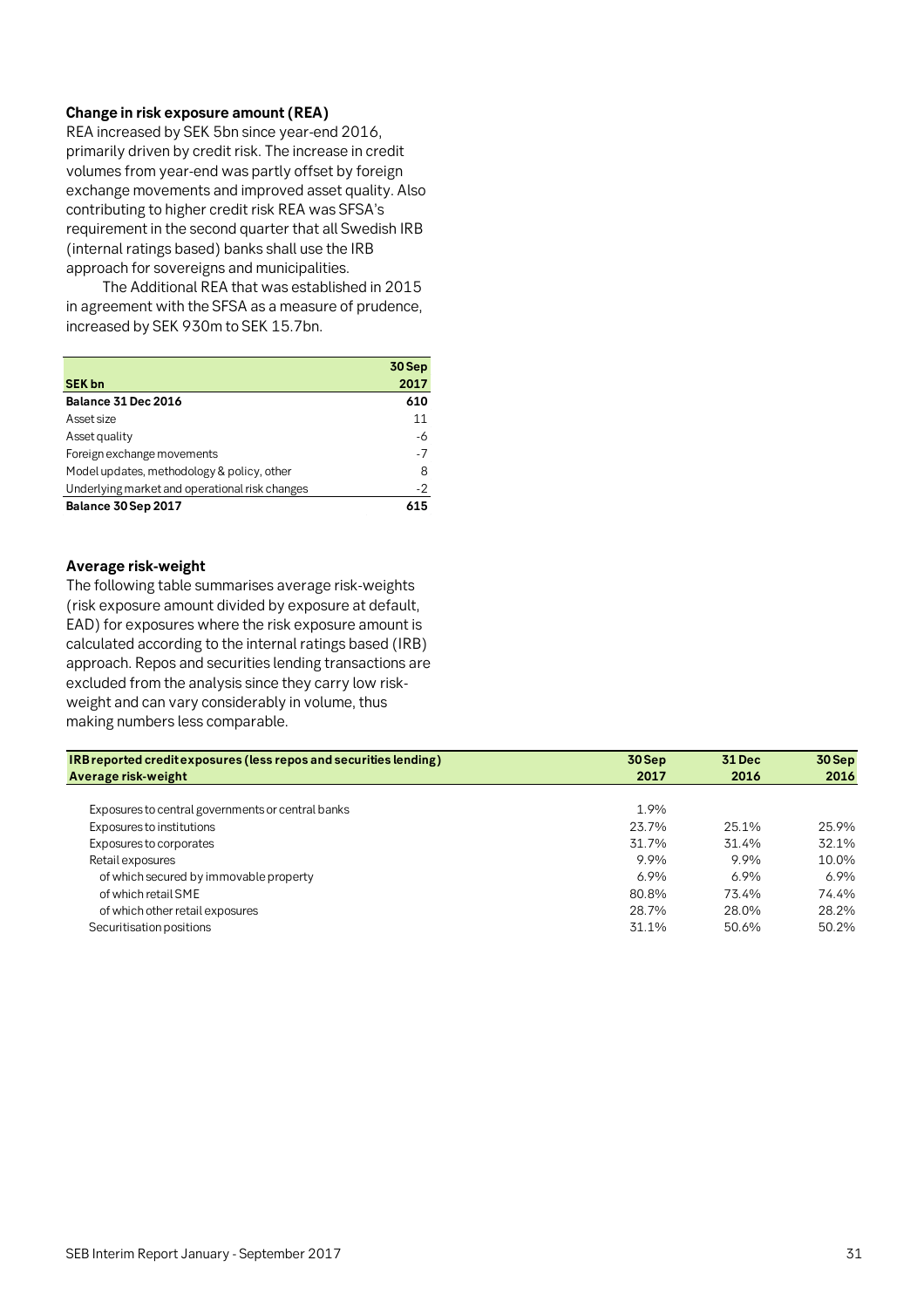## **Skandinaviska Enskilda Banken AB (publ.)**

## **Income statement – Skandinaviska Enskilda Banken AB (publ.)**

| In accordance with FSA regulations           | Q <sub>3</sub> | Q2      | ``    | Q <sub>3</sub> |       |          | Jan-Sep  |                | <b>Full year</b> |
|----------------------------------------------|----------------|---------|-------|----------------|-------|----------|----------|----------------|------------------|
| <b>SEK m</b>                                 | 2017           | 2017    | %     | 2016           | %     | 2017     | 2016     | %              | 2016             |
| Interest income                              | 8170           | 8264    | $-1$  | 7197           | 14    | 24295    | 21529    | 13             | 29022            |
| Leasing income                               | 1375           | 1379    | 0     | 1350           | 2     | 4099     | 4066     | 1              | 5443             |
| Interest expense                             | $-4427$        | $-4620$ | $-4$  | $-3682$        | 20    | $-13439$ | $-11083$ | 21             | $-15223$         |
| <b>Dividends</b>                             | 1018           | 2792    | $-64$ | 269            |       | 5774     | 5329     | 8              | 6581             |
| Fee and commission income                    | 2750           | 3276    | $-16$ | 2646           | 4     | 8977     | 8298     | 8              | 11648            |
| Fee and commission expense                   | $-576$         | $-697$  | $-17$ | $-500$         | 15    | $-1947$  | $-1800$  | 8              | $-2805$          |
| Net financial income                         | 1075           | 989     | 9     | 1239           | $-13$ | 3531     | 3183     | 11             | 4642             |
| Other income                                 | 258            | 330     | $-22$ | 167            | 54    | 833      | 556      | 50             | 817              |
| <b>Total operating income</b>                | 9643           | 11713   | $-18$ | 8686           | 11    | 32123    | 30078    | $\overline{z}$ | 40125            |
| Administrative expenses                      | $-3350$        | $-3682$ | $-9$  | $-3661$        | $-9$  | $-10681$ | $-11130$ | $-4$           | $-15039$         |
| Depreciation, amortisation and               |                |         |       |                |       |          |          |                |                  |
| impairment of tangible and intangible        |                |         |       |                |       |          |          |                |                  |
| assets                                       | $-1384$        | $-1346$ | 3     | $-1305$        | 6     | $-4045$  | $-4456$  | $-9$           | $-5775$          |
| <b>Total operating expenses</b>              | $-4733$        | $-5028$ | -6    | $-4966$        | -5    | $-14726$ | $-15586$ | -6             | $-20814$         |
| <b>Profit before credit losses</b>           | 4909           | 6685    | $-27$ | 3720           | 32    | 17397    | 14492    | 20             | 19311            |
| Net credit losses                            | $-326$         | $-189$  | 73    | $-187$         | 74    | $-587$   | $-541$   | 8              | $-789$           |
| Impairment of financial assets <sup>1)</sup> | $-54$          | - 48    | 13    | $-120$         | $-55$ | $-149$   | $-3697$  | -96            | $-3841$          |
| <b>Operating profit</b>                      | 4529           | 6448    | $-30$ | 3413           | 33    | 16661    | 10254    | 62             | 14681            |
| Appropriations                               | 355            | 360     | $-1$  | 212            | 68    | 1221     | 555      | 120            | 2437             |
| Income tax expense                           | - 935          | - 935   | 0     | $-562$         | 66    | $-2919$  | $-1675$  | 74             | $-2877$          |
| Other taxes                                  | 0              | 4       | $-93$ |                |       | 24       | 9        | 169            | 137              |
| Netprofit                                    | 3949           | 5878    | $-33$ | 3063           | 29    | 14986    | 9143     | 64             | 14378            |

1) As a result of impairment of goodwill in SEB Group, impairment of shares in subsidiaries has affected the parent company in Q1 2016 with an amount of SEK 2,687m.

## **Statement of comprehensive income – Skandinaviska Enskilda Banken AB (publ.)**

|                                                                      | Q <sub>3</sub> | Q <sub>2</sub> |       | Q <sub>3</sub> |     |         | Jan-Sep |     | <b>Full year</b> |
|----------------------------------------------------------------------|----------------|----------------|-------|----------------|-----|---------|---------|-----|------------------|
| <b>SEK m</b>                                                         | 2017           | 2017           | %     | 2016           | %   | 2017    | 2016    | %   | 2016             |
| <b>Netprofit</b>                                                     | 3949           | 5878           | $-33$ | 3063           | 29  | 14986   | 9143    | 64  | 14378            |
| ltems that may subsequently be reclassified to the income statement: |                |                |       |                |     |         |         |     |                  |
| Available-for-sale financial assets                                  | $-79$          | $-115 - 31$    |       |                |     | $-119$  | 1 1 1 4 |     | 1 1 3 0          |
| Cash flow hedges                                                     | $-286$         | $-309$         | -7    | $-312$         | -8  | - 946   | - 338   | 180 | $-811$           |
| Translation of foreign operations                                    | 4              | $-27$          |       | 36             | -89 | 2       | 61      | -97 | 25               |
| Other comprehensive income                                           |                |                |       |                |     |         |         |     |                  |
| (netoftax)                                                           | $-361$         | - 451          | -20   | $-276$         | 31  | $-1063$ | 837     |     | 344              |
| Total comprehensive income                                           | 3588           | 5427           | -34   | 2787           | 29  | 13923   | 9980    | 40  | 14722            |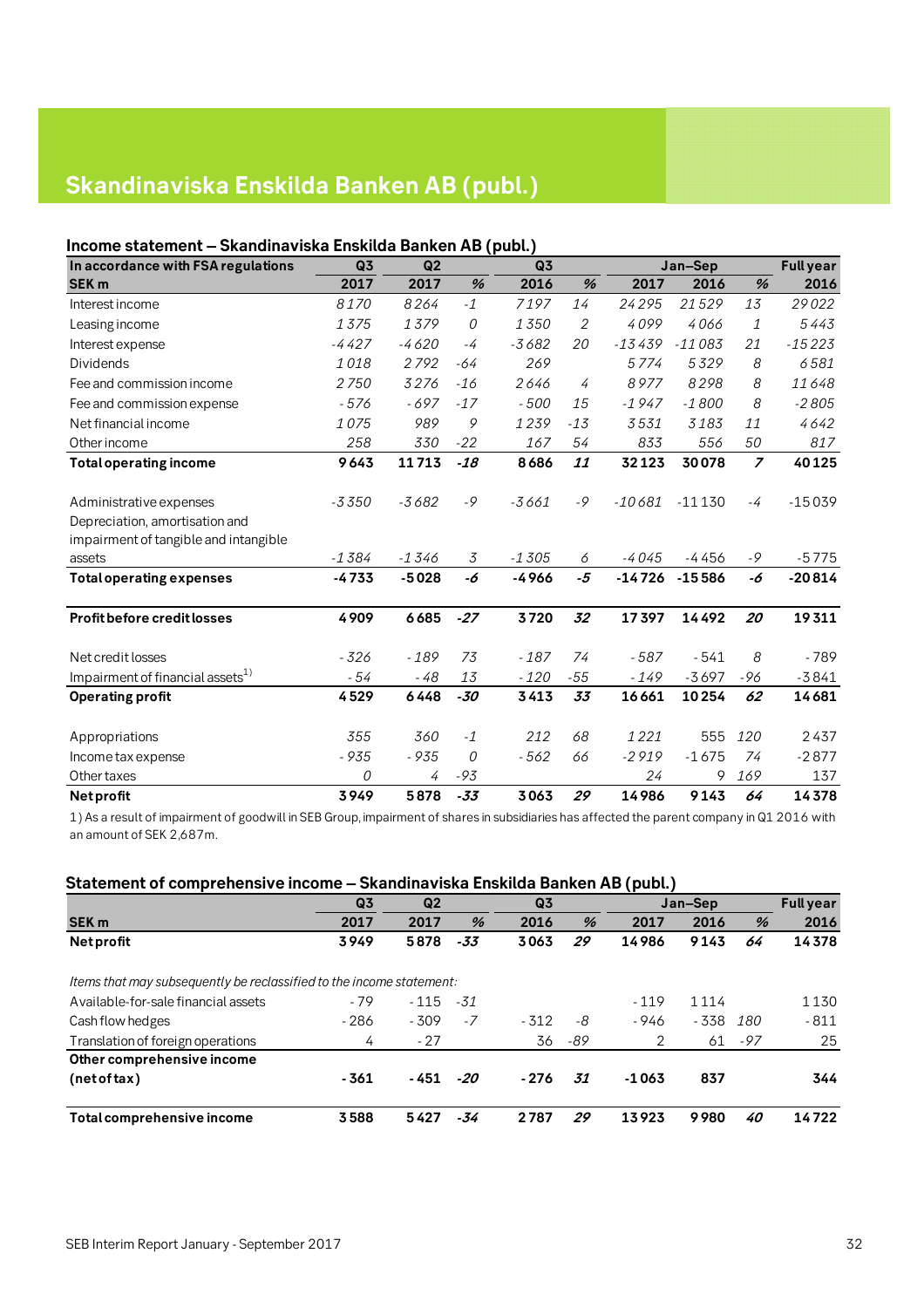|  | Balance sheet - Skandinaviska Enskilda Banken AB (publ.) |  |  |  |
|--|----------------------------------------------------------|--|--|--|
|--|----------------------------------------------------------|--|--|--|

| <b>Condensed</b>                                             | 30 Sep  | <b>31 Dec</b> | $30$ Sep |
|--------------------------------------------------------------|---------|---------------|----------|
| <b>SEK m</b>                                                 | 2017    | 2016          | 2016     |
| Cash and cash balances with central banks                    | 396122  | 70671         | 227651   |
| Loans to credit institutions                                 | 199492  | 287059        | 247666   |
| Loans to the public                                          | 1246367 | 1172095       | 1205867  |
| Financial assets at fair value                               | 300774  | 322195        | 365957   |
| Available-for-sale financial assets                          | 11 2 15 | 12063         | 12679    |
| Investments in associates                                    | 1024    | 1025          | 894      |
| Shares in subsidiaries                                       | 50970   | 50611         | 50683    |
| Tangible and intangible assets                               | 37322   | 37186         | 39196    |
| Other assets                                                 | 56842   | 46939         | 65862    |
| <b>Total assets</b>                                          | 2300128 | 1999844       | 2216455  |
|                                                              |         |               |          |
| Deposits from credit institutions                            | 216490  | 168852        | 230154   |
| Deposits and borrowing from the public <sup>1)</sup>         | 1041225 | 782584        | 858334   |
| Debt securities                                              | 655539  | 664186        | 698900   |
| Financial liabilities at fair value                          | 156991  | 172678        | 202895   |
| Other liabilities                                            | 67494   | 47610         | 73286    |
| Provisions                                                   | 95      | 80            | 92       |
| Subordinated liabilities                                     | 37414   | 40719         | 32708    |
| Untaxed reserves                                             | 21760   | 21761         | 23466    |
| Total equity                                                 | 103120  | 101374        | 96620    |
| Total liabilities, untaxed reserves and shareholders' equity | 2300128 | 1999844       | 2216455  |
|                                                              |         |               |          |
| 1) Private and SME deposits covered by deposit guarantee     | 185697  | 177381        | 114191   |
| Private and SME deposits not covered by deposit guarantee    | 116087  | 127507        | 143708   |
| All other deposits                                           | 739441  | 477696        | 600 435  |
| Total deposits from the public                               | 1041225 | 782584        | 759226   |

## **Pledged assets, contingent liabilities and commitments - Skandinaviska Enskilda Banken AB (publ.)**

|                                               | 30 Sep | <b>31 Dec</b> | 30 Sep |
|-----------------------------------------------|--------|---------------|--------|
| <b>SEK m</b>                                  | 2017   | 2016          | 2016   |
| Pledged assets for own liabilities            | 403240 | 392227        | 420085 |
| Other pledged assets                          | 132138 | 152317        | 139827 |
| <b>Pledged assets</b>                         | 535378 | 544544        | 559912 |
|                                               |        |               |        |
| Contingent liabilities                        | 97169  | 97642         | 90926  |
| Commitments                                   | 478466 | 468953        | 494792 |
| <b>Contingent liabilities and commitments</b> | 575635 | 566595        | 585718 |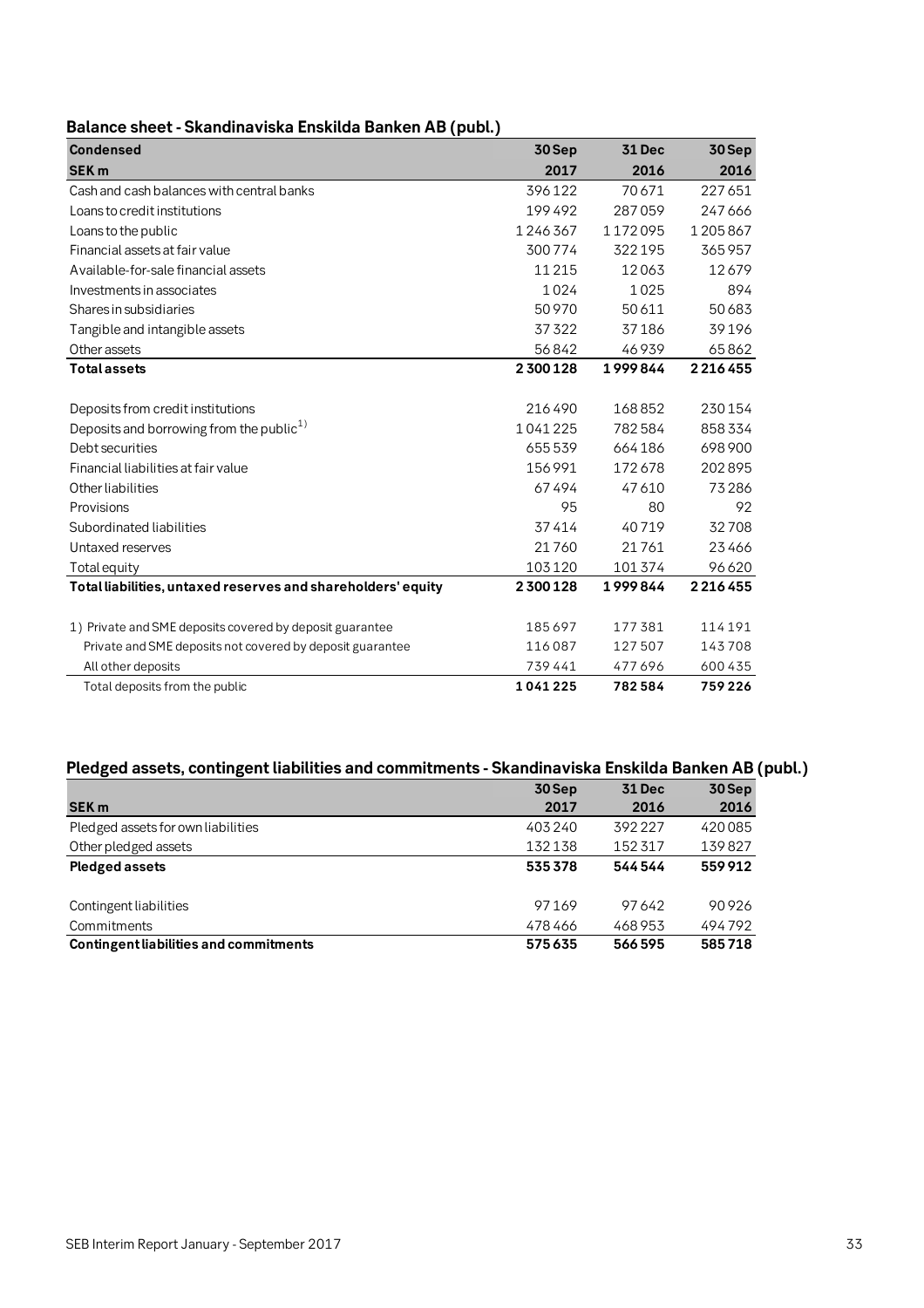|  | Capital adequacy - Skandinaviska Enskilda Banken AB (publ.) |  |
|--|-------------------------------------------------------------|--|
|--|-------------------------------------------------------------|--|

|                                                                       | 30 Sep | 31 Dec | 30 Sep  |
|-----------------------------------------------------------------------|--------|--------|---------|
| <b>SEK m</b>                                                          | 2017   | 2016   | 2016    |
|                                                                       |        |        |         |
| Own funds                                                             |        |        |         |
| Common Equity Tier 1 capital                                          | 101969 | 97144  | 97002   |
| Tier 1 capital                                                        | 115868 | 111882 | 111 262 |
| Total own funds                                                       | 131147 | 134384 | 126058  |
| Own funds requirement                                                 |        |        |         |
| Risk exposure amount                                                  | 505428 | 515826 | 502672  |
| Expressed as own funds requirement                                    | 40434  | 41266  | 40 214  |
| Common Equity Tier 1 capital ratio                                    | 20.2%  | 18.8%  | 19.3%   |
| Tier 1 capital ratio                                                  | 22.9%  | 21.7%  | 22.1%   |
| Total capital ratio                                                   | 25.9%  | 26.1%  | 25.1%   |
| Own funds in relation to capital requirement                          | 3.24   | 3.26   | 3.13    |
| Regulatory Common Equity Tier 1 capital requirement including buffers | 8.2%   | 7.9%   | 7.9%    |
| of which capital conservation buffer requirement                      | 2.5%   | 2.5%   | 2.5%    |
| of which countercyclical capital buffer requirement                   | 1.2%   | 0.9%   | 0.9%    |
| Common Equity Tier 1 capital available to meet buffers <sup>1)</sup>  | 15.7%  | 14.3%  | 14.8%   |

 $^{\rm 1)}$ CET1 ratio less minimum capital requirement of 4.5% excluding buffers. In addition to the CET1 requirements there is a total capital requirement of additional 3.5%.

The internally assessed capital requirement for the parent company amounted to SEK 60bn (60).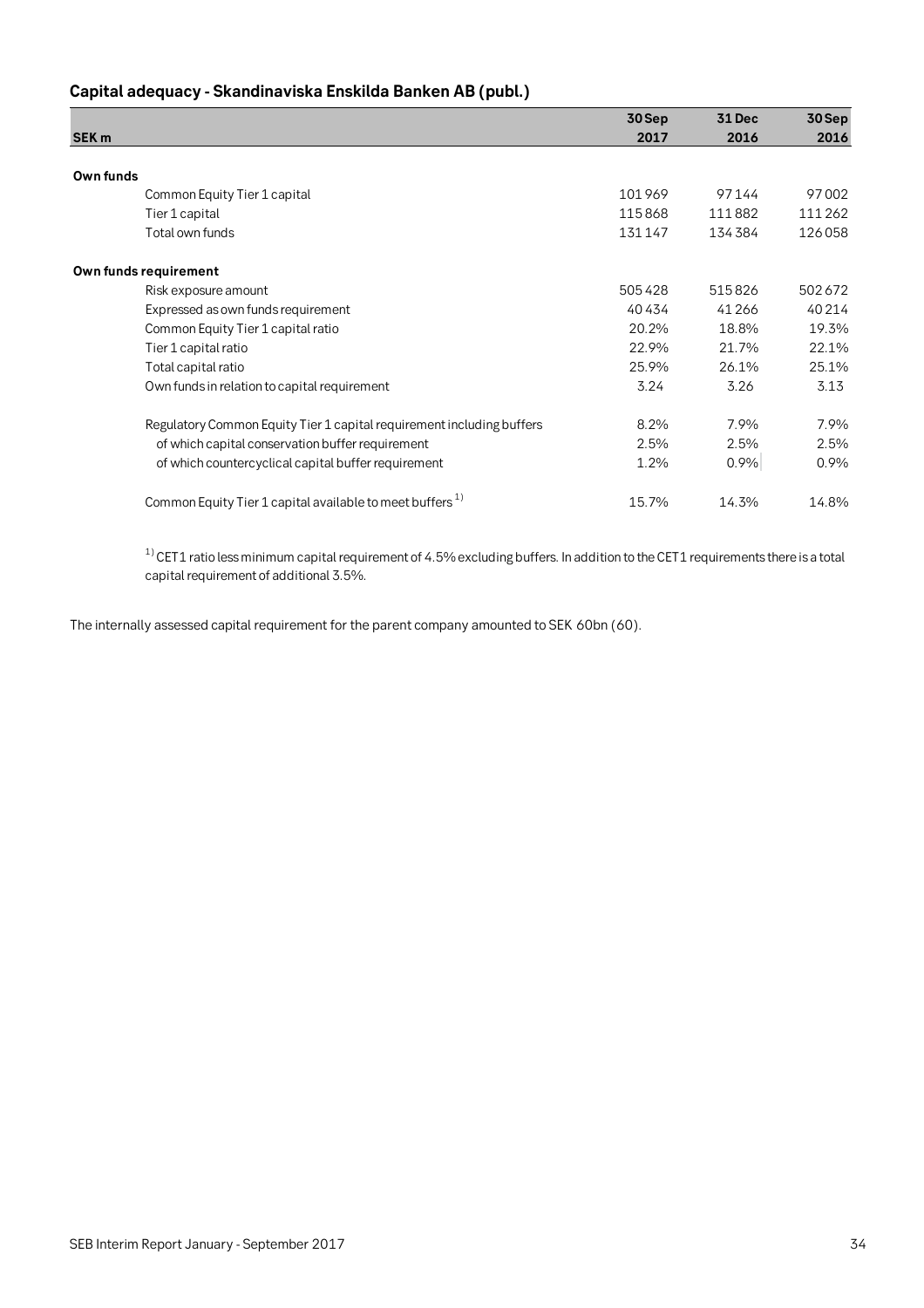## **Definitions - Alternative Performance Measures\* Items affecting comparability**

To facilitate the comparison of SEB's operating profit between current and previous periods, items with significant impact that management considers affect the comparability or are relevant for the understanding of the financial result, are identified and separately described, e.g. impairment of goodwill, restructuring, net profit from divestments and other income or costs that are not recurring.

### **Operating profit**

Total profit before tax.

## **Return on equity**

Net profit attributable to shareholders in relation to average<sup>1)</sup> shareholders' equity.

### **Return on equity excluding items affecting comparability**

Net profit attributable to shareholders, excluding items effecting comparability and their related tax effect, in relation to average<sup>1)</sup> shareholders' equity.

### **Return on business equity**

Operating profit by division, reduced by a standard tax rate, in relation to the divisions' average<sup>1)</sup> business equity (allocated capital).

## **Return on total assets**

Net profit attributable to shareholders, in relation to average<sup>1)</sup> total assets.

### **Return on risk exposure amount**

Net profit attributable to shareholders in relation to average<sup>1)</sup> risk exposure amount.

#### **Cost/income ratio**

Total operating expenses in relation to total operating income.

#### **Cost/income ratio excluding items affecting comparability**

Total operating expenses excluding items affecting comparability in relation to total operating income excluding items affecting comparability.

### **Basic earnings per share**

Net profit attributable to shareholders in relation to the weighted average<sup>2)</sup> number of shares outstanding.

#### **Diluted earnings per share**

Net profit attributable to shareholders in relation to the weighted average<sup>2)</sup> diluted number of shares. The calculated dilution is based on the estimated economic value of the longterm incentive programmes.

#### **Net worth per share**

Shareholders' equity plus the equity portion of any surplus values in the holdings of interest-bearing securities and the surplus value in life insurance operations in relation to the number of shares outstanding.

## **Equity per share**

 $\overline{a}$ 

Shareholders' equity in relation to the number of shares outstanding.

## *1) Average year to date, calculated on month-end figures.*

*2) Average, calculated on a daily basis.*

## **Credit loss level**

Net credit losses as a percentage of the opening balance of loans to the public, loans to credit institutions and loan guarantees less specific, collective and off balance sheet reserves.

#### **Gross level of impaired loans**

Individually assessed impaired loans, gross, as a percentage of loans to the public and loans to credit institutions before reduction of reserves.

## **Net level of impaired loans**

Individually assessed impaired loans, net (less specific reserves), as a percentage of net loans to the public and loans to credit institutions less specific reserves and collective reserves.

#### **Specific reserve ratio for individually assessed impaired loans**

Specific reserves as a percentage of individually assessed impaired loans.

## **Total reserve ratio for individually assessed impaired loans**

Total reserves (specific reserves and collective reserves for individually assessed loans) as a percentage of individually assessed impaired loans.

## **Reserve ratio for portfolio assessed loans**

Collective reserves for portfolio assessed loans as a percentage of portfolio assessed loans past due more than 60 days or restructured.

#### **Non-performing loans (NPL)**

SEB's term for loans that are either impaired or not performing according to the loan contract. Includes individually assessed impaired loans, portfolio assessed loans, past due > 60 days and restructured portfolio assessed loans .

#### **NPL coverage ratio**

Total reserves (specific, collective and off balance sheet reserves) as a percentage of non-performing loans.

#### **NPL per cent of lending**

Non-performing loans as a percentage of loans to the public and loans to credit institutions before reduction of reserves.

\* *Alternative Performance Measures, APMs, are financial measures of historical or future financial performance, financial position, or cash flows, other than those defined in the applicable financial reporting framework (IFRS) or in the EU Capital Requirements Regulation and Directive CRR/CRD IV. APMs are used by SEB when relevant to assess and describe the performance of SEB and provide additional relevant information and tools to enable a view on SEB's performance. APMs on basic earnings per share, diluted earnings per share, net worth per share, equity per share, return on equity, return on total assets and return on risk exposure amount provide relevant information on the performance in relation to different investment measurements. The cost/income ratio provides information on SEB's cost efficiency. APMs related to lending provide information on provisions in relation to credit risk. All these measures may not be comparable to similarly titled measures used by other companies.* 

**The excel file Alternative Performance Measures, available on sebgroup.com/ir, provides information on how the measures are calculated.**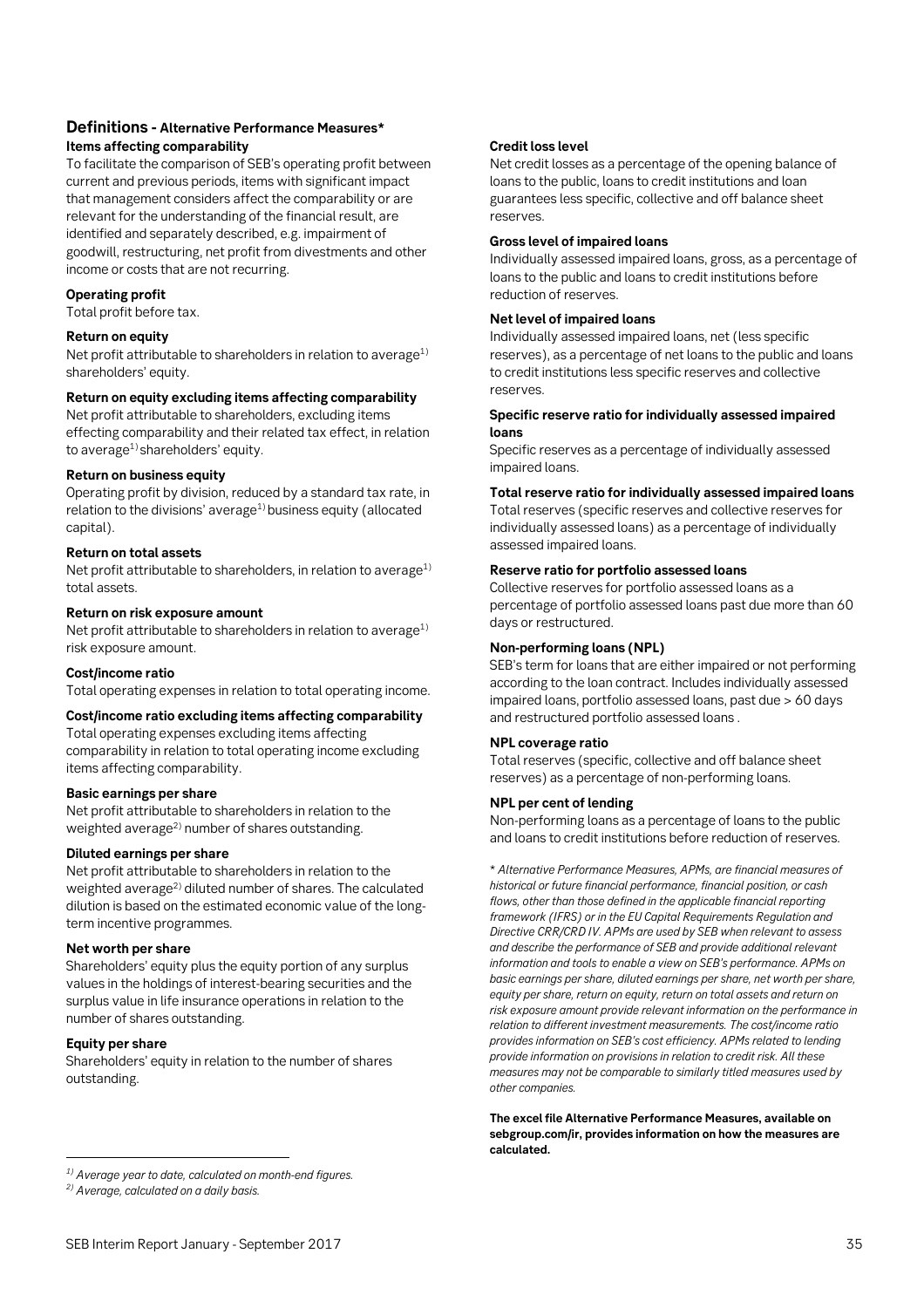## **Definitions**

## **According to the EU Capital Requirements Regulation no 575/2013 (CRR)**

## **Risk exposure amount**

and market risk. The operational risks are measured and Total assets and off balance sheet items, weighted in accordance with capital adequacy regulations for credit risk added as risk exposure amount. Risk exposure amounts are only defined for the consolidated situation, excluding insurance entities and items deducted from own funds.

## **Common Equity Tier 1 capital**

Shareholders' equity excluding proposed dividend, deferred tax assets, intangible assets and certain other regulatory adjustments defined in EU Regulation no 575/2013 (CRR).

## **Tier 1 capital**

Common Equity Tier 1 capital plus qualifying forms of subordinated loans.

### **Tier 2 capital**

Mainly subordinated loans not qualifying as Tier 1 capital contribution.

## **Own funds**

The sum of Tier 1 and Tier 2 capital.

#### **Common Equity Tier 1 capital ratio**

Common Equity Tier 1 capital as a percentage of risk exposure amount.

## **Tier 1 capital ratio**

Tier 1 capital as a percentage of risk exposure amount.

#### **Total capital ratio**

Total own funds as a percentage of risk exposure amount.

## **Leverage ratio**

Tier 1 capital as a percentage of total assets including off balance sheet items with conversion factors according to the standardised approach.

## **Liquidity Coverage Ratio (LCR)**

High-quality liquid assets in relation to the estimated net cash outflows over the next 30 calendar days.